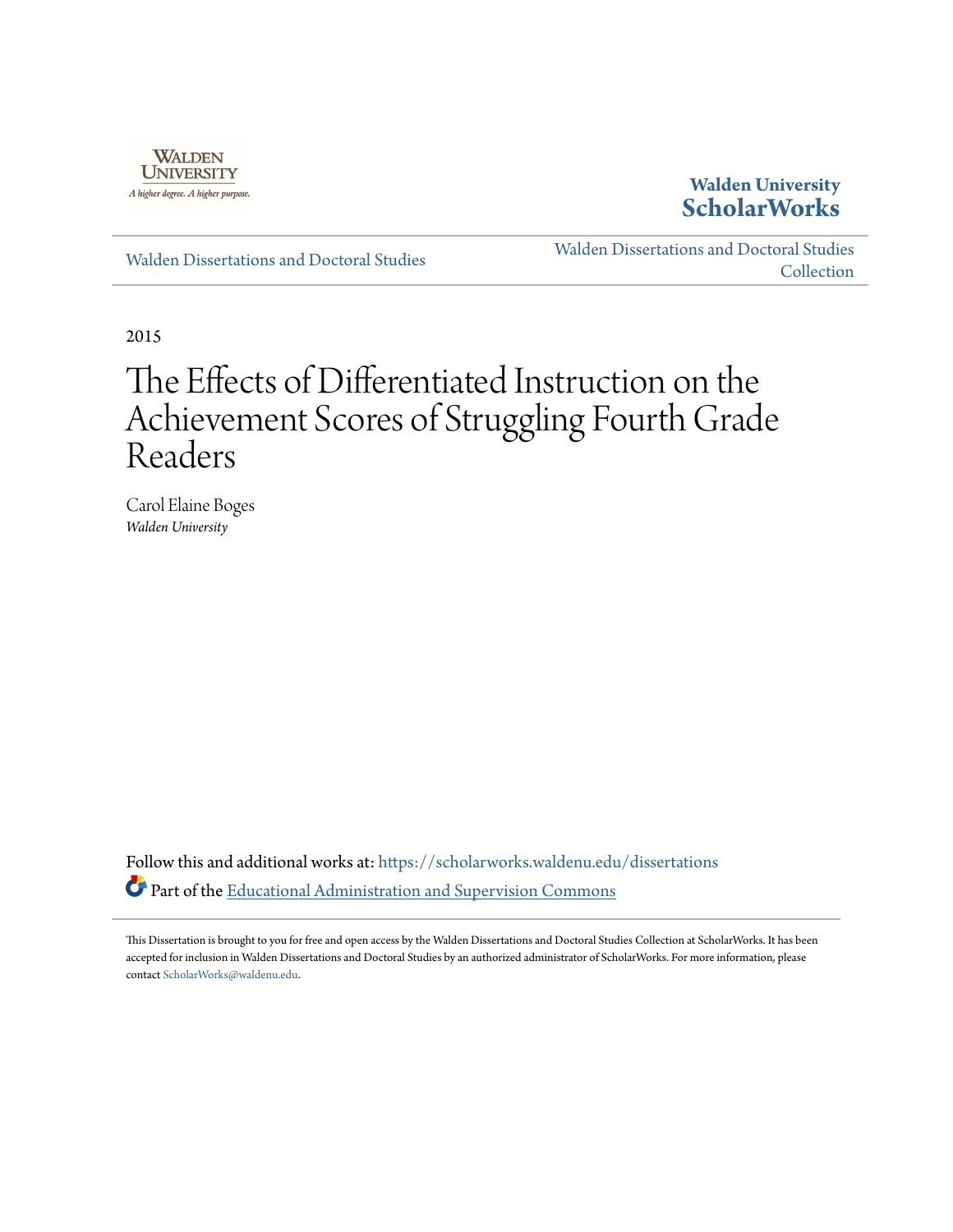## **Walden University**

### COLLEGE OF EDUCATION

This is to certify that the doctoral study by

Carol Boges

has been found to be complete and satisfactory in all respects, and that any and all revisions required by the review committee have been made.

Review Committee Dr. Joe Ann Hinrichs, Committee Chairperson, Education Faculty Dr. Esther Javetz, Committee Member, Education Faculty Dr. Brett Welch, University Reviewer, Education Faculty

Chief Academic Officer

Eric Riedel, Ph.D.

Walden University 2014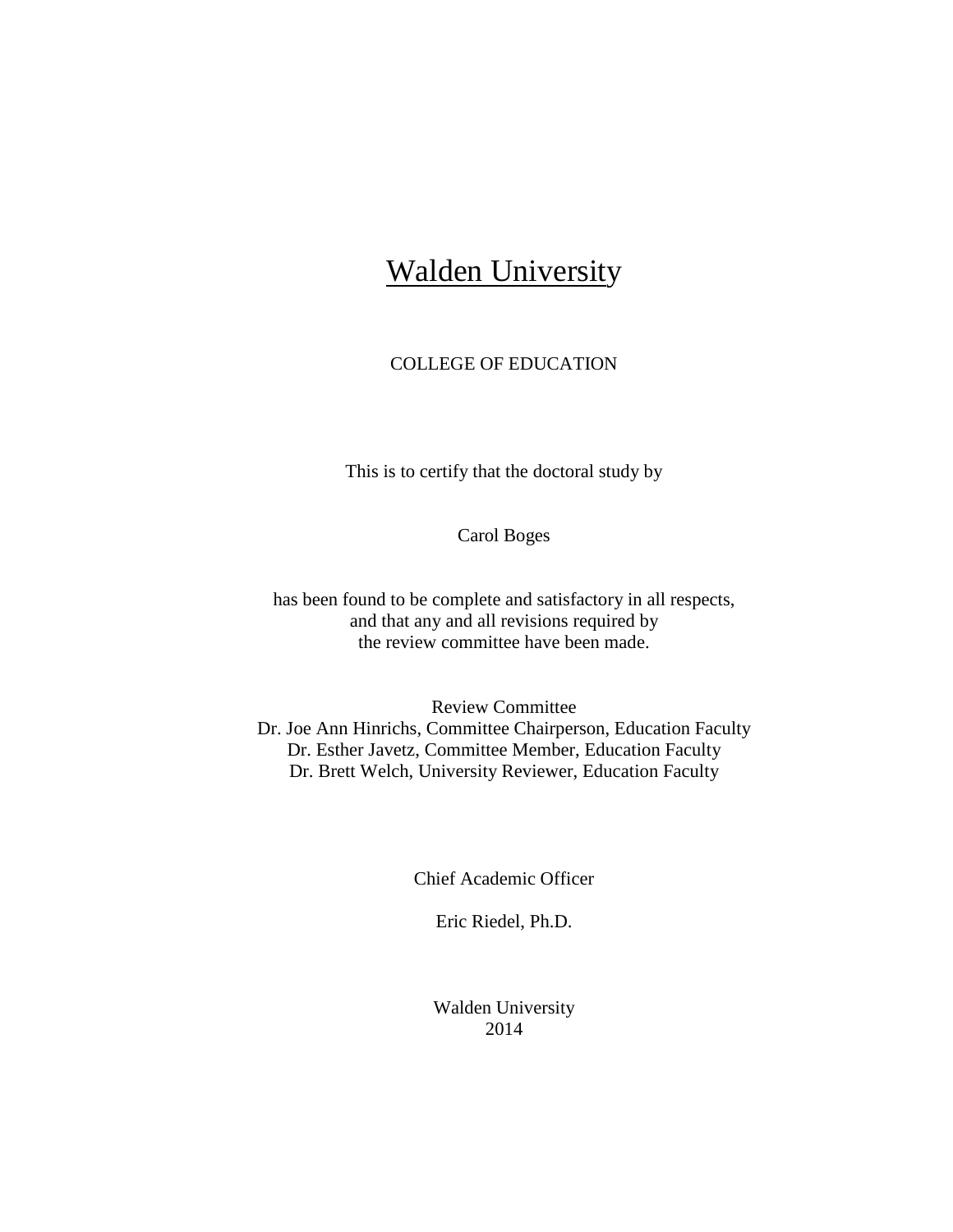Abstract

The Effects of Differentiated Instruction on the Achievement Scores of

Struggling Fourth Grade Readers

by

Carol Boges

M.A., Albany State University, 1990

B.S., Albany State University, 1981

Doctoral Study Submitted in Partial Fulfillment

of the Requirements for the Degree of

Doctor of Education

Walden University

December 2014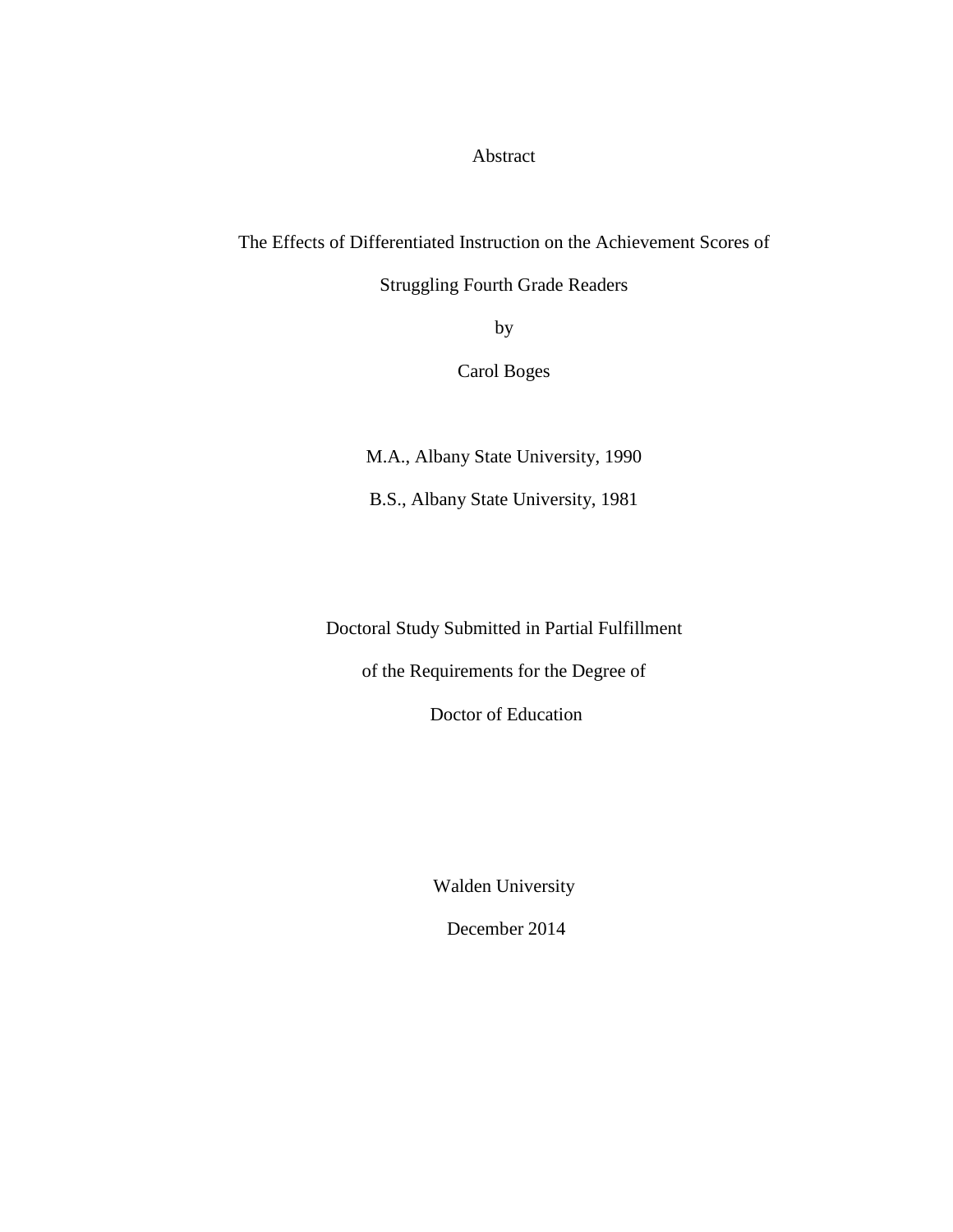Abstract

Identifying an effective instructional strategy to remediate struggling readers is a goal for educators. Differentiated instruction (DI) has received much attention as a possible strategy to rectify literacy problems, but quantitative research on its effectiveness is limited. This quantitative study used a quasi-experimental, nonequivalent, pretest– posttest design to determine if DI provided a significant difference in reading comprehension scores between struggling readers instructed with DI strategies and students instructed with whole group strategies. Philosophies grounded in cognitive constructivism constituted the theoretical framework for this study which examined the archival STAR reading assessment pre- and posttest instructional reading level scores of 120 regular education  $4<sup>th</sup>$  graders enrolled in a Title I school during the 2012 - 2014 school years. According to the 1-way analysis of covariance, the difference in post mean scores of the 2 groups was not significant, although the standard deviation for both groups were high, suggesting that students' learning was connected to unexamined intra-individual differences rather than teaching method. Results and recommendations from this study might inform educators and stakeholders on the approaches to remediate struggling readers and the strategies to secure effective tutors for extended school hours and parental workshops. Addressing the needs of diverse learners in today's classrooms will help promote social change by decreasing the achievement gap that persists between struggling and proficient readers and increasing the number of students prepared to compete in a global society.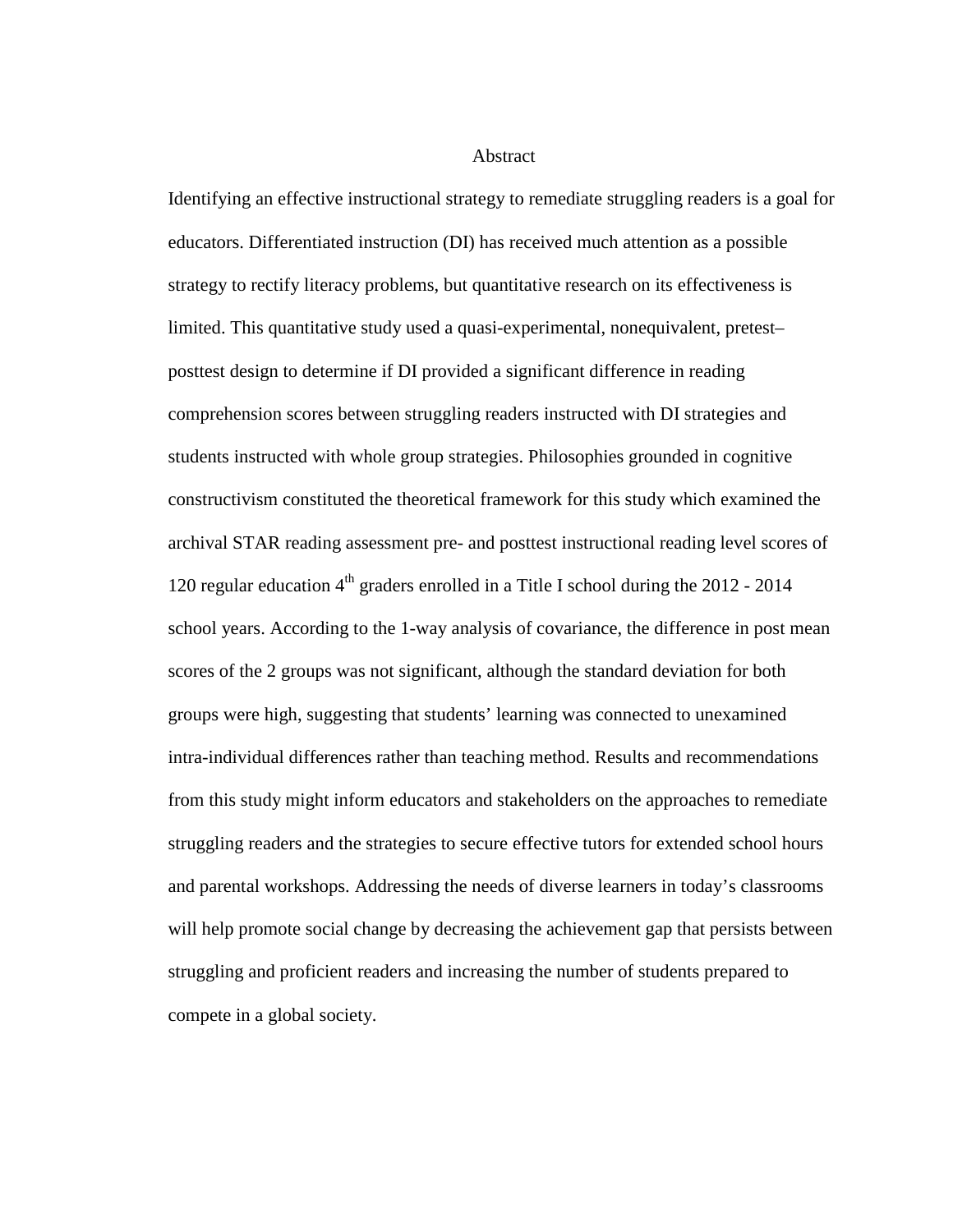The Effects of Differentiated Instruction on Achievement Scores of

Struggling Fourth Grade Readers

by

Carol Boges

M.A., Albany State University, 1990

B.S., Albany State University, 1981

Doctoral Study Submitted in Partial Fulfillment

of the Requirements for the Degree of

Doctor of Education

Walden University

December 2014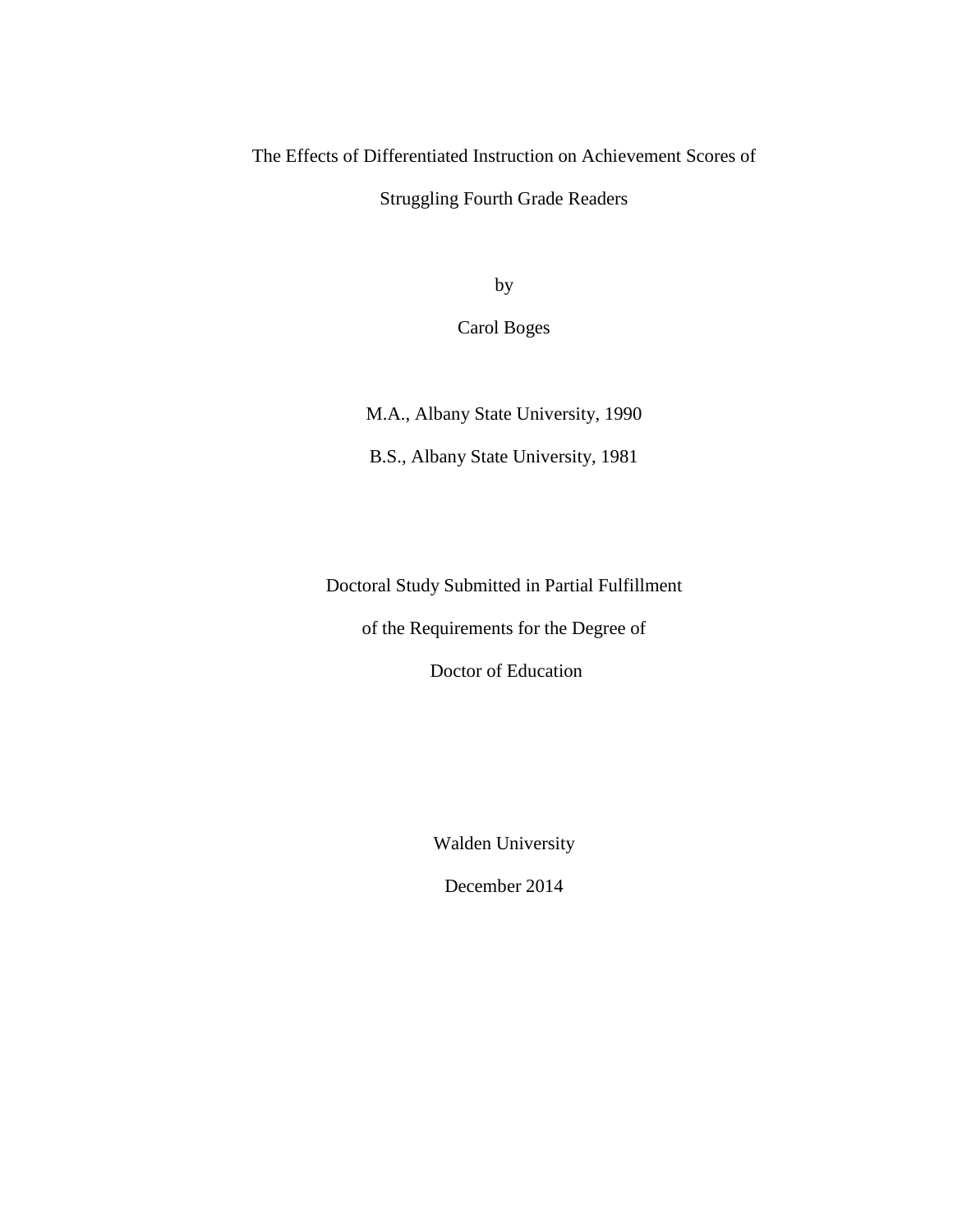### Table of Contents

| Differentiated Instruction<br>$2\pi$ |
|--------------------------------------|
|                                      |
|                                      |
|                                      |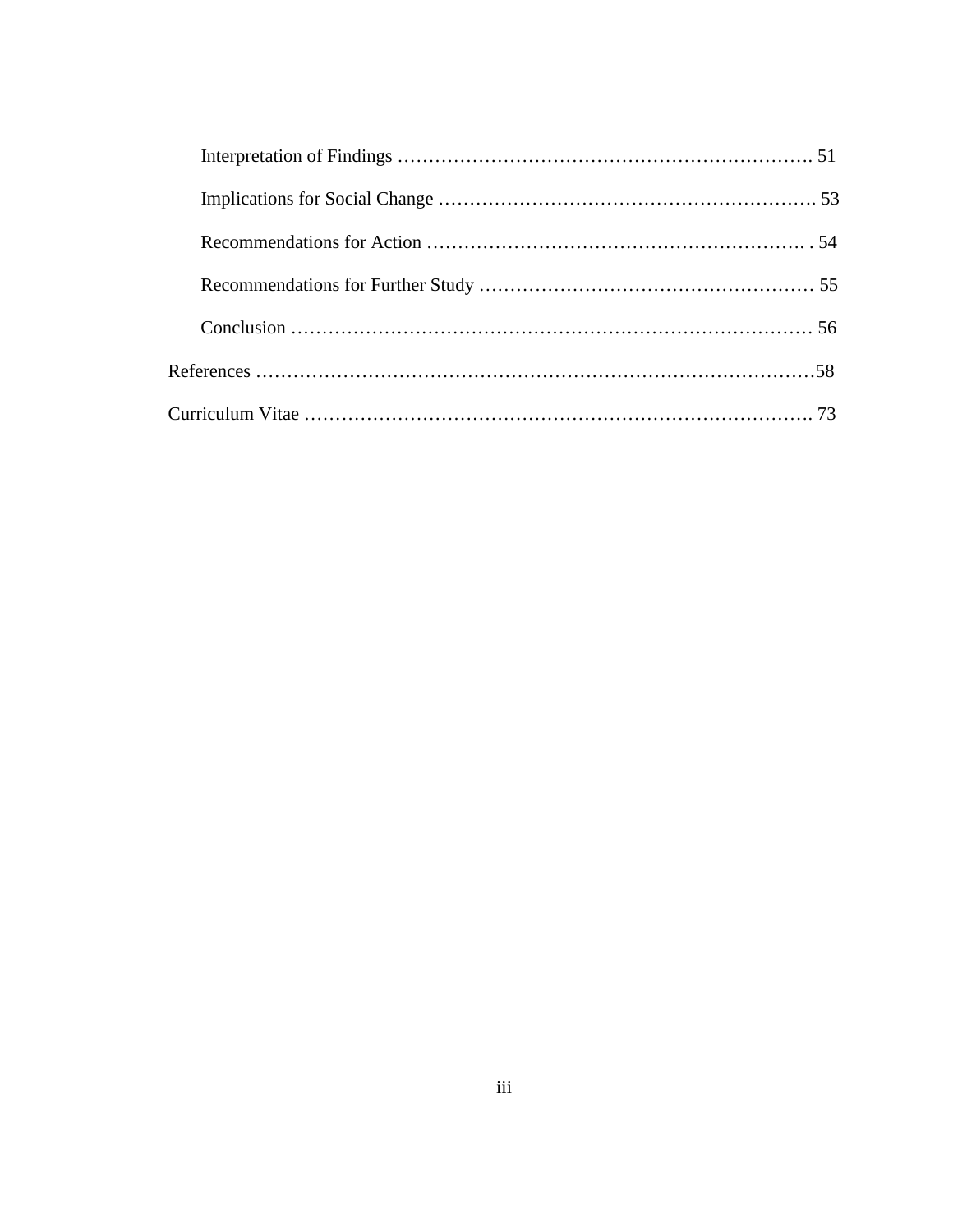## List of Tables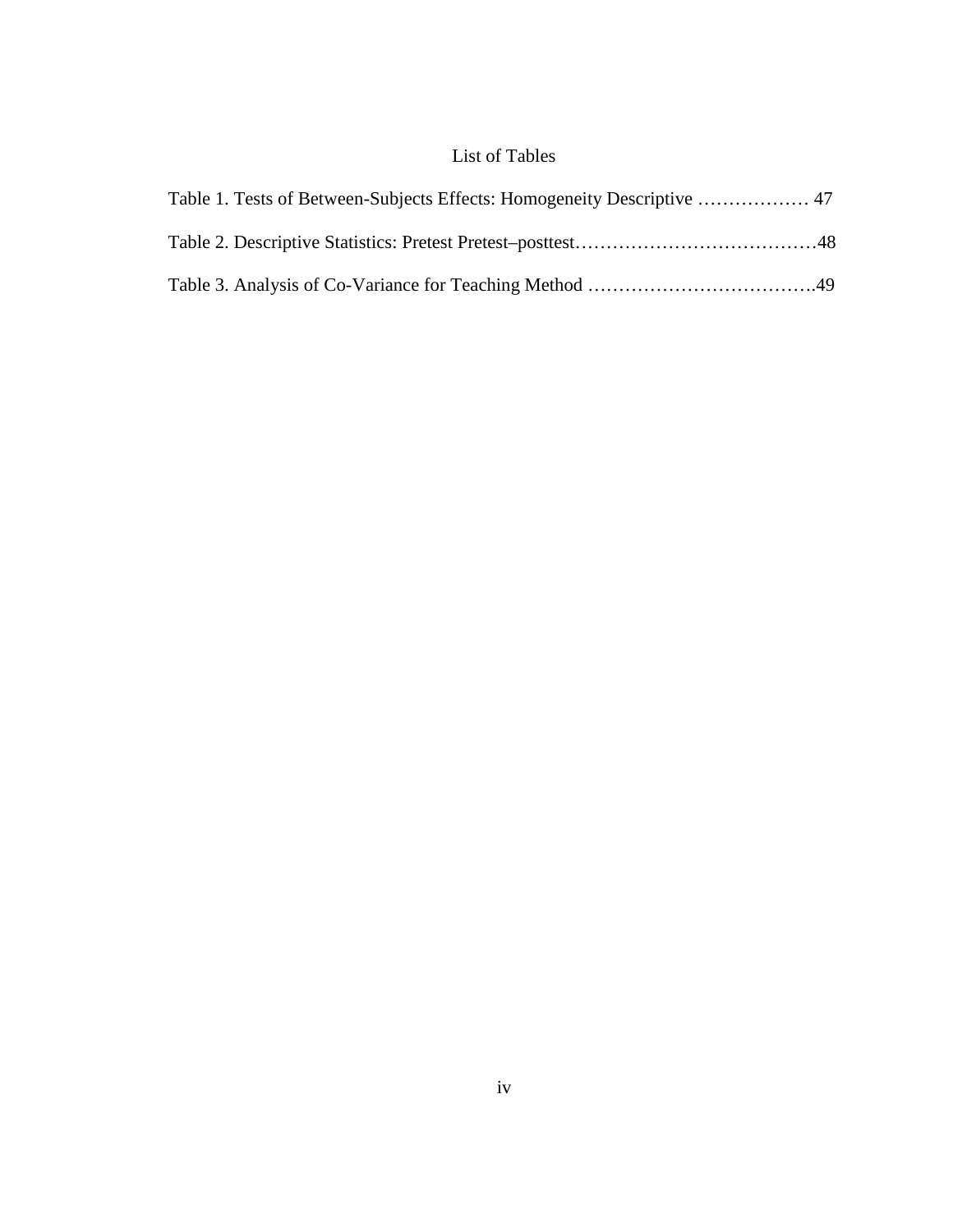#### Section 1: Introduction

#### **Introduction**

The National Assessment of Educational Progress (NAEP) results for reading revealed no significant change for fourth graders' reading comprehension level from 2007 – 2013, with 33% scoring below basic performance level (National Center for Education Statistics [NCES], 2013, 2011; Rampey, Dion & Donahue, 2009). The results of the Progress in International Reading Literacy Study (PIRLS) from the 2011 administration revealed that scores from fourth grade students in the United States were only above 40 of the 53 education systems that participated (Thompson, Provasnik, Kastberg, Ferraro, Lemanski, Roey, & Jenkins, 2012). In comparison, the previous results revealed that the reading literacy score of the average fourth grade student in the United States was below that of fourth grade students in 10 of 45 countries that participated in PIRLS in 2006. In addition, the number of countries that outperformed students from the United States in reading increased from 3 in 2001 to 7 in 2006 (Provasnik, Gonzales, & Miller, 2009; Baer, Baldi, Ayotte, & Green, 2007). In Georgia, the state in which the study was conducted, the percentage of fourth grade students performing below the Basic level on the 2013 NAEP reading assessment was 34%—not significantly different from the 2009 results of 37%(NCES, 2013, 2011; Rampey, Dion, & Donahue, 2009). These statistics demonstrate the existence of a literacy problem that is not improving in Georgia nor the United States.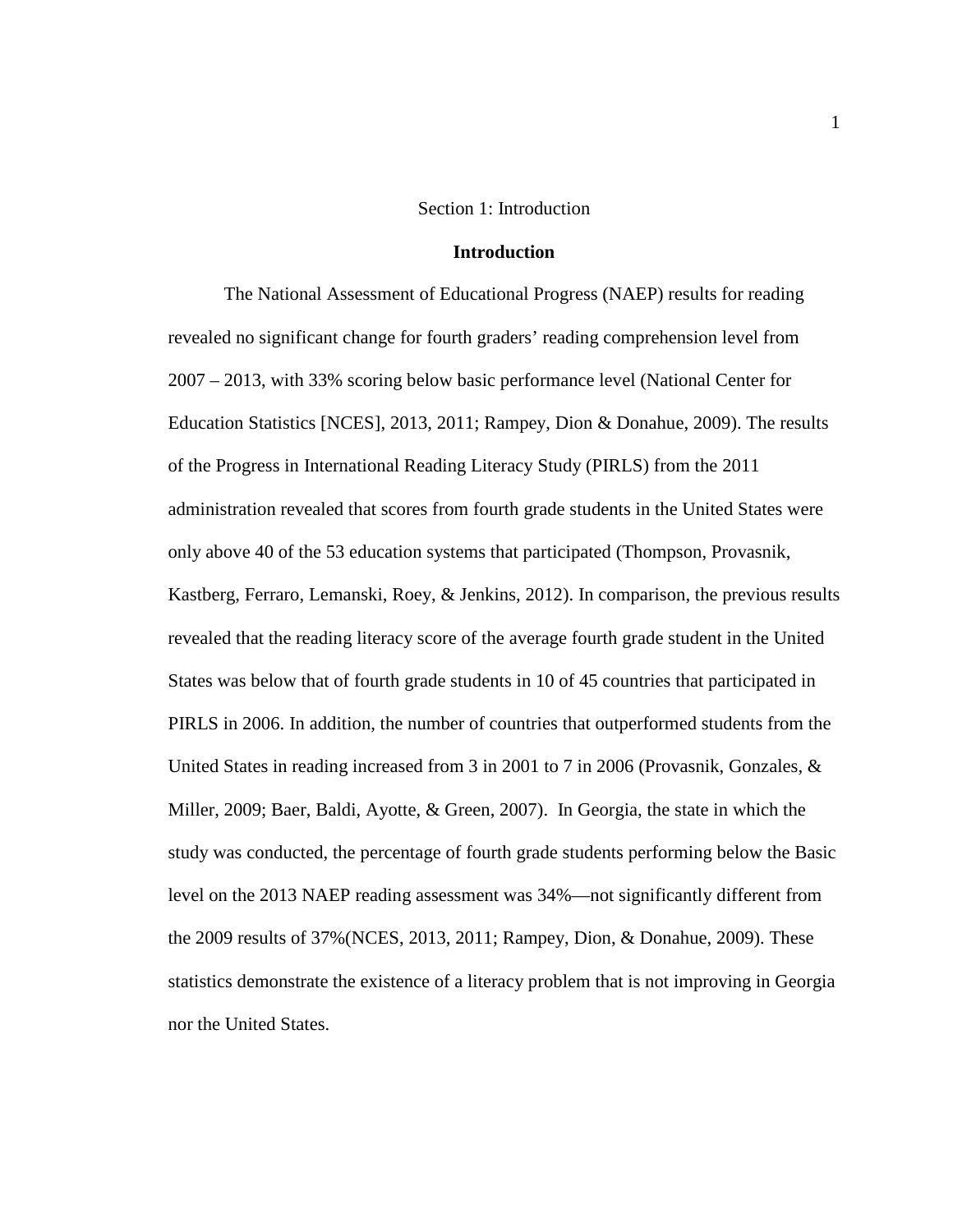Acquiring the ability to read and comprehend provides students with a solid educational foundation and thus the opportunity to pursue numerous educational opportunities and the ability to compete in a global society, one that demands that individuals analyze information effectively (Considine, Horton, & Moorman, 2009). But every student does not become a fluent reader. The NAEP reading results for the nation's fourth graders remained unchanged from 2007 to 2013, and the percentage of Georgia's fourth graders performing below grade level has not significantly improved. There are too many struggling fourth grade readers and the situation does not appear to be improving. Literacy is a major concern in the field of education, a frequent media topic, and an urgent political topic that needs to be addressed (NCES, 2011; Gambrell, Morrow, & Pressley, 2007). High dropout rates and low student achievement scores are indicators of the decline in instructional effectiveness and the need for school improvement (NCES, 2011; Hall & Simeral, 2008). Given these data, schools are focusing on strategies to raise proficiencies (Wan & Gut, 2011).

Research conducted by NCES (2011) suggested that if students are struggling readers at the end of third grade, they will most likely continue to struggle and are more likely to become dropouts. In order to solve this literacy problem, the root cause must be identified and appropriate strategies implemented to remediate and accelerate student achievement. This study will seek answers to addressing the literacy problem among struggling fourth grade readers. Section 2 will provide research-based information on struggling readers and differentiated instruction (DI).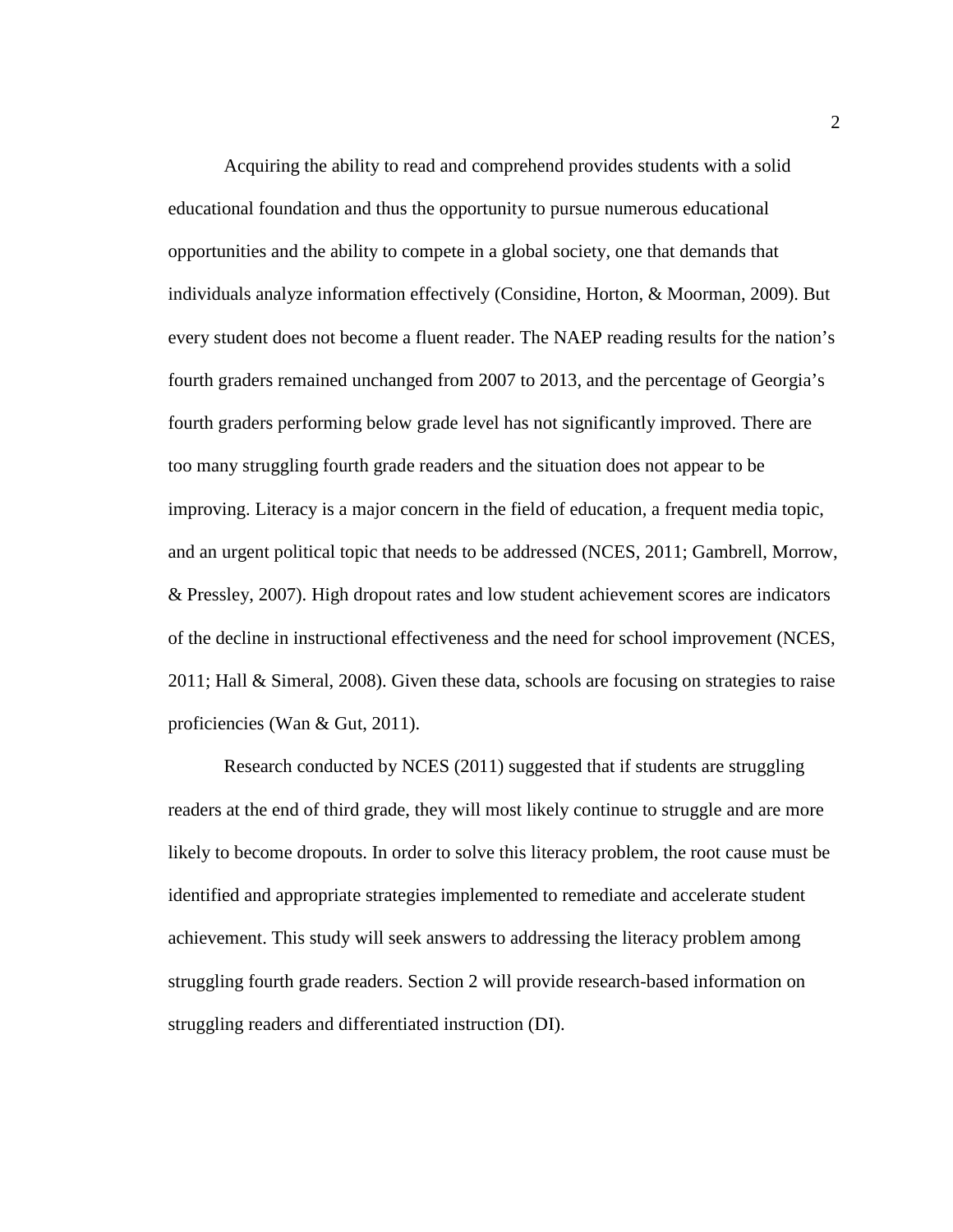#### **Background of the Study**

Assessing the way students are instructed in reading is a starting point in addressing the issues struggling readers face. Learning theories and instructional practices have been examined and implemented in attempts to decrease the gap between those who are proficient and those who are struggling. DI is one strategy many educators have embraced as a more effective alternative when teaching a highly diversified student body in today's classrooms—and one that might help remediate the reading problems experienced by struggling readers (Bender & Waller, 2011; Sousa & Tomlinson, 2011).

DI is the instructional process of "ensuring that what a student learns, how the student learns it, and how the student demonstrates what has been learned is a match for that student's readiness level, interests, and preferred mode of learning" (Tomlinson, 2003, pp. 188). DI in reading is based on students' developmental needs (Tyner & Green, 2012) and is conceptualized as teachers' response to students' diverse learning styles (Bender, 2012; Loeser, 2008). According to Tomlinson (2003), a renowned expert on DI, the goal is for teachers to actively and consistently create lessons that will assist students to achieve their highest potential (Tomlinson, 2003). Instruction can be differentiated based on four student traits: *readiness*, a student's knowledge, understanding, and skill; *interest*, topics that evoke a student's curiosity; *learning profile*, how a student learns best; and *affect*, the way students feel about themselves. As teachers consider these traits when planning, they must also consider the four classroom elements they can modify: *content*, what teachers teach; *process*, how students comprehend information; *product*,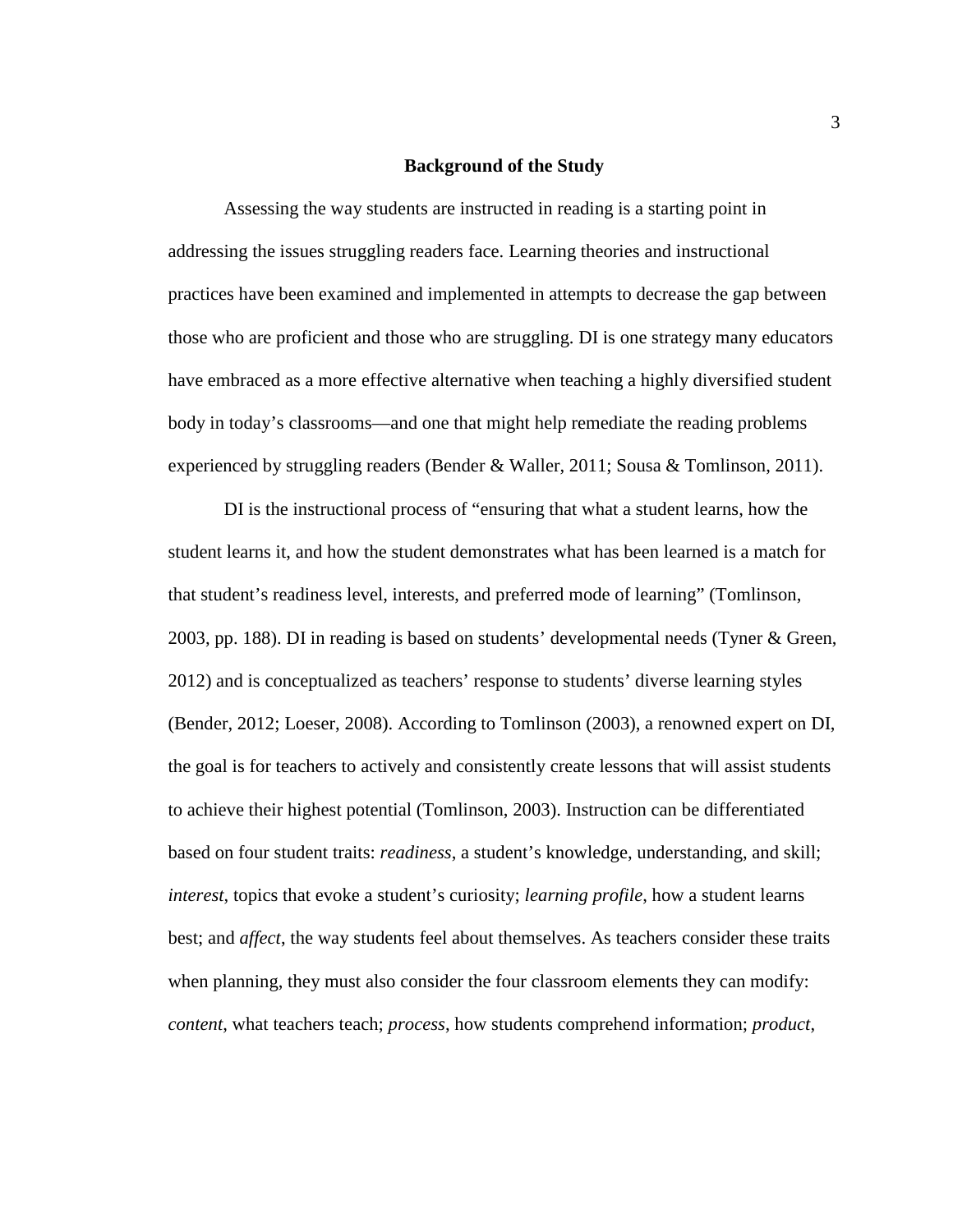assessments of what a student knows; and *learning environment*, the tone of the classroom (Tomlinson & Dockterman, 2002, pp. 24-25).

 DI allows teachers to respond to students' progress by observing what students already know and what they need to know and then using that information to capitalize on students' strengths and interests by allowing students to exhibit what they have learned (Cash, 2011; Fox & Hoffman, 2011; O'Meara, 2010; Heacox, 2002). DI is instruction-driven; it is monitored by assessment that targets the needs of students directly through flexible small groups, groups that supplement whole-group instruction (Serravallo, 2010; Tomlinson & Imbeau, 2010; Heacox, 2009; Walpole & McKenna, 2007). Several learning models are associated with DI. The two learning models that are relevant to this study are tiered activities and scaffolding. Tiered activities employ assignments of different levels of complexity to accommodate various levels of student readiness within small groups (Denton & Vaughn, 2010; Vaughn, Wanzek, Wexler, Bart, Cirino, Fletcher, Romain, Denton, Roberts, & Francis, 2010; Vaughn, Denton & Fletcher, 2010; Wanzek, Wexler, Vaughn, & Ciullo, 2010; Edmonds, Vaughn, Wexler, Reutebauch, Cable, Tackett, & Schnakenberg, 2009; Wexler, Edmonds, & Vaughn, 2008; Lewis & Batts, 2005). Scaffolding provides supporting information to help a student understand a new concept or develop a new skill (Mooney, 2000).

#### **Theoretical Framework**

 In this study, the following constructs constituted the theoretical framework: cognitive constructivism, Vygotsky's zone of proximal development, Gardner's theory of multiple intelligences and Bloom's taxonomy.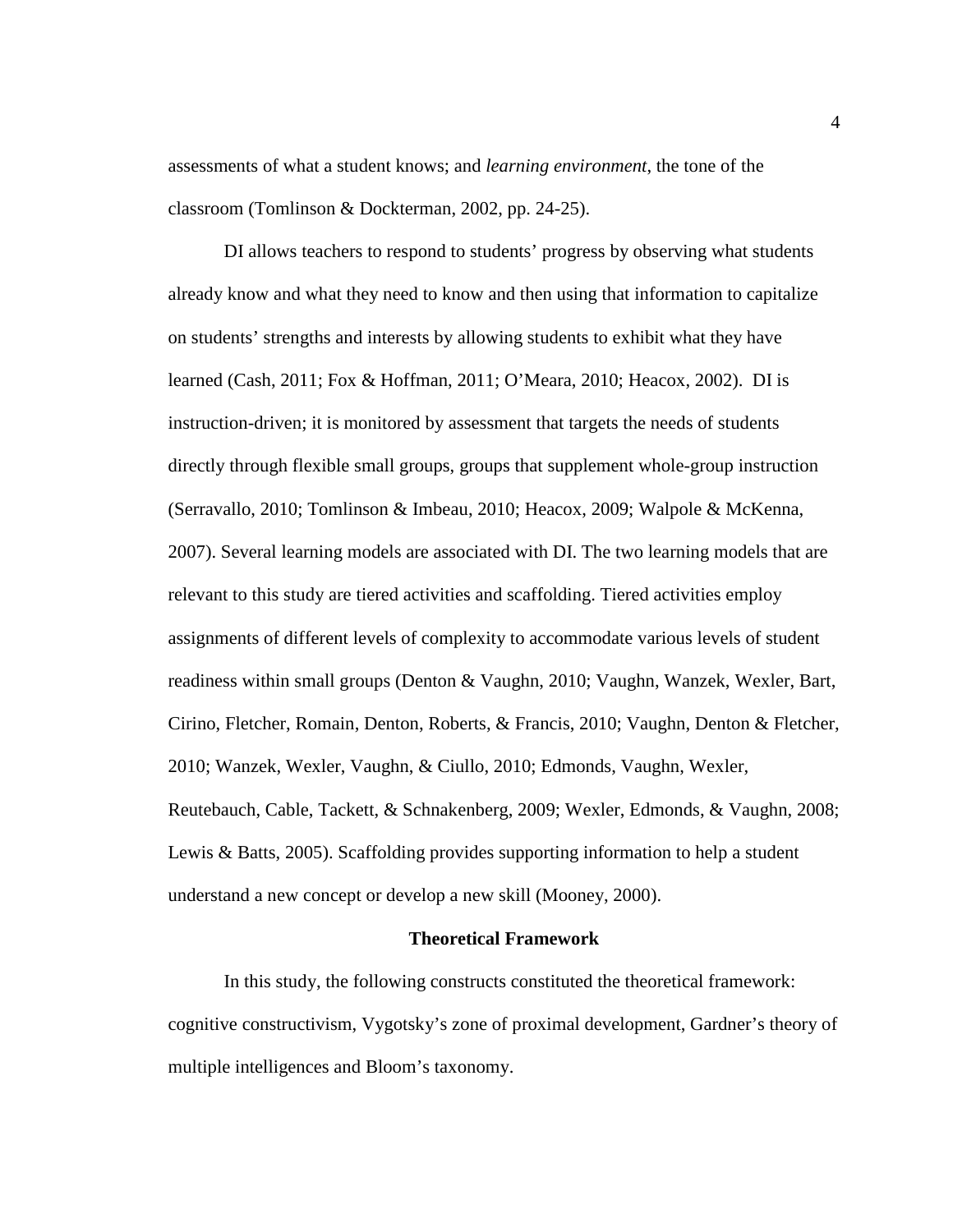Based on the work of Swiss developmental psychologist, Jean Piaget, cognitive constructivism proposes that (a) learning is a process and that (b) knowledge is constructed through various experiences, which provide opportunities to challenge and support thinking. Cognitive constructivism emphasizes individual construction of knowledge, ongoing assessment, real-world content, and student interaction (Eggen  $\&$ Kauchak, 2013, 2007; Guillaume, 2008). DI, as related to cognitive constructivism, allows teachers the opportunity to plan instructional activities based on needs of students as indicated from ongoing assessments, students' readiness and interest levels, and learning profiles (Tomlinson & Imbeau, 2010).

 The ideas of Vygotsky constitute the second element of this study's theoretical framework. Vygotsky (1978) maintained that social and cognitive development could not be separated. According to Vygotsky, students learn and grasp new concepts by listening to and talking to peers and adults. This idea translates into the classroom through interaction and collaboration among teachers and classmates and is an important component in advancing students' knowledge (Mooney, 2000). These interactions provide supporting information (scaffolding) to help a student understand a new concept or develop a new skill (Mooney, 2000). The most important concept in Vygotsky's theory is the Zone of Proximal Development or ZPD, "the distance between the most difficult task a child can do alone and the most difficult task a child can do with help" (Mooney, 2000, pp. 83). DI uses scaffolding to support developmental readiness through the use of planned curriculum. The curriculum provides opportunities for students to extend their knowledge and their ZPD.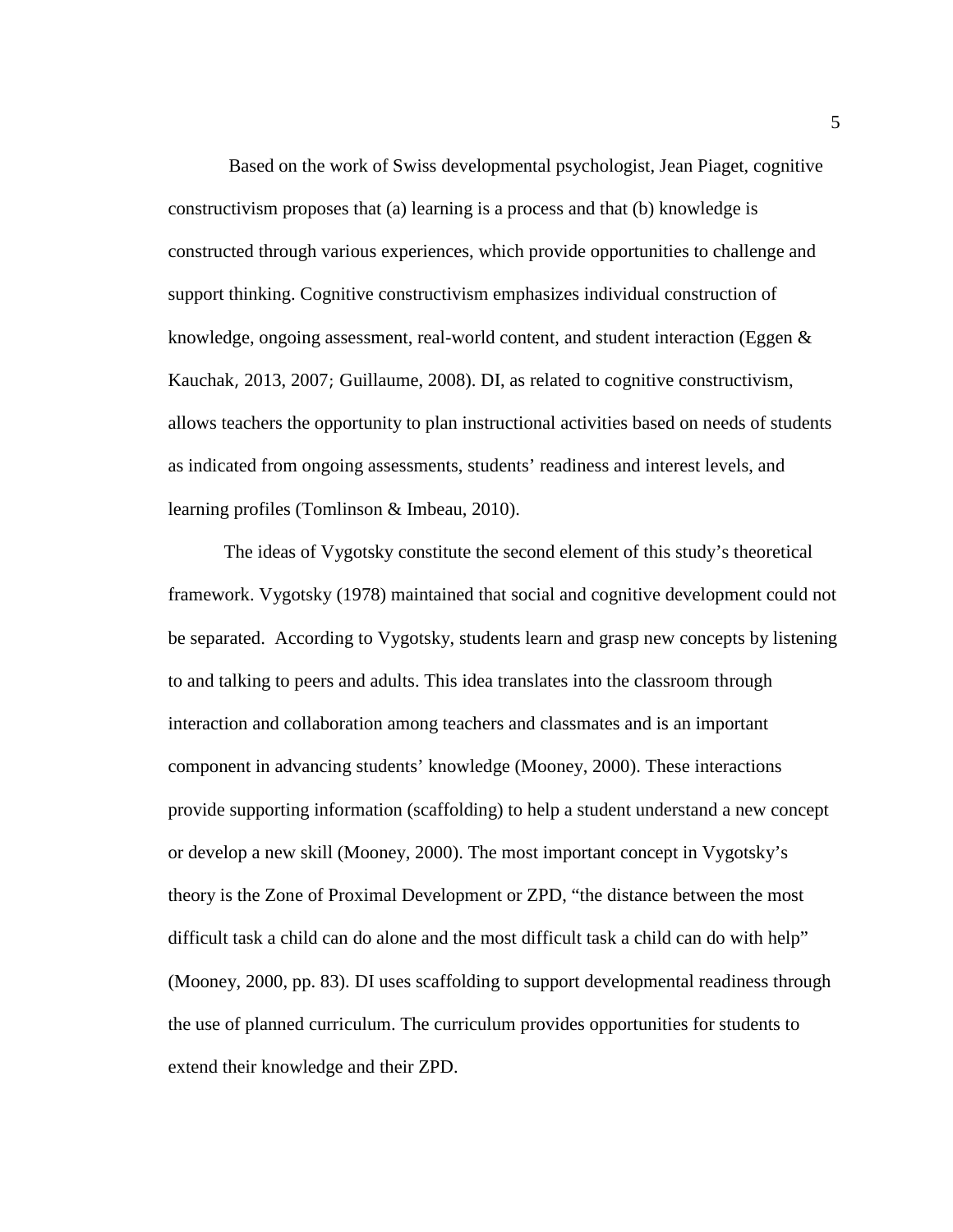The theories of Gardner constitute the third element of this study's theoretical framework. Gardner's theory of multiple intelligences (1983) postulates that individuals learn best in a variety of ways (learning styles). Teachers and policymakers have applied this theory to structure curricula based on the intelligences (Smith, 2008, 2002). DI, when based on a student's preferred learning style, can be used to provide tiered activities. These activities enable the student to work in her or his preferred learning mode and to help develop that learning style (Tomlinson & Eidson, 2003).

 The philosophies of Bloom constitute the fourth element of this study's theoretical framework. Bloom (1956) spearheaded a committee of educators who had the task of classifying educational goals and objectives. The result was Bloom's taxonomy, "a multi-tiered model of classifying thinking according to six cognitive levels of complexity." To advance through the taxonomy levels, achievement of the prior skill or ability is required before moving to the next more complex level (Forehand, 2005, pp. 3). Bloom's taxonomy offers a blueprint for instructional planning that supports DI by providing teachers with a guide to move students through the learning process in an organized manner (Buehl, 2011).

 DI is supported by a theoretical framework rooted in cognitive psychology and research on student achievement that is tied to real-life demands on students (Walpole, McKenna, & Philippakos, 2011; McTighe & Brown, 2005). DI provides intensive intervention to meet the needs of struggling readers and help them prepare for high school, college, and the workplace (Carnegie Council on Advancing Adolescent Literacy, 2010).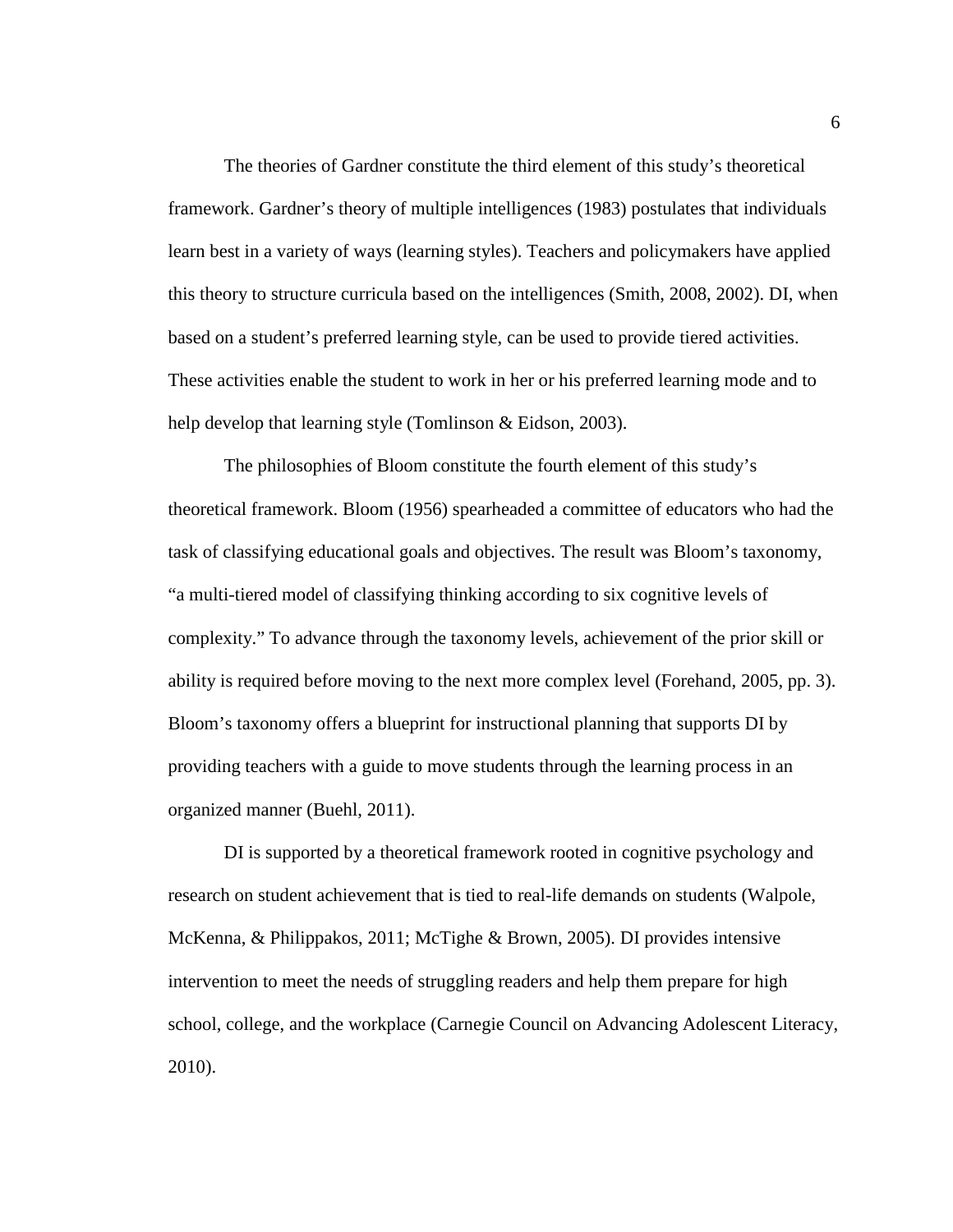As applied to this study, cognitive constructivism suggests I would expect the independent variable, DI, to influence the dependent variable, achievement scores, because DI offers teachers multiple approaches to modify instruction in order to meet the cognitive developmental needs of students in academically diverse classrooms.

#### **Problem Statement**

By fourth grade some students' assessment scores begin to decline particular in the area of vocabulary as the focus of instruction shifts from learning to read to reading to learn. This "fourth grade slump" (Chall & Jacobs, 2003) is a major concern of educators in the United States. This slump is more evident by fourth grade with the widening of the achievement gap between low-income and middle-income students whether using national, local, or classroom assessments results (Sanacore & Palumbo, 2009). This slump is evident at Striving Elementary (a pseudonym), the site of this study.

The latest school report card of Striving Elementary revealed that 22% of the fourth grade students did not meet the standard for reading on the 2013 Criterion Referenced Competency Test (CRCT) and the number of students that met or exceeded the standard in Reading decreased by one percentage point (Georgia Governor's Office of Student Achievement, 2013). The achievement scores of struggling readers are impacted by their inability to comprehend grade-level text, thus increasing the achievement gap between struggling and proficient readers.

To determine whether DI had an advantage over whole group instruction at Striving Elementary over a 2-year period, this quantitative study compared the reading comprehension achievement scores (dependent variable) of fourth grade readers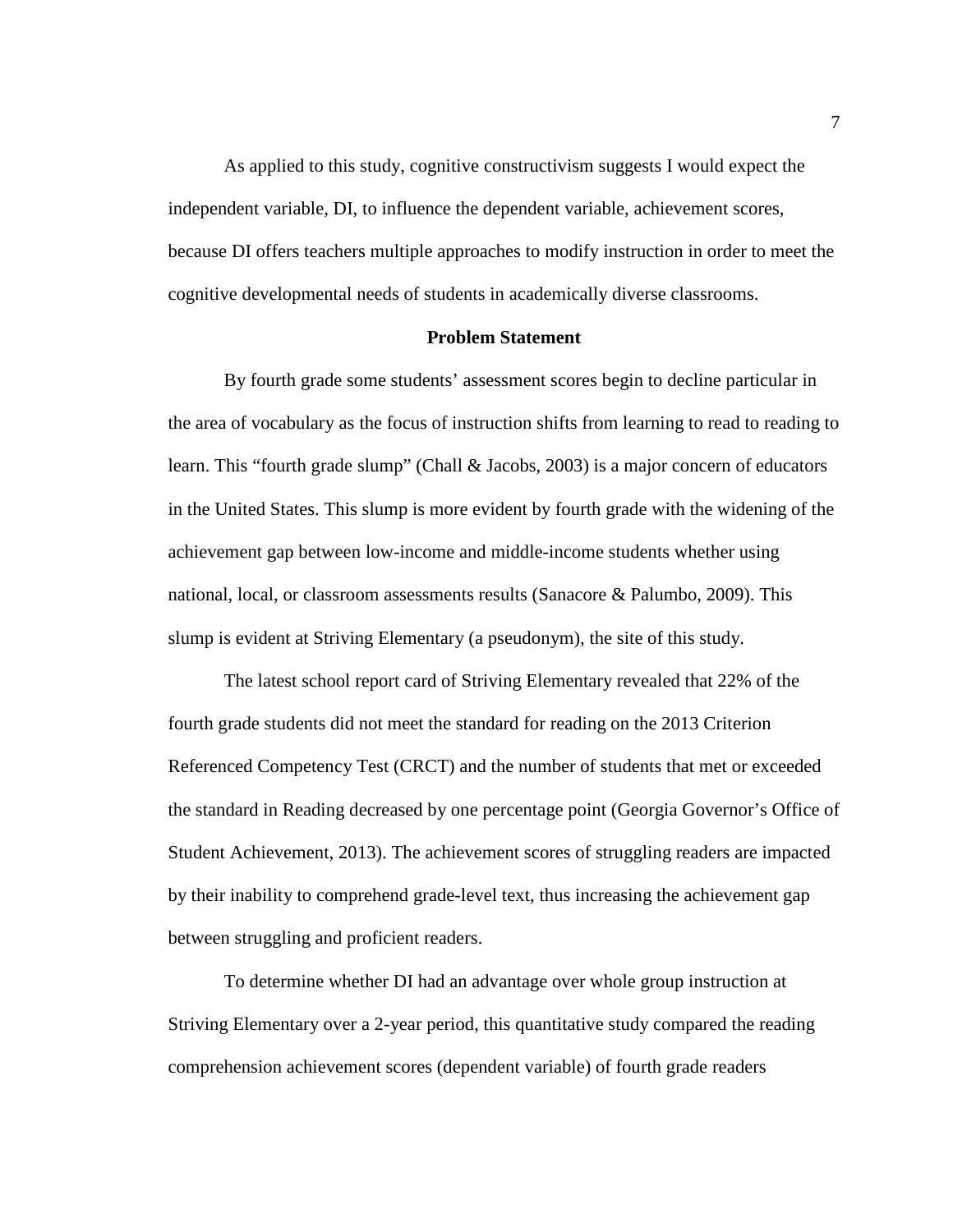instructed in small groups that used DI methods (independent variable) to reading comprehension achievement scores (dependent variable) of readers instructed through whole group methods (independent variable).

#### **Nature of the Study**

Using a quasi-experimental, nonequivalent, pretest-posttest control group design, this quantitative study compared archival comprehension achievement scores of fourth grade struggling readers instructed through DI methods and fourth grade students instructed through whole group methods.

 To assist in measuring student achievement, Striving Elementary had access to computer-adaptive tests that included STAR reading assessments. STAR reading allowed teachers to assess students' reading comprehension and overall reading achievement in a quick and accurate manner. This progress-monitoring assessment: (a) provided immediate feedback to teachers and administrators on each student's reading development, (b) provided a means for tracking growth in a consistent manner, and (c) helped teachers identify students who needed remediation or enrichment (Renaissance Learning, 2013). STAR Reading assessments were administered at least three times per year. Statistical analysis was conducted on the pre- and posttest IRL scores (historical data).

At Striving Elementary, three classroom teachers and one Early Intervention Program (EIP) teacher taught reading to fourth graders. The EIP teacher's role was to provide skill-specific, small group DI based on content and students' readiness during reading instruction. The EIP teacher delivered small group DI to struggling readers 5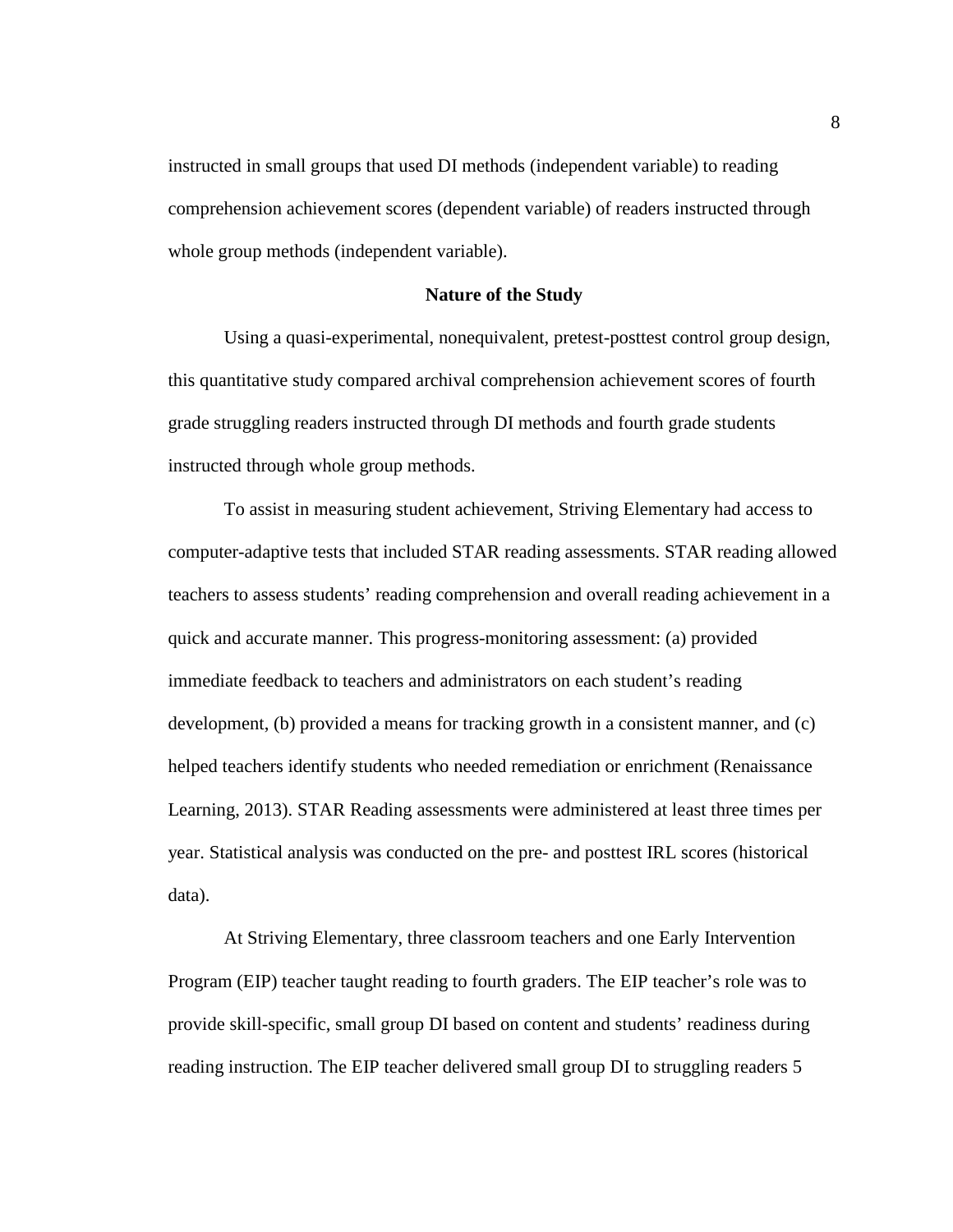days a week in 50 minute segments. Instructional strategies employed during small group instruction included flexible grouping, tiered activities, and scaffolding. A more detailed discussion of STAR and EIP is given in Section 3.

#### **Purpose of the Study**

The purpose of this quantitative study was to determine if there was a significant difference in reading comprehension scores between struggling fourth grade readers instructed with small-group DI strategies and struggling fourth grade students instructed with whole-group strategies. According to Tomlinson (2003), DI provides instructional opportunities in diverse classrooms that address students' readiness, interests, and learning style. However, limited empirical evidence—particularly for reading comprehension—is available (Connor, et al, 2011).

The intention of this study was to provide additional empirical evidence about the impact that DI has on comprehension scores and offer information that might be helpful in providing effective reading comprehension instruction for struggling fourth graders.

#### **Research Question and Hypotheses**

This study examined the research question: Is there a significant difference between reading comprehension scores of fourth grade students after being instructed with DI methods and reading comprehension scores of fourth grade students instructed with whole group methods?

The independent variables were DI and whole group instruction; the dependent variable was the IRL comprehension scores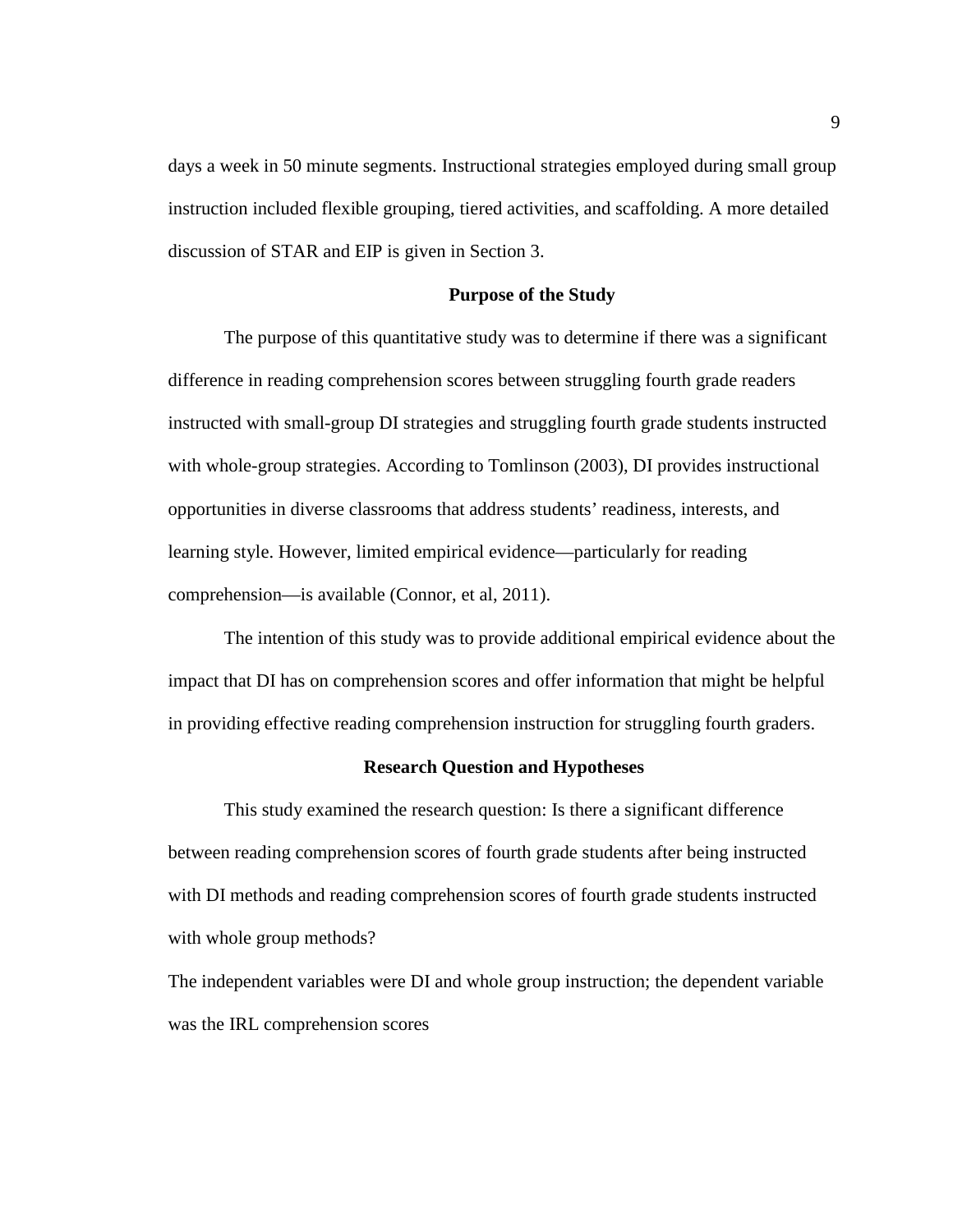#### **Null Hypothesis**

There is no significant difference between reading comprehension scores of fourth grade students after being instructed with DI methods and reading comprehension scores of fourth grade students instructed with whole group methods.

#### **Alternative Hypothesis**

There is a significant difference between reading comprehension scores of fourth grade students after being instructed with DI methods and reading comprehension scores of fourth grade students instructed with whole group methods.

#### **Operational Definitions**

Operational definitions of technical terms used within this study are provided below:

*DI*: A strategy that puts students' learning needs as the focal point of instruction. Teachers develop lessons based on students' learning styles, interests, and needs (Heacox, 2002).

*Struggling Reader*: Any student of any age who has not mastered the skills required to fluently read and comprehend text which is written at a level that one could reasonably expect a student of that age to read (Harris & Hodges, 1995).

*Flexible Grouping*: Allowing students to work in differently mixed groups depending on the goal of the learning task (Harris & Hodges, 1995).

*Remediation*: Teaching that includes diagnosis of a student's reading ability and corrective, remedial, or clinical approaches to improve that ability (Harris & Hodges, 1995).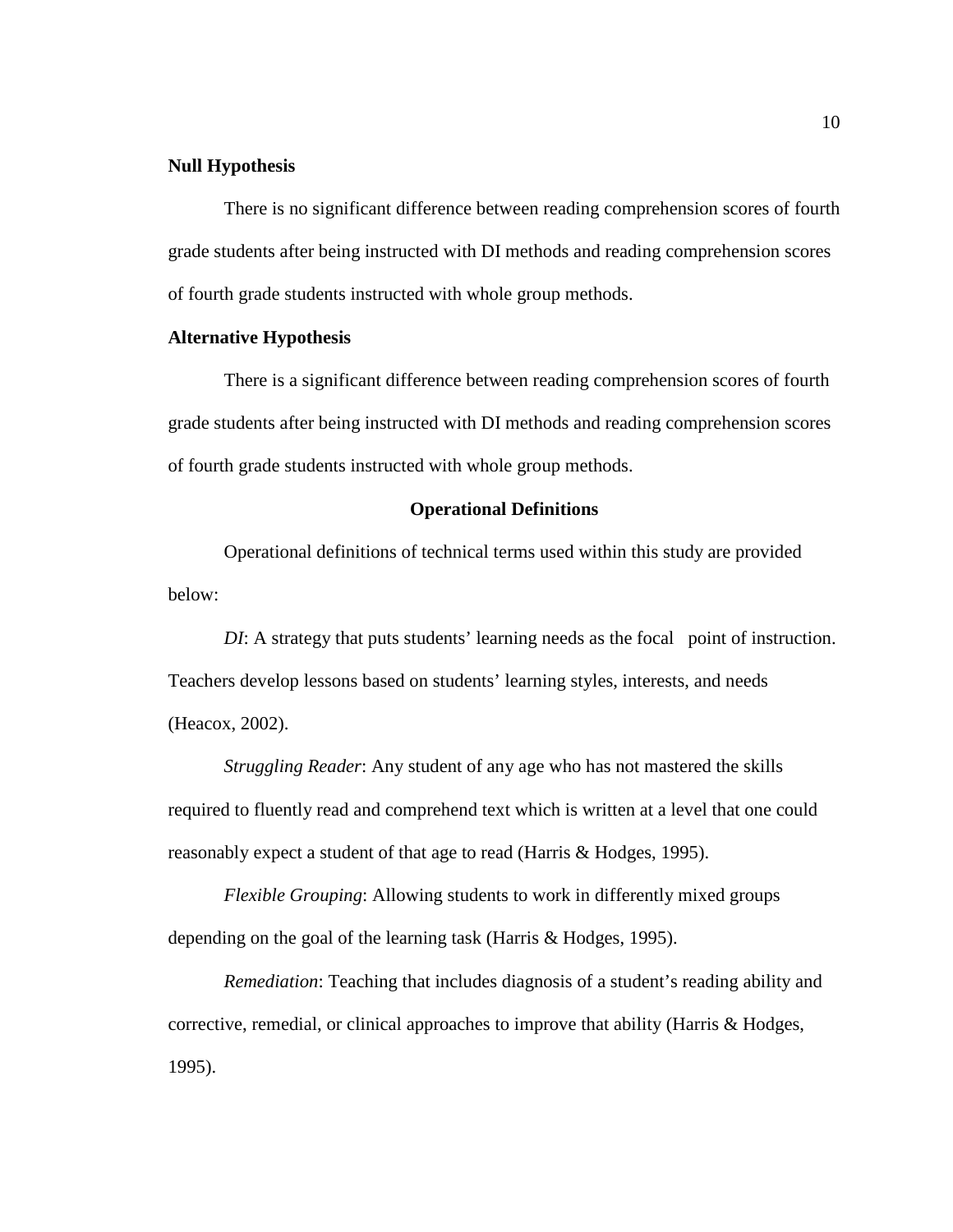*Readiness*: A student's knowledge, understanding and skill related to a particular sequence of learning (Tomlinson, 2003, pp. 3).

*Interest*: Topics or pursuits that evoke curiosity and passion in a learner (Tomlinson, 2003, pp. 3).

*Learning Profile*: How students learn best (Tomlinson, 2003, pp. 3).

*Affect*: How students feel about themselves (Tomlinson, 2003, pp. 4).

*Content*: What teachers teach and how students gain access to that body of knowledge (Tomlinson, 2003, pp. 4).

*Process*: How a student makes sense of, or comes to understand, the information, ideas, and skills that are at the heart of a lesson (Tomlinson, 2003, pp. 5).

*Product:* Assessments or demonstrations of what students have come to know, understand and be able to do as the result of an extended sequence of learning (Tomlinson, 2003, pp. 5).

*Environment*: The operation and the tone of a classroom (Tomlinson, 2003, pp. 5).

#### **Assumptions and Limitations**

This quantitative study examined the archived pre- and posttest STAR comprehension scores of fourth grade readers in regular education classes in a Title I elementary school. It was assumed that the EIP teacher used DI methods consistently, that students in the non-EIP classes were instructed with whole group methods, and that the STAR test scores were valid and reliable. This study is limited by two facts: (a) only archived STAR comprehension scores were used, (b) the test scores represented students from one school and one grade level.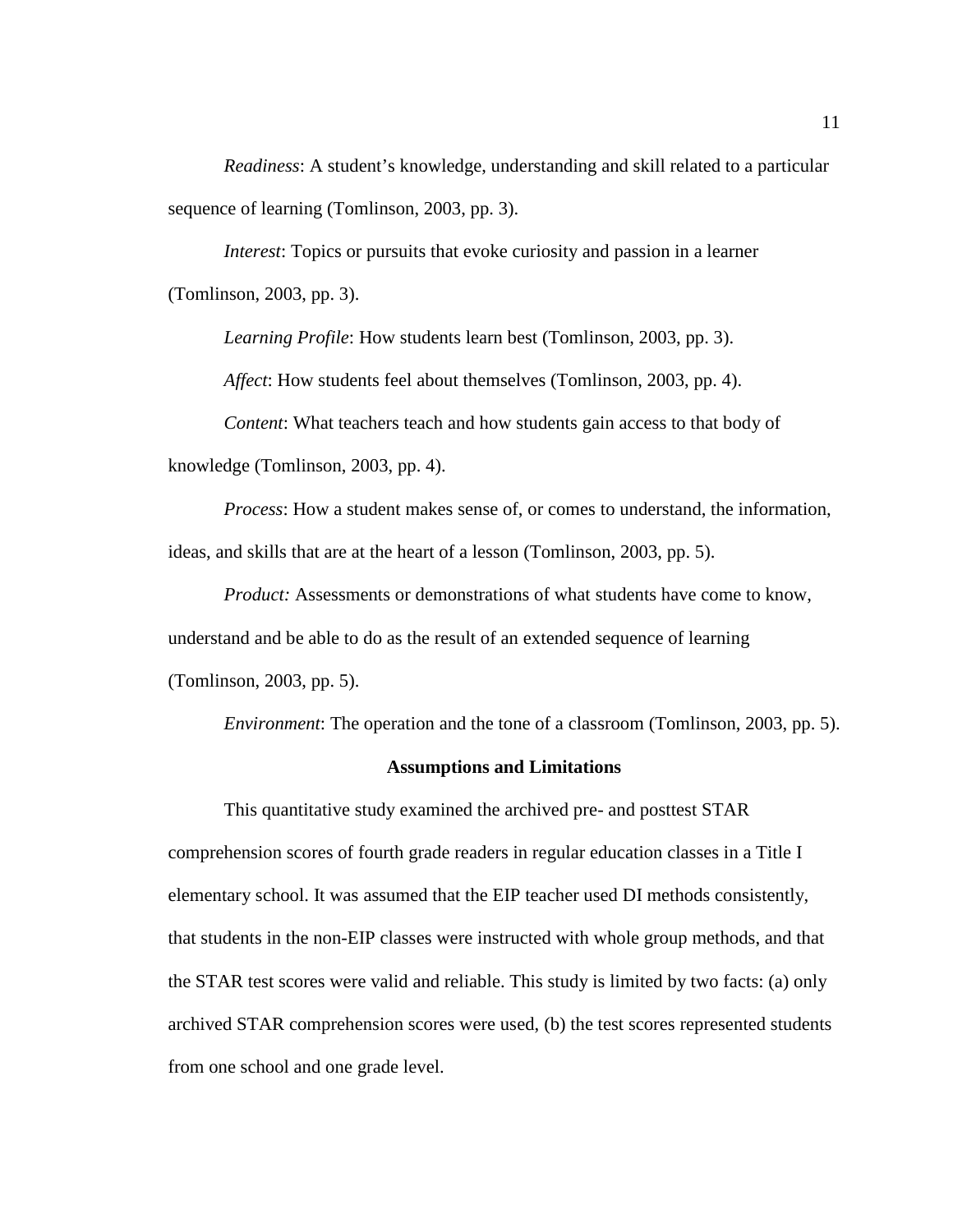#### **Scope and Delimitations**

 This study used only the archived pre- and posttest STAR reading comprehension assessment data of fourth grade students who were enrolled during the 2012–2013 and 2013–2014 school years at a southwest Georgia Title I school. Only these data were used to determine if there was a significant difference between those taught with DI strategies and those taught with whole group strategies**.** 

#### **Significance of the Study**

All students deserve to receive the most appropriate instructional method that will enable the acquisition of skills necessary to achieve maximum comprehension achievement levels. As an elementary teacher, I have daily encounters with struggling readers; a fifth grader reading on a second grade level, a second grade repeater unable to identify the sounds that the letters of the alphabet make, a third grader unable to read the grade level basal—and the list goes on. These experiences stimulated the desire to identify strategies that could help students become proficient readers. I feel that it is the responsibility of educators to provide the most effective instructional methods to students. To this end, I felt that a study of the effects of DI on comprehension scores of struggling readers would be important to parents, teachers, administrators, and community stakeholders.

At Striving Elementary the number of struggling readers tends to increase at the beginning of fourth grade as a result of end-of-the-year state and local assessment results of third grade students. Therefore, fourth grade teachers are faced with the task of remediating these students and DI strategies might be helpful. The results of this study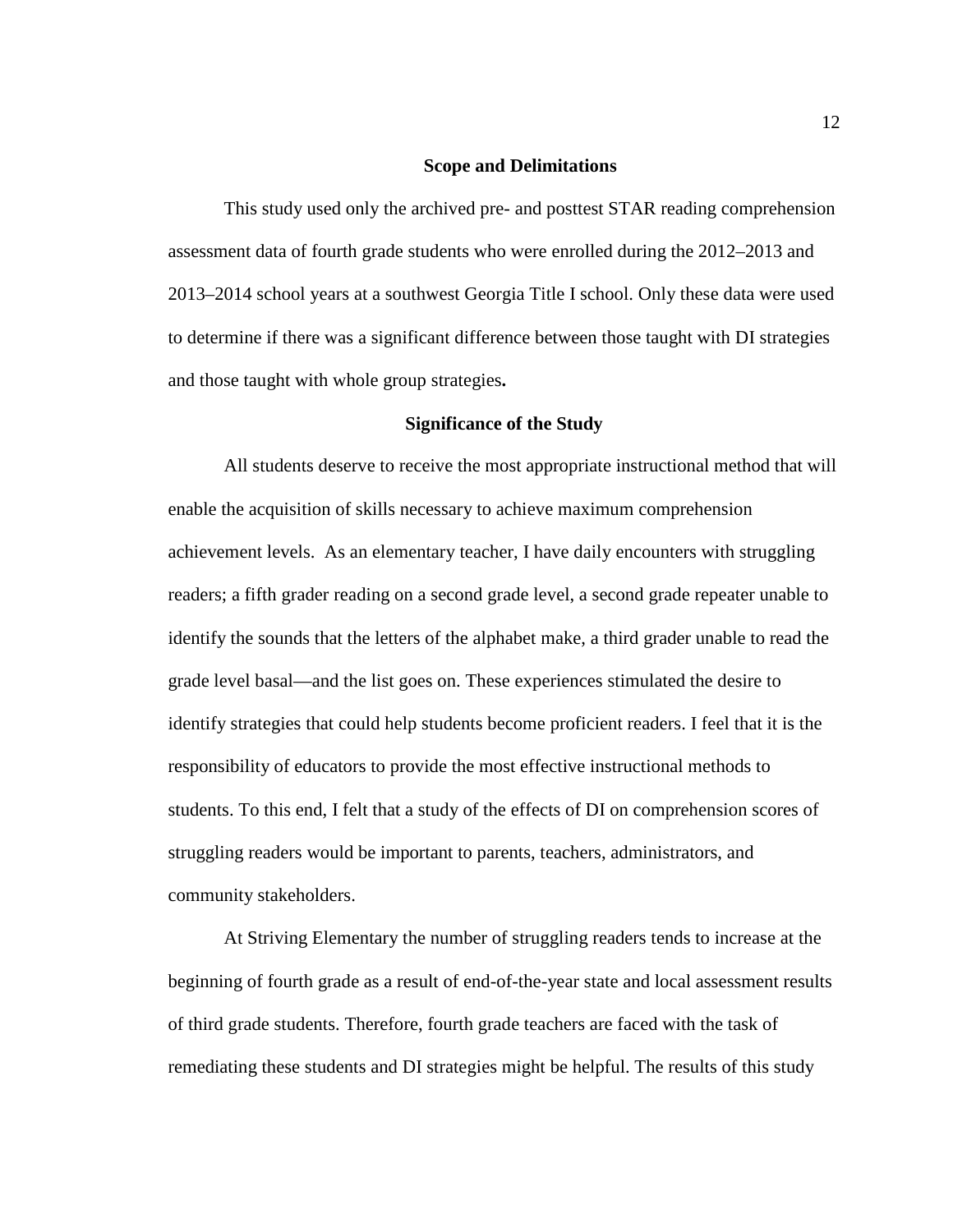will help determine whether there is a significant difference between the comprehension scores of struggling readers before and after being taught with DI strategies. The results of this study might help administrators and teachers make decisions about offering additional DI professional development opportunities for teachers. The results can help determine whether DI workshops should be conducted to educate parents/guardians and community stakeholders about DI practices used to instruct students and whether these practices assist in closing the achievement gap between struggling and proficient readers. Increasing the number of proficient readers is a goal in education, a goal that will help close the achievement gap thus promoting social change to benefit society. Decreasing the achievement gap results in an increased number of students prepared to compete in a global society.

#### **Summary and Transition**

The latest NAEP results for reading revealed no significant change in fourth graders' reading comprehension level from 2007–2013, with 33% scoring below basic (NCES, 2013, 2011; Rampey, Dion & Donahue, 2009). Acquiring the ability to read and comprehend is mandatory in order to compete successfully in a global society. Implementing the most appropriate instructional method to teach reading is paramount for educational leaders. DI appears to provide promising results as a response to the variety of learning needs of diverse learners in schools today (Tomlinson, Brimijoin & Narvaez, 2008). Many teachers across the country have implemented activities within their classrooms based on the DI paradigm (Sousa & Tomlinson, 2011; O'Meara, 2010).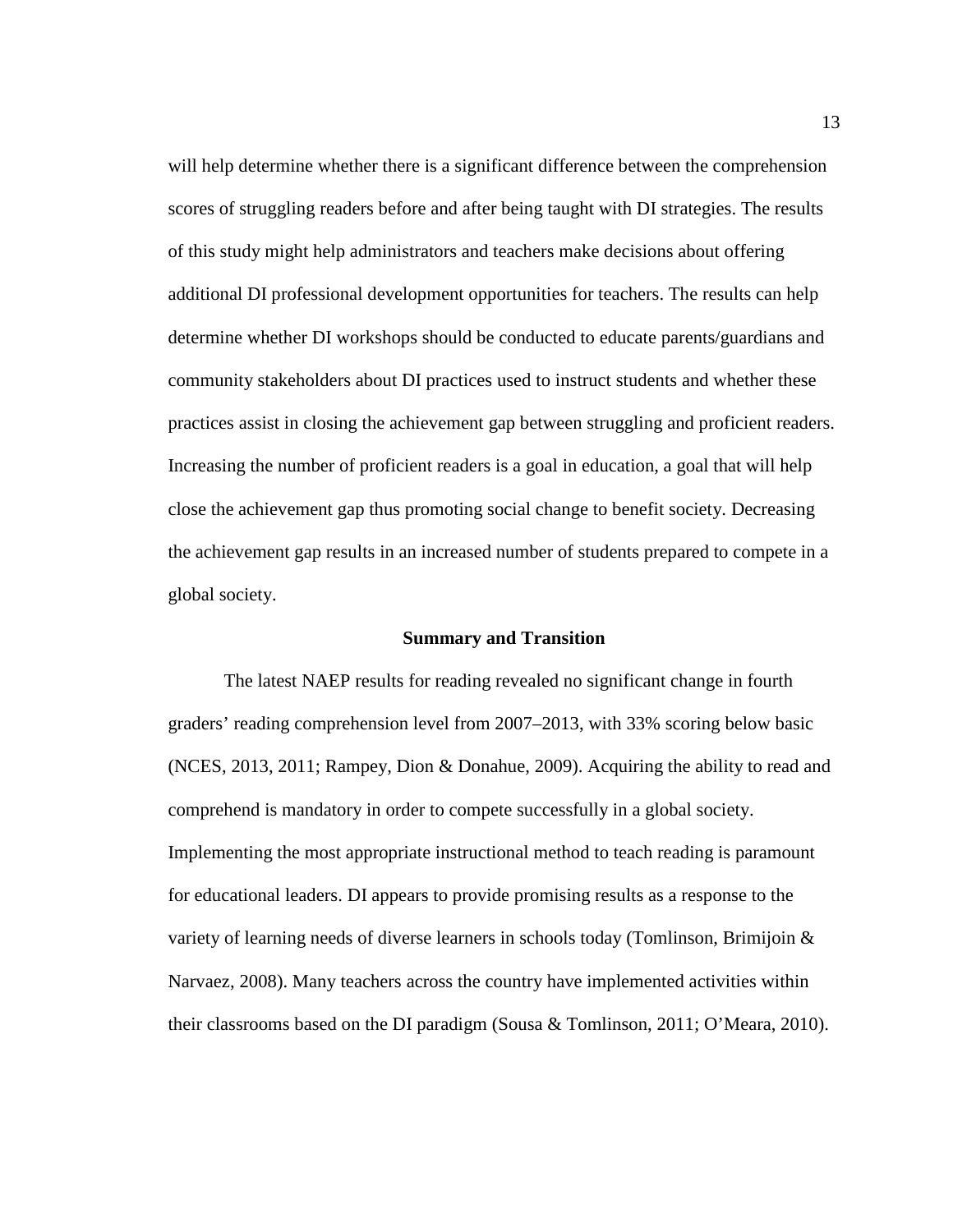Even though DI has received much attention as a possible strategy to rectify literacy problems quantitative research on its effectiveness is limited.

DI is instruction-driven; it is monitored by assessment that targets the needs of students directly through flexible small groups. DI is supported by a theoretical framework rooted in cognitive psychology and research on student achievement that is tied to real-life demands on students (Walpole, McKenna, & Philippakos, 2011; McTighe & Brown, 2005). DI provides intensive intervention to meet the needs of struggling readers and help them prepare for high school, college, and the workplace.

The purpose of this quantitative study using a quasi-experimental nonequivalent pretest-posttest design was to determine if there was a significant difference between reading comprehension scores of struggling fourth grade readers taught with small-group DI strategies and fourth grade students taught with whole-group strategies. Archival STAR reading assessment pre- and posttest IRL scores of 120 regular education fourth graders enrolled in a Title I school during the 2012–2014 school years were examined.

Section 1 presented information on the background for the study, the problem statement, the purpose of the study, the nature of the study, the questions and hypothesis of the study, the definition of terms used in the study, the limitations of the study, and the significance of the study. Section 2 presents the literature review. Section 3 presents the research method, Section 4 presents the results and Section 5 focuses on conclusions and recommendations.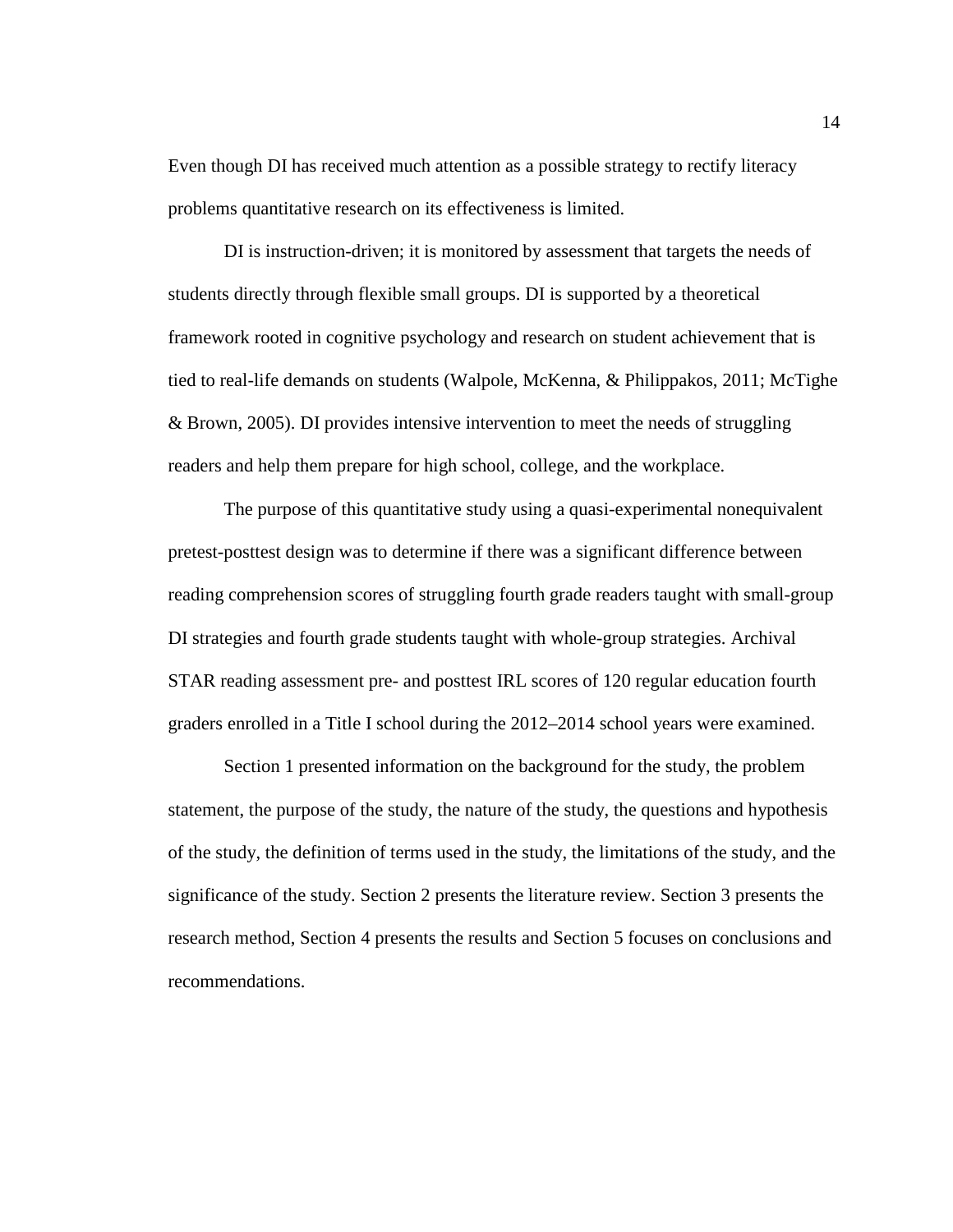#### Section 2: LITERATURE REVIEW

Investigating the effects of DI on the comprehension scores of fourth grade struggling readers is the focus of this quantitative study. Identifying contributing factors that might lead to literacy problems and identifying instructional strategies that might assist in resolving these literacy problems are topic discussed in this investigation

The literature review was conducted through the use of research studies, journals, textbooks, and works published within the last 5 years. Information dating beyond 5 years was used for foundational purposes. Keywords used during the inquiry included *struggling readers, differentiated instruction, adolescent literacy* and *reading instruction*. To locate published studies and information related to DI, online database searches were conducted through ERIC, EBSCO academic database of peer reviewed and full text documents, and ProQuest dissertations and theses database. Data collected were analyzed to determine relevance to topics discussed in this review: *struggling readers, reading instruction, DI,* and *research methodology.*

#### **Struggling Readers**

Struggling readers are described as students who have not mastered skills necessary to read fluently and comprehend grade level texts (McCormack & Pasquarelli, 2009; Harris & Hodges, 1995). A fluent reader can read silently and she can read orally; the phrasing and intonation are appropriate and delivery is smooth (Duffy, 2009, 2003). A fluent reader comprehends what he has read. A struggling reader is unable to read fluently or comprehend.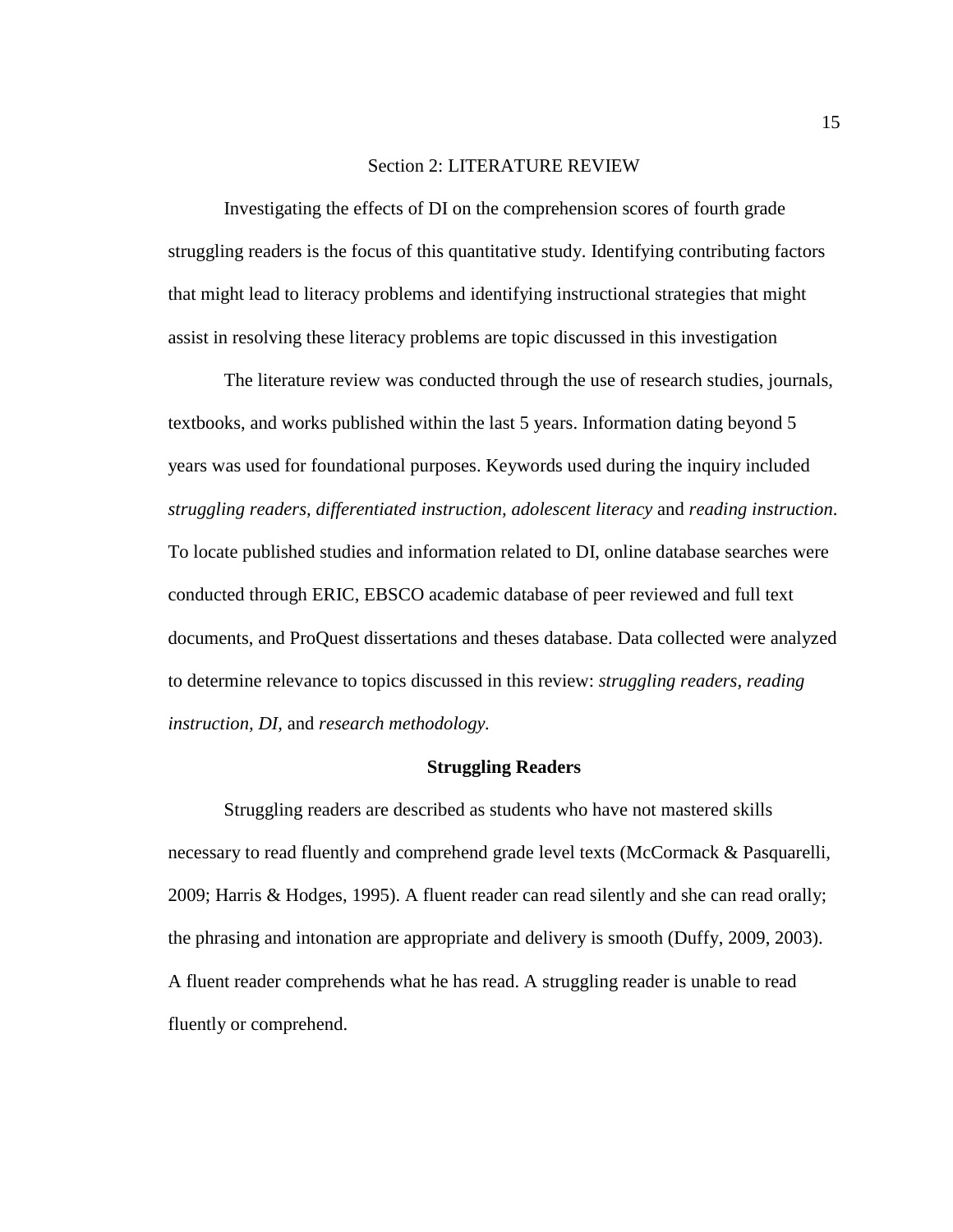According to Hall and Simeral, "the education system is accountable to the greater society" (2008, pp. 7) because reading plays a major role in individual success. Those who cannot read are hampered in their ability to succeed in modern society (Wan & Gut, 2011; Jennings, Caldwell & Lerner, 2010). Data from the 2007 NAEP revealed that a third of the fourth grade students could not read well enough to complete assignments successfully (Stormont, Reinke, & Herman, 2012; Lee, Grigg, & Donahue, 2007). These struggling readers contribute to the achievement gap.

 Reading ability is determined by several factors such as background, ability, and instruction (Gregory & Chapman, 2013; Neuman & Dickinson, 2003). Children need to have early childhood experiences so as to provide many opportunities for exposure to a print rich environment (Richardson, Morgan, & Fleener, 2012; Jennings, Caldwell, & Lerner, 2010). Being exposed to reading early establishes the importance of knowing how to read and also develops an interest and a love for reading. Having the opportunity to observe reading early in life gives one an advantage in learning how to read. The ability to learn to read is affected by foundational skills like phonological processing, print awareness, and oral language (Shanahan, Callison, Carriere, Duke, Pearson, Schatschneider & Torgesen, 2010; Neuman & Dickinson, 2003).

 As recently as 20 years ago, the ability to read was thought to begin when children entered school. Reading disabilities were considered to be educational problems (Neuman & Dickinson, 2003). In recent years, it has become clear that the acquisition of reading is a process which begins early in preschool years. It is believed that the differences in language and literacy exposure during these preschool years are reliable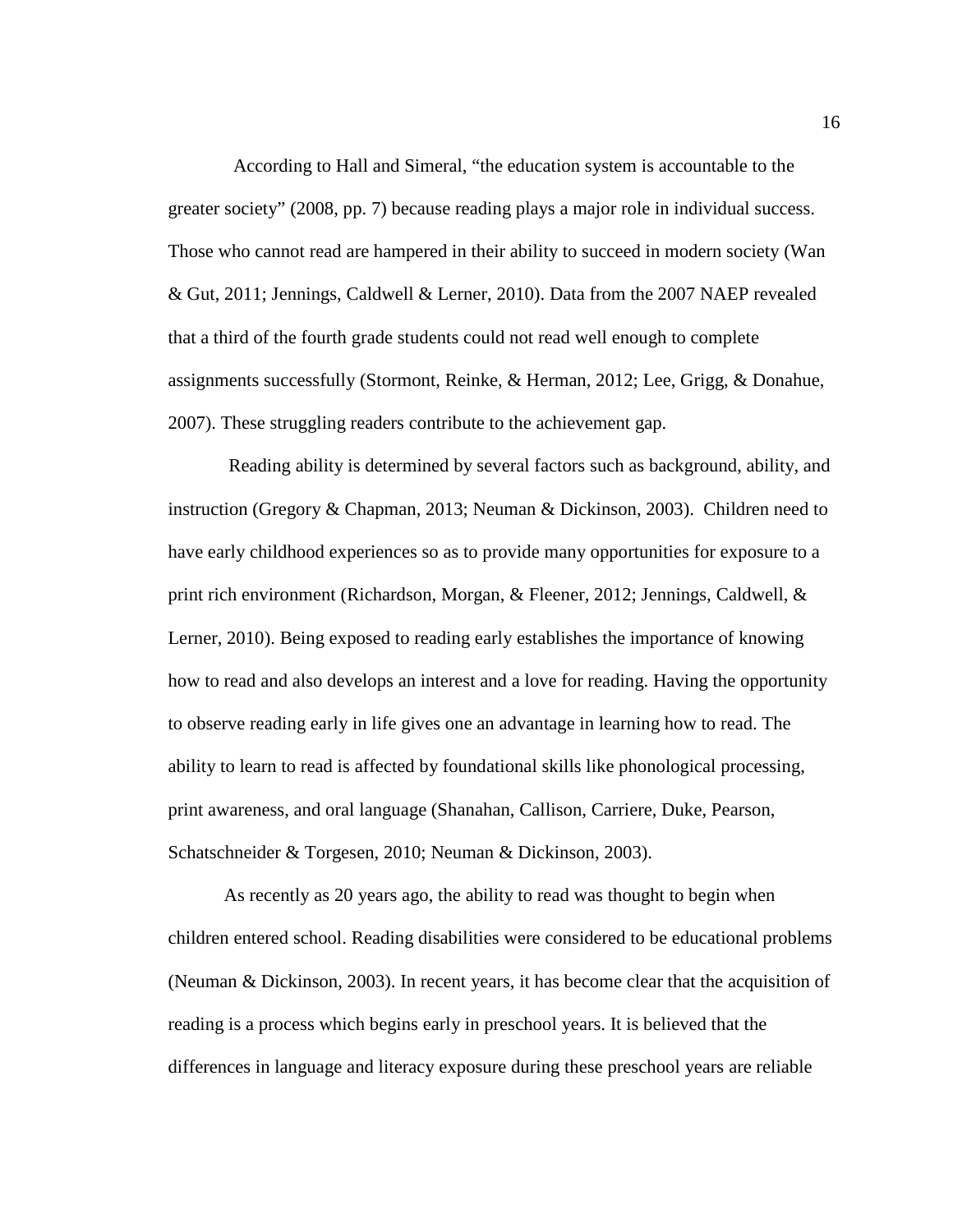indicators of reading abilities and disabilities (Bambrick-Santoyo, Settles, & Wirrell, 2013; Neuman & Dickinson, 2003). Most reading disabilities are associated with weakness in phonemic awareness, decoding skills, sight word recognition, and comprehension (Pedriana 2009; Thames, Reeves, Kazelskis, York, Boling, Newell, & Wang, 2008; Snow, Burns, & Griffin, 1998).

Studies show that children more likely to have problems learning to read are those who start to school with little background knowledge and skills in relevant domains such as verbal abilities, print sound knowledge, and letter recognition (Gregory & Chapman, 2013; Jennings, Caldwell, & Lerner, 2010). Children from low income families and those that do not speak English well appear to be at a higher risk for developing reading problems (Gregory & Chapman, 2013; Snow, Burns, & Griffin, 1998).

Students must meet the challenges of comprehending difficult text as they develop their reading skills. If a student is weak in phonemic awareness, decoding skills, sight word recognition, and comprehension through third grade, there is a greater chance the student will continue to experience difficulties in reading throughout school (Bambrick-Santoyo, Settles, & Worrell, 2013; Rattigan-Rohr, 2012). These students may require intensive intervention and accommodations that may extend into adulthood (Rattigan-Rohr, 2012; Snow, Burns, & Griffin, 1998). Byrnes and Wasik reported the most salient problem in children that experience reading problems is poor decoding skills. These students have difficulties recognizing words automatically which result in their being unable to apply higher level sentence integration and semantic processing (Byrnes & Wasik, 2009). They rely on semantic-contextual cues that are often inaccurate.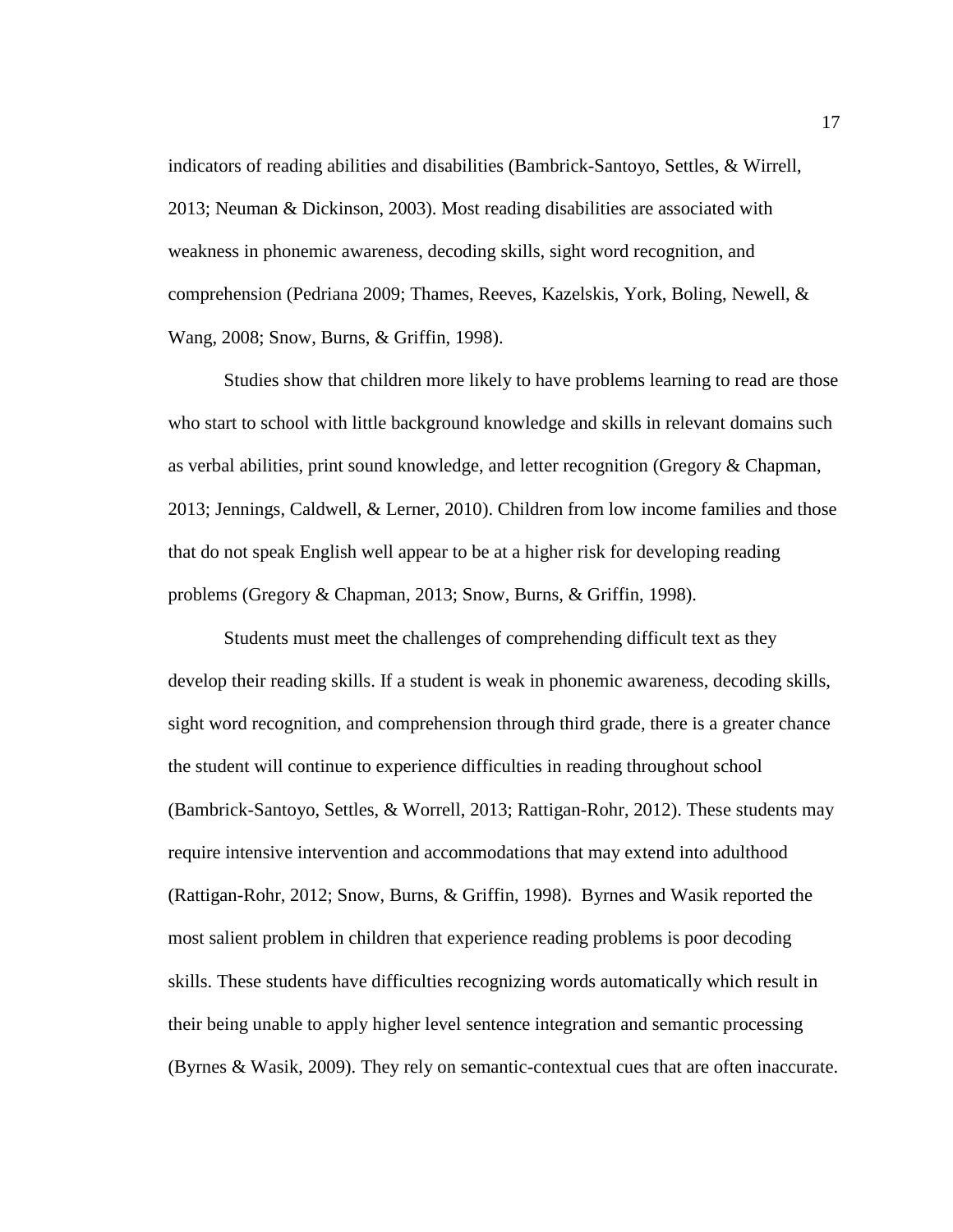They also lack effective comprehension strategies (McCormack & Pasquarelli, 2009; Pressley, 2002).

 Environment also plays a major role in the development of reading ability. Children exposed to reading being modeled in their homes and have a print rich environment are more likely to be better readers than those that do not have these opportunities (Gregory & Chapman, 2013; Schumm & Arguelles, 2006). Research by Snow, Burns, & Griffin (1998) supports reducing the number of children who enter school with little or no literacy knowledge and skill will reduce the number of children that experience reading difficulties.

 Struggling readers often lack the skills needed to compete for jobs in a highly technological environment. These problems can result in "difficulties in life, including poverty, unemployment, and problems with the law" (Jennings, Caldwell, & Lerner, 2010, pp. 19). Therefore, students with reading difficulties need to be identified early so intensive remediation, accommodations and modifications can take place as warranted (Fisher, Frey, & Lapp, 2012; Afflerbach, 2011; Gunning, 2011). Teachers need to be trained to identify reading difficulties and best practices to remediate reading problems. Parents need to be educated on the importance of stressing reading to their children by modeling good reading practices long before the children are school age. Taking these actions might result in a decrease in the number of students that struggle with reading.

 Addressing the needs of struggling readers is a growing concern as indicated from the information shared in this section. As an early elementary remedial reading and math teacher, I encounter struggling readers daily and am concerned with this dismal situation.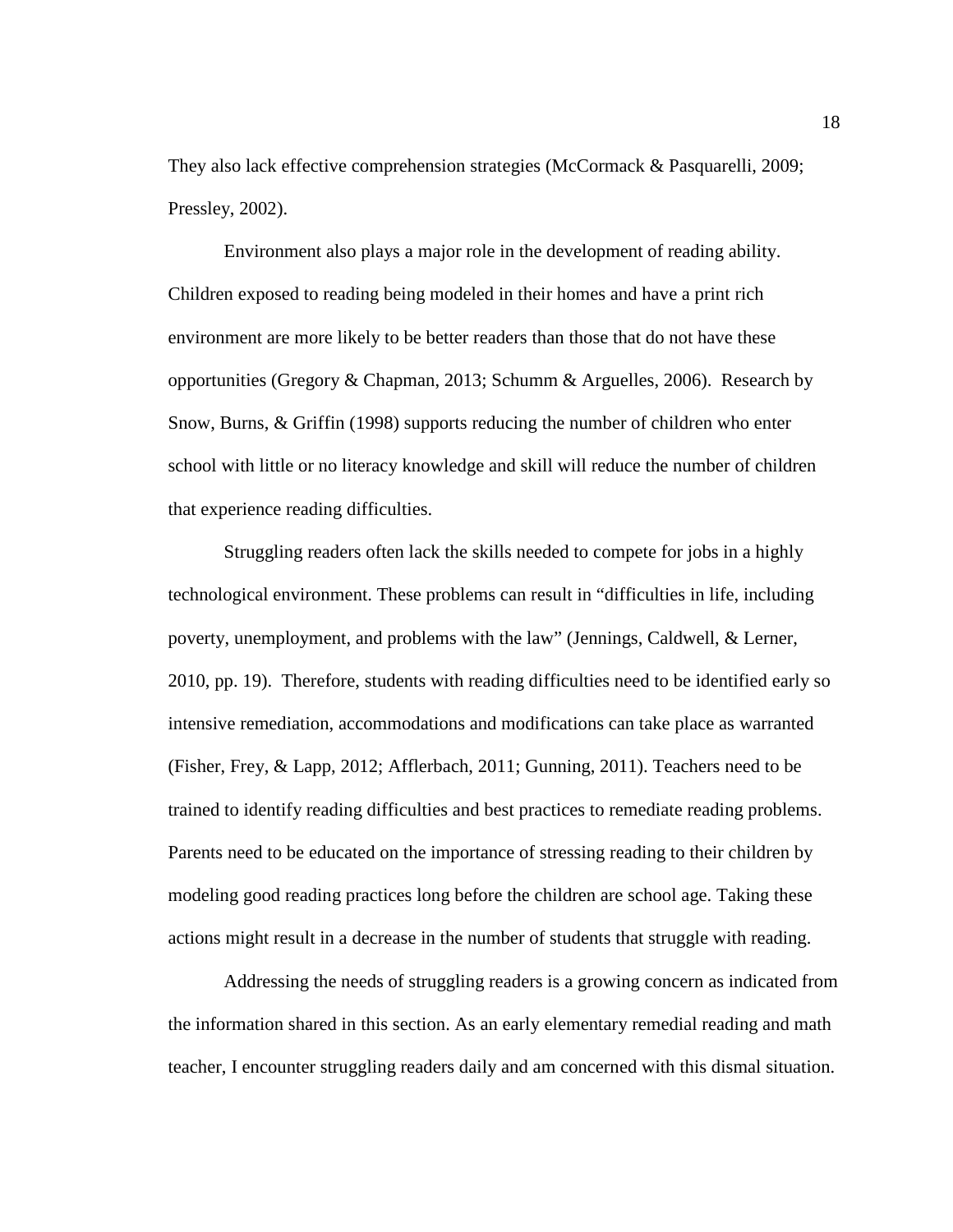It is my hope that DI will offer a successful alternative to instructing struggling readers. DI provides teachers the opportunity to identify the reading deficiencies of students and plan instruction to meet the individual needs of students. If struggling readers are identified early and effective DI practices are put into place before students reach third grade, the number of struggling readers evident in fourth grade should decrease.

#### **Reading Instruction**

According to Duffy (2009, 2003), inspiring students to become readers is the ultimate goal of instruction. This inspiration comes from the establishment of a print rich environment both at home and at school. Teachers are primarily accountable for instruction; therefore, demonstrating to students that reading is a valuable and necessary skill becomes a daily task for teachers (Jennings, Caldwell, & Lerner, 2010; Miller & Faircloth, 2009).

Providing effective literacy instruction is one essential step necessary in addressing the needs of struggling readers (Paratore & McCormack, 2011; Gambrell, Morrow, & Pressley, 2007). Students in primary grades experiencing reading difficulties may require intervention in order to prevent failure in reading (Gersten, Compton, Connor, Dimino, Santoro, Linan-Thompson, & Tilly, 2008; Pinnell & Fountas, 2008). The primary responsibility of instructing students with reading problems lies with the teacher (Jennings, Caldwell, & Lerner, 2010). Teachers must be equipped with the knowledge and skills necessary to provide effective instruction to the diverse needs of the students (Cash, 2011; Guillaume, 2008; McTighe & Brown, 2005). The instruction has to be specific to the needs of the students so as to maximize learning for each student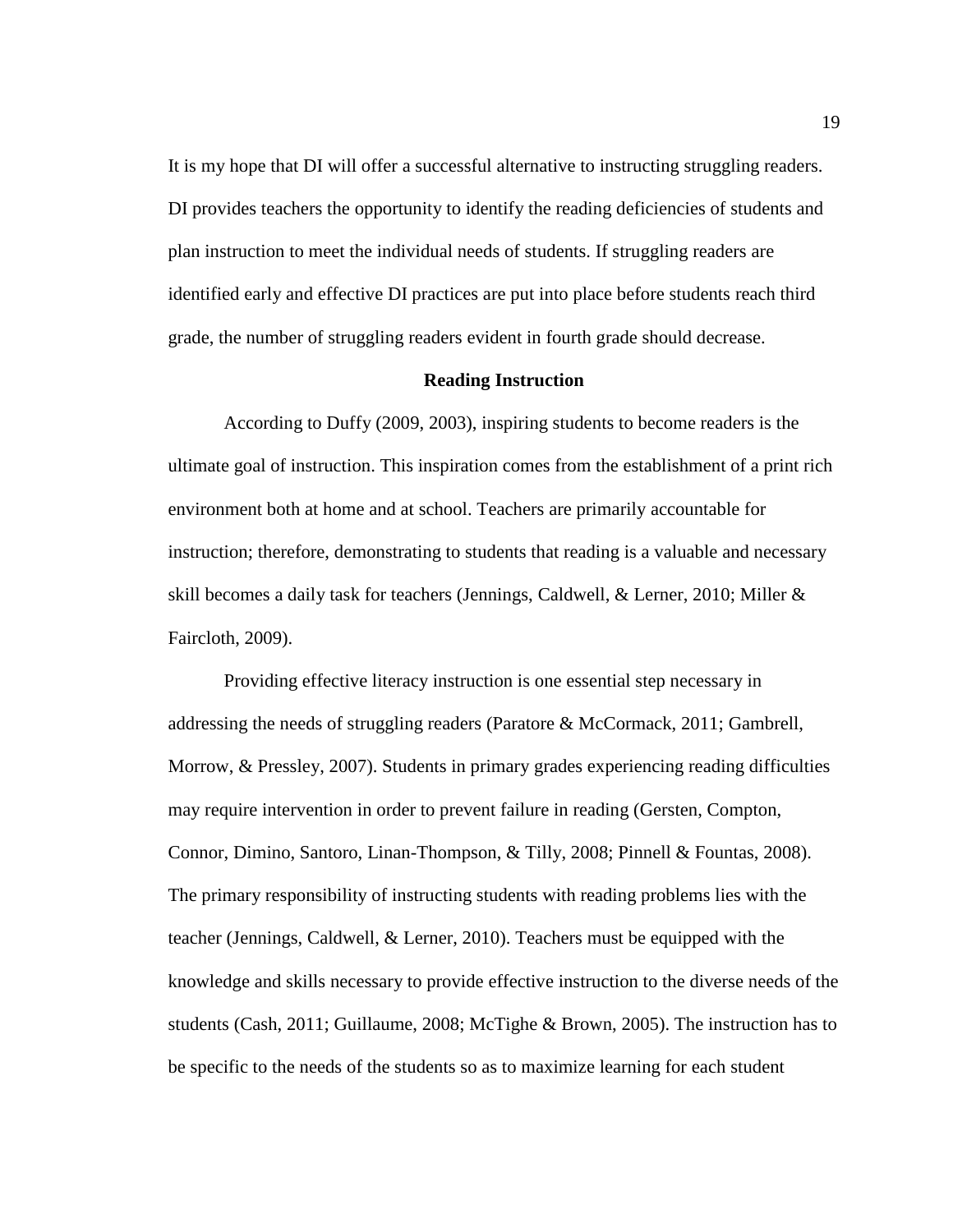(Gregory & Chapman, 2013; Hall & Simeral, 2008). Given the foregone facts, DI appears to offer teachers the opportunity to meet the needs of the diverse student population which includes struggling readers. DI requires teachers to know the interests, readiness, learning style, and motivation of students (Heacox, 2002). Teachers develop lessons based on students' learning styles, interests, and needs. Teachers take into account students' academic levels, rates of learning, and learning modality (Bender, 2012; Tomlinson, Brimijoin, & Narvaez, 208). Through the use of DI, teachers are empowered to provide learning opportunities to promote student success.

 Reading encompasses phonemic awareness, phonic, vocabulary, fluency, and comprehension (Stormont, Reinke, & Herman, 2012; Routman, 2003). The National Reading Panel (Snow, Burns, & Griffin, 1998) identified five areas students should receive intensive and explicit instruction in:

*Phonemic Awareness*: The ability to identify and manipulate the individual sounds, or phonemes, in spoken language (pp. 16).

*Phonics*: The process of teaching children sound-letter correspondences, or the relationship between spoken language and written language (pp. 25). *Vocabulary*: The meanings and pronunciations of words we use to communicate (pp.51).

*Comprehension*: The ability to understand, remember and communicate with others about the text (pp. 63).

*Fluency*: The ability to read text quickly, accurately, and with expression (pp.37).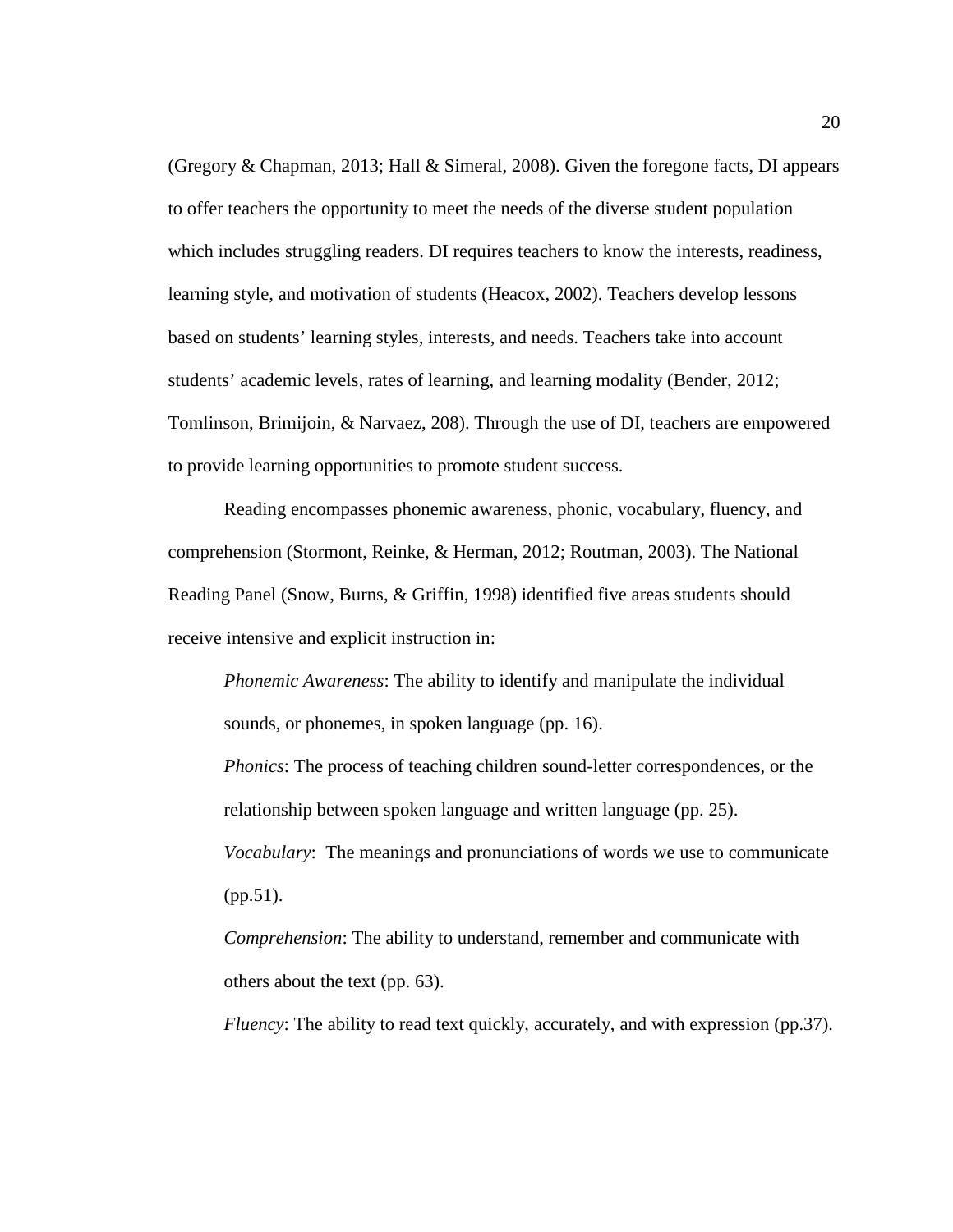Instructions in these five critical areas should be delivered in a systematic (methodical and organized) and explicit (clear and obvious) manner using research based instructional materials (Stormont, Reinke, & Herman, 2012; Bursuck & Damer, 2010). The National Reading Panel (2000) recommends students in grades first through third receive explicit, systematic, instruction and practice. DI provides teachers the opportunity to plan instruction to meet the requirements of the five critical areas of reading instruction as identified by the National Reading Panel. Teachers should be knowledgeable of effective instructional practices and receive ongoing staff development and support (Dean, Hubbell, Pitler, & Stone, 2012; Snow, Burns, & Griffin, 1998) in order to deliver this necessary instruction.

Research conducted by the National Reading Panel has prompted the use of research-based practices and the development of instructional strategies, teaching techniques, and programs to address struggling readers' issues. Reading intervention programs that target kindergarten through third grade students have been implemented to remediate reading difficulties. Explicit and systematic instruction in phonemic awareness, phonics, vocabulary, fluency, and comprehension is encouraged to occur daily during reading instructional time (Kuhn, Groff, & Morrow, 2011; Paratore & McCormack, 2011; Snow, Burns, & Griffin, 1998).

During kindergarten through second grades, there is a lot of emphasis placed on calling words and fluency during reading. It is believed during this time students get the idea that reading is about calling words and not comprehending (Routman, 2003). Teachers spend a considerable amount of time assessing comprehension instead of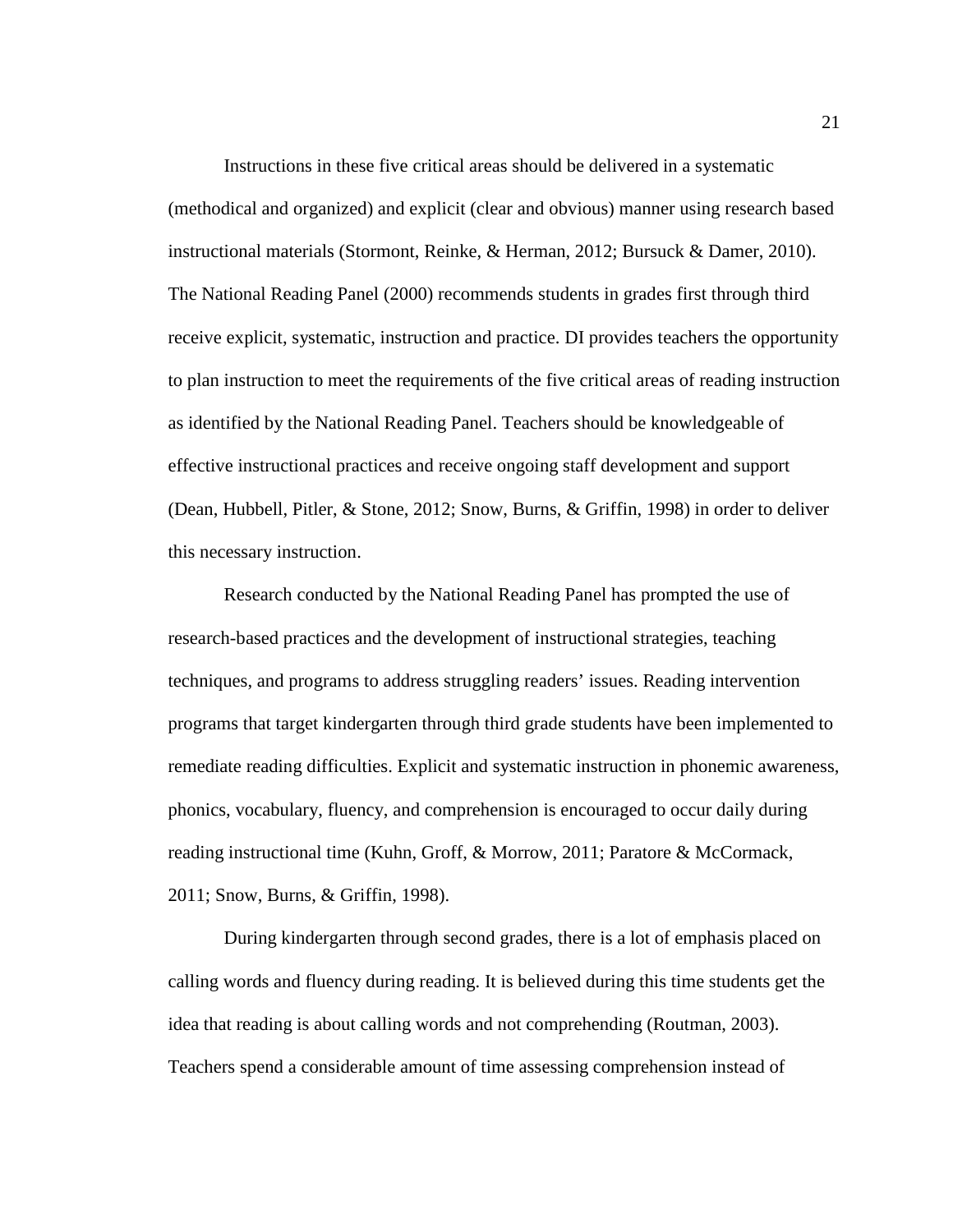teaching students how to analyze what has been read in order to take comprehension to a deeper level (Routman, 2003).

In order for students to be able to comprehend what is being read, they must receive instruction on how to develop comprehension skills. If comprehension is the goal of reading, then, students must receive systematic and explicit instruction during reading beginning in the early years, kindergarten through second grade. If students receive this instruction consistently, they will have the opportunity to develop comprehension skills and become better readers.

The foundation for comprehension is word level comprehension. Vocabulary acquisition is a good predictor of reading success (Leikin & Deacon, 2007). Good readers are able to read many words without sounding them out while struggling readers spend a lot of time sounding out words. Sounding out words takes up a lot of short-term memory leaving a smaller amount of memory space for comprehension. With only a small amount of memory capacity available for comprehension, struggling readers are unable to get the meaning of what has been read (Denton, Vaughn, Wexler, Bryan, & Reed, 2012; Pressley, 2002). Results of literacy studies enable teachers to identify various instructional approaches which represent a large range of practices to assist students with the acquisition of literacy skills (Compton-Lilly, 2009).

Another cause of reading problems that has not been addressed until recent years is ineffective teaching practices. Ineffective or insufficient instruction can lead to students having difficulties learning to read, thus; improving reading instruction has become a focus of ongoing professional development (Strickland & Kamil, 2004). Strickland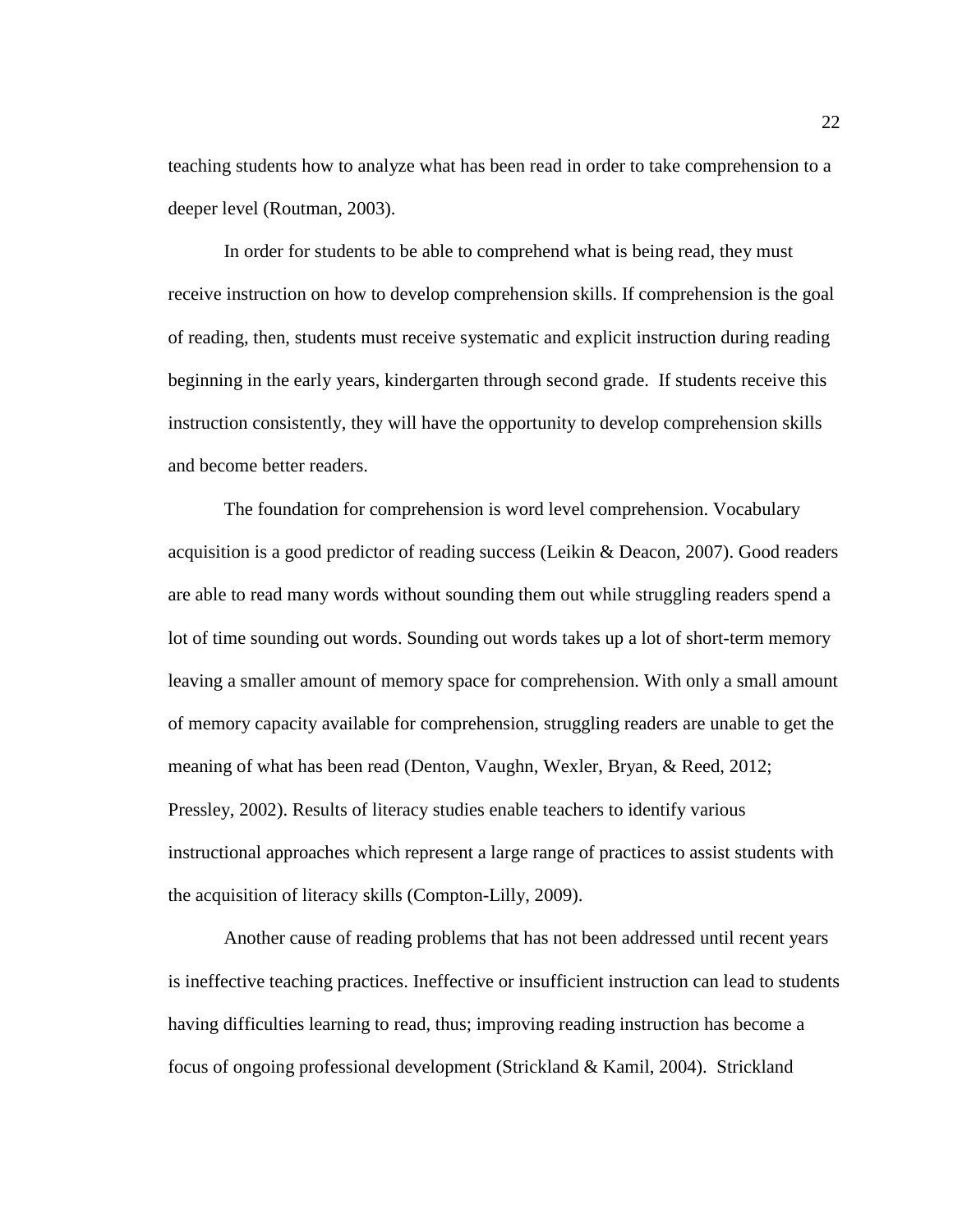reported in 2002, the National Invitational Conference, Improving Reading Achievement Through Professional Development, was held in Washington, DC. At this conference, education professionals met to discuss what teachers and administrators needed to know in order to provide literacy instruction in the most effective manner. The participants recommended that professional development be research-based, collaborative, on-going, and designed to assist teachers to plan instruction to meet the individual needs of students (Gregory, 2008; Strickland & Kamil, 2004).

 According to Farstrup & Samuels (2002), students from diverse backgrounds are at a disadvantage in acquiring reading skills when the traditional approaches to education such as grouping and placing a lot of emphasis on skill instruction is practiced. Farstrup's & Samuels' research identified five common issues that existed among teachers of struggling readers; motivating students, assisting struggling readers, working with English language learners, teaching culturally responsive manner, and assessing students' progress. These issues present teachers and administrators with challenges that must be approached with a team effort. According to Sergiovanni (2005), teachers and administrators should engage in shared responsibility for the success of the school. Identifying the best instructional practice for teaching reading is an issue that should be addressed as a group effort and developed through ongoing staff development.

Literacy instruction is an area that is often the target of reform; therefore, teachers should receive continuous staff development in effective instructional practices to stay abreast of current trends in order to provide students with the resources they need to meet the demands of changing social conditions (Darling-Hammond, 2010; Gregory, 2008).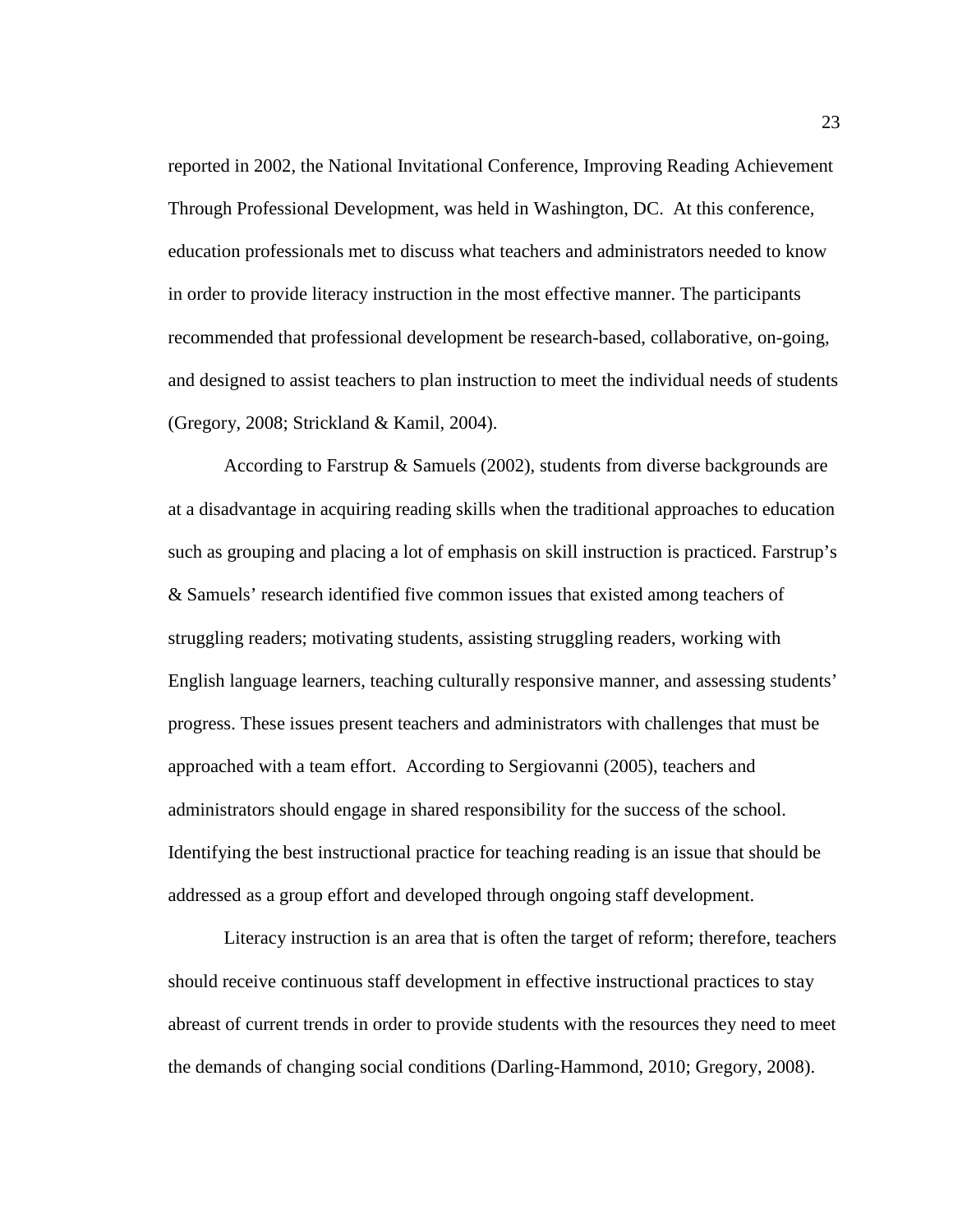Studies reveal that one of the most important factors linked to student achievement is teacher effectiveness (Lyon & Weiser, 2009). Teachers must be able to motivate students to be excited about reading (Bronzo & Flynt, 2008). With continued research and combined efforts of administrators, teachers, and parents, progress can be made in the effort to decrease the gap which exists between readers and struggling readers.

#### **DI**

 Diverse learners are evident in modern classrooms (Gregory & Chapman, 2013; Goodwin, Lefkowits, Woempner, & Hubbell, 2011). Within this diversity is a growing number of struggling readers (Bender & Waller, 2011; Gambrell, Morrow, & Pressley, 2007). Educators are constantly challenged with finding the best strategies to remediate these struggling readers. No Child Left Behind, Common Core Standards, and accountability are constant reminders that administrators and teachers must work together to find the best instructional practices to prepare students to function in our culturally diverse, technologically driven society (Wan & Gut, 2011; Kamil, Borman, Dole, Kral, Salinger, & Torgesen, 2008). Providing every student with exemplary literacy instruction is an essential first step in addressing the needs of struggling readers (Johnson & Keier, 2010; Gambrell, Morro, & Pressley, 2007). One strategy at the forefront of educational reform is DI. Many schools are implementing DI as an attempt to address the growing diversity challenge which includes "diverse learners who differ not only culturally and linguistically but also in their cognitive abilities, background knowledge, and learning preferences" (Huebner, 2010, pp. 79). Research conducted by Heacox and Tomlinson,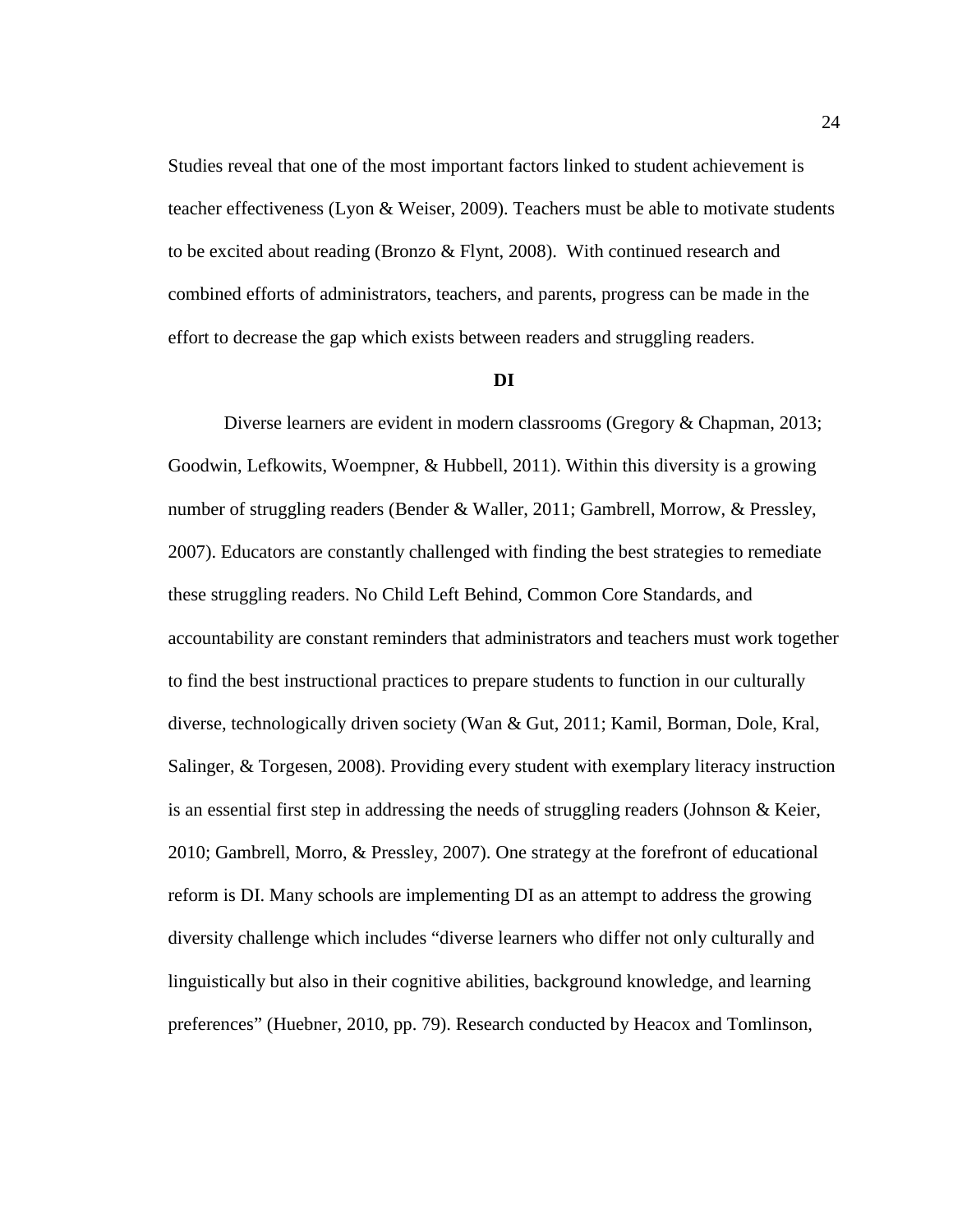and Walpole and McKenna suggests differentiation might be the key to effective literacy instruction.

DI is a strategy that puts students' learning needs as the focal point of instruction (Tomlinson, 1999; Tomlinson & Imbeau, 2010; Bender, 2012). According to Heacox (2002), it is important for teachers to know the interests, readiness, learning style, and motivation of students. Teachers must provide learning opportunities to promote student success. Teachers develop lessons based on students' learning styles, interests, and needs. Teachers take into account students' academic levels, rates of learning, and learning modality (Bender, 2012; Tomlinson, Brimijoin, & Narvaez, 208). In a differentiated classroom, teachers use multiple approaches and support systems to ensure understanding of a full range of learners. These approaches include tiered activities, scaffolding, effective whole-class, small-group, and individual approaches that support learning (Tomlinson & McTighe, 2006). When teachers implement DI strategies, the fact that different readiness levels, interests, and learning profiles are represented within their student population must remain at the forefront of planning (Tomlinson & Imbeau, 2010; Guillaume, 2008). Effective DI is a continuous flow that requires understanding of key elements of teaching, learning and assessment by those implementing it (Fox & Hoffman, 2011; Heacox, 2009). Key elements include continuous assessment to inform instruction, flexible classroom routines and various learning modalities to provide options for students to learn and instruction that is rigorous, relevant, flexible, varied, and complex (Gregory & Chapman, 2013, 2007; Cash, 2011; Tomlinson, Brimijoin, & Narvaez, 2008).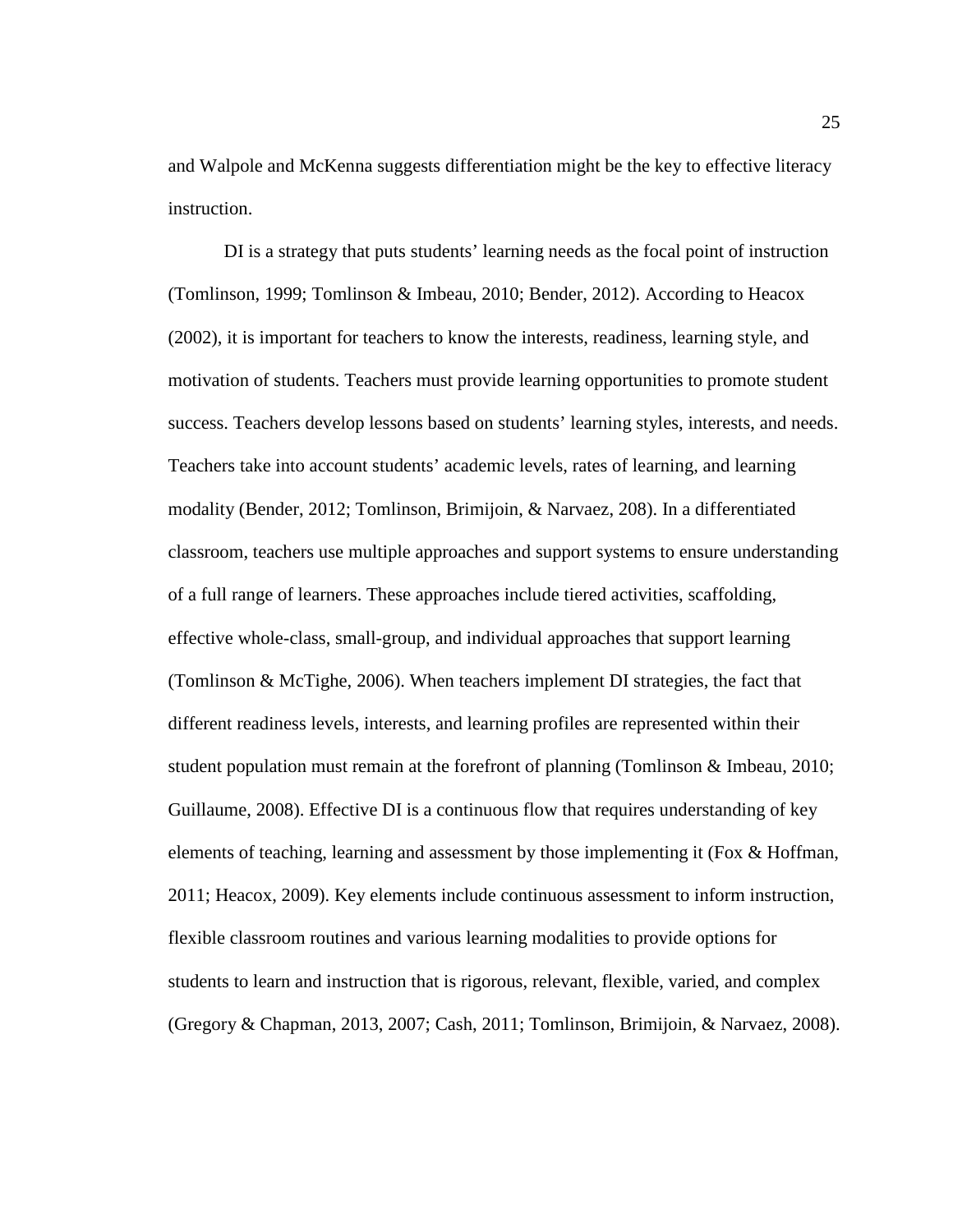During the past decade DI has gained much attention as an instructional practice that offers a response to the ever growing diverse populations served in today's classrooms (Landrum & McDuffie, 2010); however, only limited empirical evidence or examination of the underlying mechanisms that might warrant such claims, particularly for reading comprehension is available (Connor, Morrison, Fishman, Giuliani, Luck, & et al 2011).

 Review of the literature included studies related to DI. I found the following to be relevant. A project study involving 652 elementary students conducted by Lewis and Batts (2005) revealed after five years of using DI, students' state mandated test results increased from 79–94.8% in the proficiency range during the course of the study. Lewis and Batts reported at the beginning of the project, most of the teachers employed whole group strategies which targeted the average student and not the diverse student population. During the study, teachers adjusted the content, process and product during instruction to meet the needs of the diverse population. Results revealed improved student performance for all students in general with the greatest growth seen among students with exceptional needs.

 Canadian scholars McQuarrie, McRae, & Stack-Cutler (2008) conducted a threeyear study to review 25 Alberta Initiative for School Improvement (AISI) projects that initiated DI practices to promote school improvement. Qualitative and quantitative data from three sources, annual reports, focus group findings, and telephone interview findings, were analyzed and results showed DI consistently yielded positive results across k-12 classrooms especially when delivered through small group targeted instruction.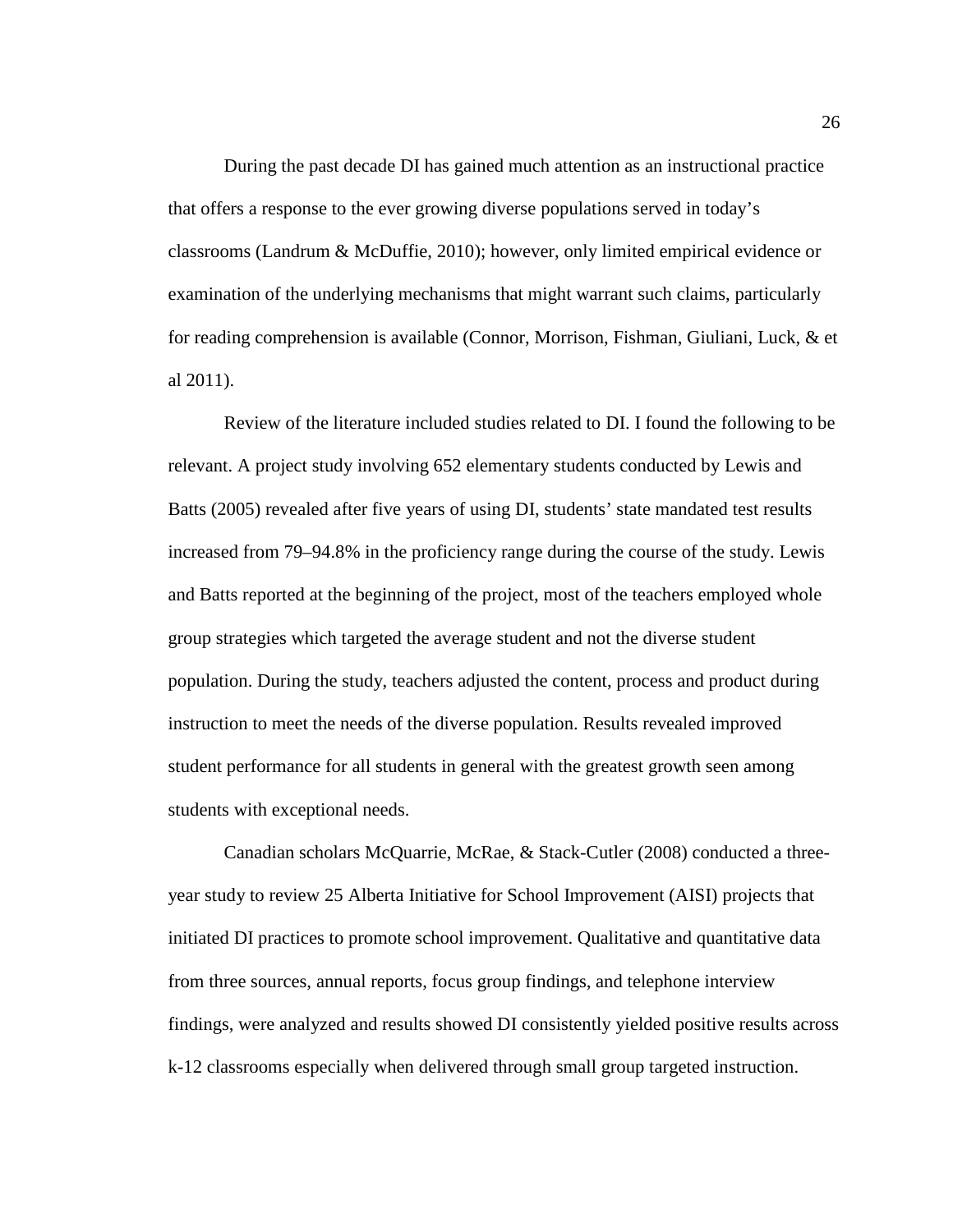Reis, McCoach, Little, Muller, and Kaniskan (2010) conducted an experimental study that used cluster randomized assignments to groups to examine the effects of a differentiated reading program on oral reading fluency and comprehension levels of participants in grades second through fifth from five elementary schools. The study used a school-wide enrichment model as a treatment and randomly assigned 63 teachers and 1,192 students to treatment and control conditions. Quantitative procedures of hierarchical linear modeling and multivariate analysis of variance revealed significant differences in the area of fluency favoring the treatment group in two of the schools, one high-poverty school showed significant difference in the area of comprehension, and no achievement differences were seen in the remaining schools. The results suggested an enrichment reading approach with DI and less whole group instruction was effective as or more effective than a traditional whole group instructional approach.

 When comparing the aforementioned studies, similarities existed in the targeted areas of instruction, instructional strategies, and study results. Instructional reading levels, reading proficiency, fluency, comprehension, and small group instruction were common components in the studies. The results of all of the studies suggested DI had a positive effect on the achievement levels of the participants. The studies differed in methodologies. Lewis and Batts reported findings from a project study that spanned a 5 year period and employed quantitative analysis of data obtained from an end-of-grade state achievement test. On the other hand, McQuarrie, McRae, & Stack-Cutler used qualitative and quantitative methods to evaluate results of their 3 year study while Reis, McCoach, Little, & et al. conducted an experimental study that lasted 24 weeks and used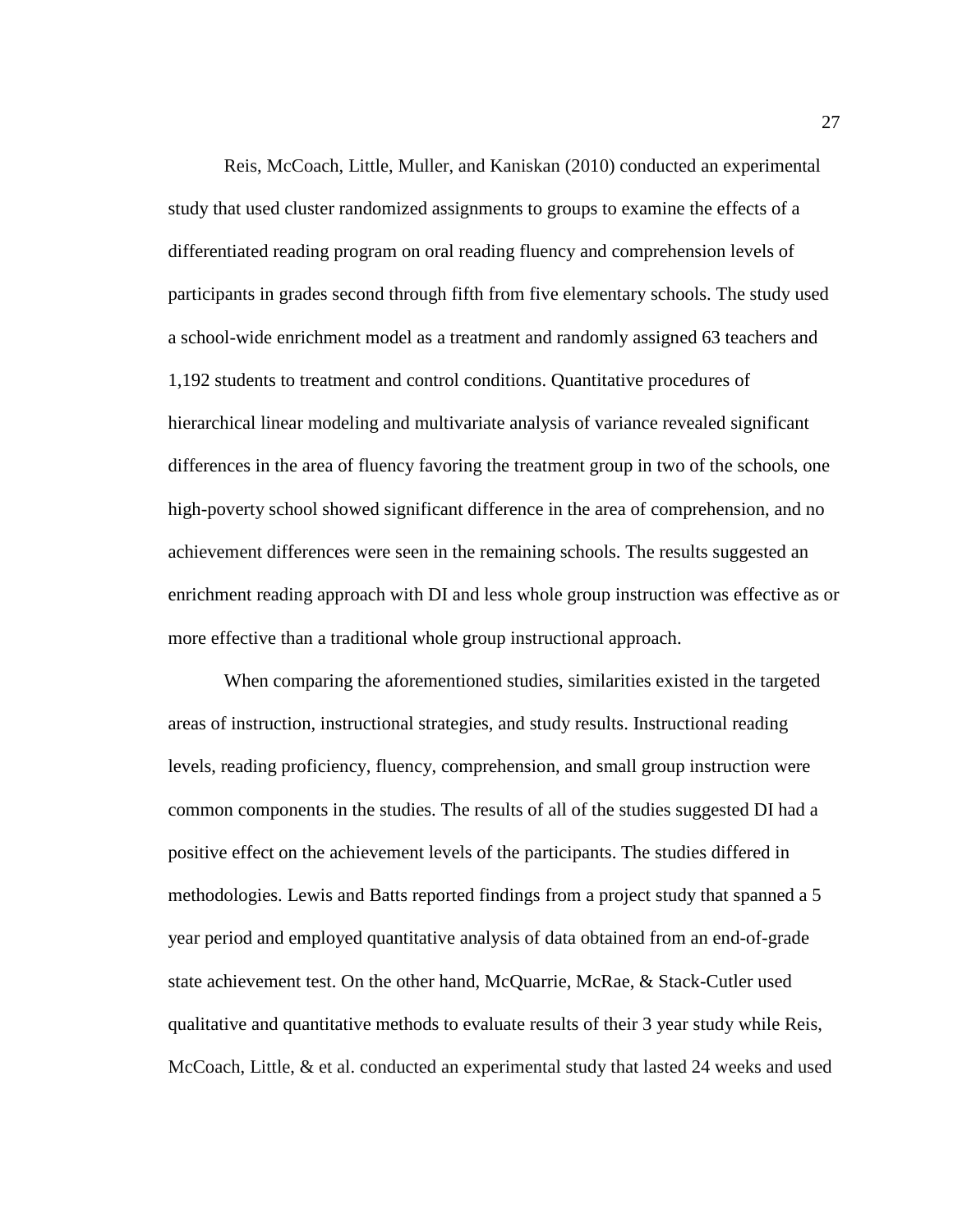quantitative procedures of hierarchical linear modeling and multivariate analysis to assess their results.

The reviewed studies employed flexible grouping, small group instruction that matched the instructional needs of the students, and targeted fluency and comprehension instruction. The studies included struggling readers but did not target them. This study sought to provide additional empirical information in these areas that might assist in the determination of the effectiveness of DI on the achievement level of struggling readers.

### **Research Methodology**

In preparation for this study, I reviewed three research methodologies, quantitative, qualitative, and mixed methods, to determine which approach would be most appropriate to conduct this study. According to Creswell (2013; 2003), a quantitative approach allows a researcher to use postpositivist claims to extend knowledge by employing strategies of inquiry that includes experiments and surveys. Data is collected through the use of predetermined instruments then statistical analysis is conducted. Qualitative research provides the investigator the opportunity to make knowledge claims based on constructivist perspectives or advocacy/participatory perspectives. The open-ended data that is collected is used to develop themes (Creswell, 2013; 2003). Data collected from a mixed methods approach represents both quantitative and qualitative information. The researcher's knowledge claims are based on pragmatic grounds (Creswell, 2013; 2003).

After a review of the research methods, a quantitative study using a quasiexperimental nonequivalent pretest-posttest control group design was selected. This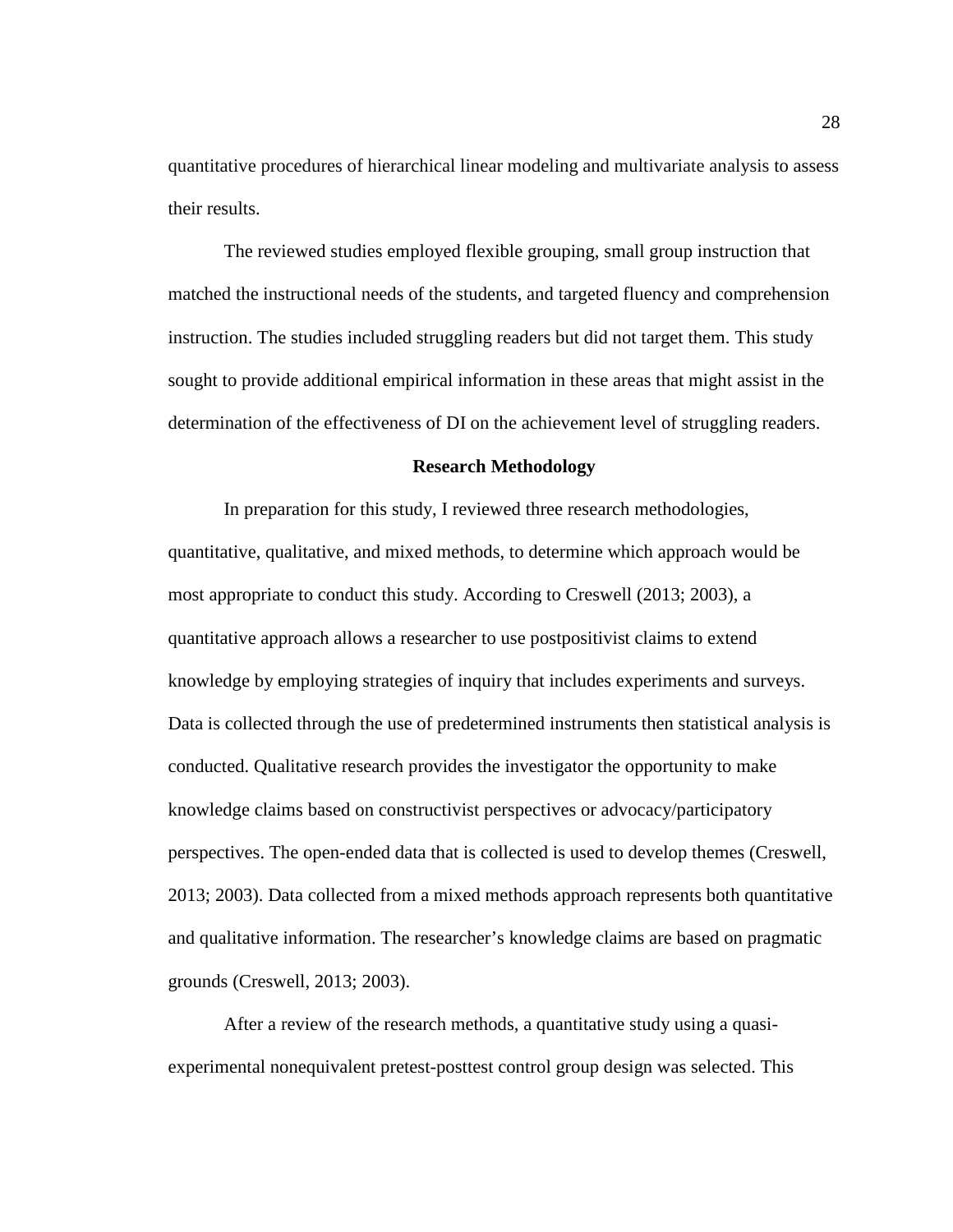method was selected because it provides the opportunity to collect and analyze statistical data on intact groups. Since archival data that represents a pretest, a treatment, and a posttest was analyzed in this study, I felt this design was most appropriate.

The philosophical worldview of this study is supported by postpositivist assumptions. The major elements of a postpositivist position are determination, reductionism, empirical observation and measurement, and theory verification (Creswell, 2013). The deterministic philosophy of postpositivists reflects the need to verify effects or outcomes by identifying and assessing causes. Reductionism involves the plan to reduce ideas to a small set of variables that comprise the research questions and hypotheses to be tested. Empirical observation and measurement of objective reality through the development of numeric measures and the studying of behavior of individuals are paramount for postpositivists. Finally, theory verification through the use of the scientific method is necessary in order to understand the world (Creswell, 2013). This study sought to determine if there is a significant difference between reading comprehension scores of fourth grade struggling readers after being instructed in small groups using DI strategies and reading comprehension scores of students instructed with whole group strategies.

#### **Differing Methodologies**

 Over the past 30 years a considerable amount of research has been conducted and knowledge about interventions for struggling readers has been shared. Parsons (2004) conducted a comparative study using a non-equivalent pretest, posttest control group design to determine the effectiveness of a DI reading model on the reading achievement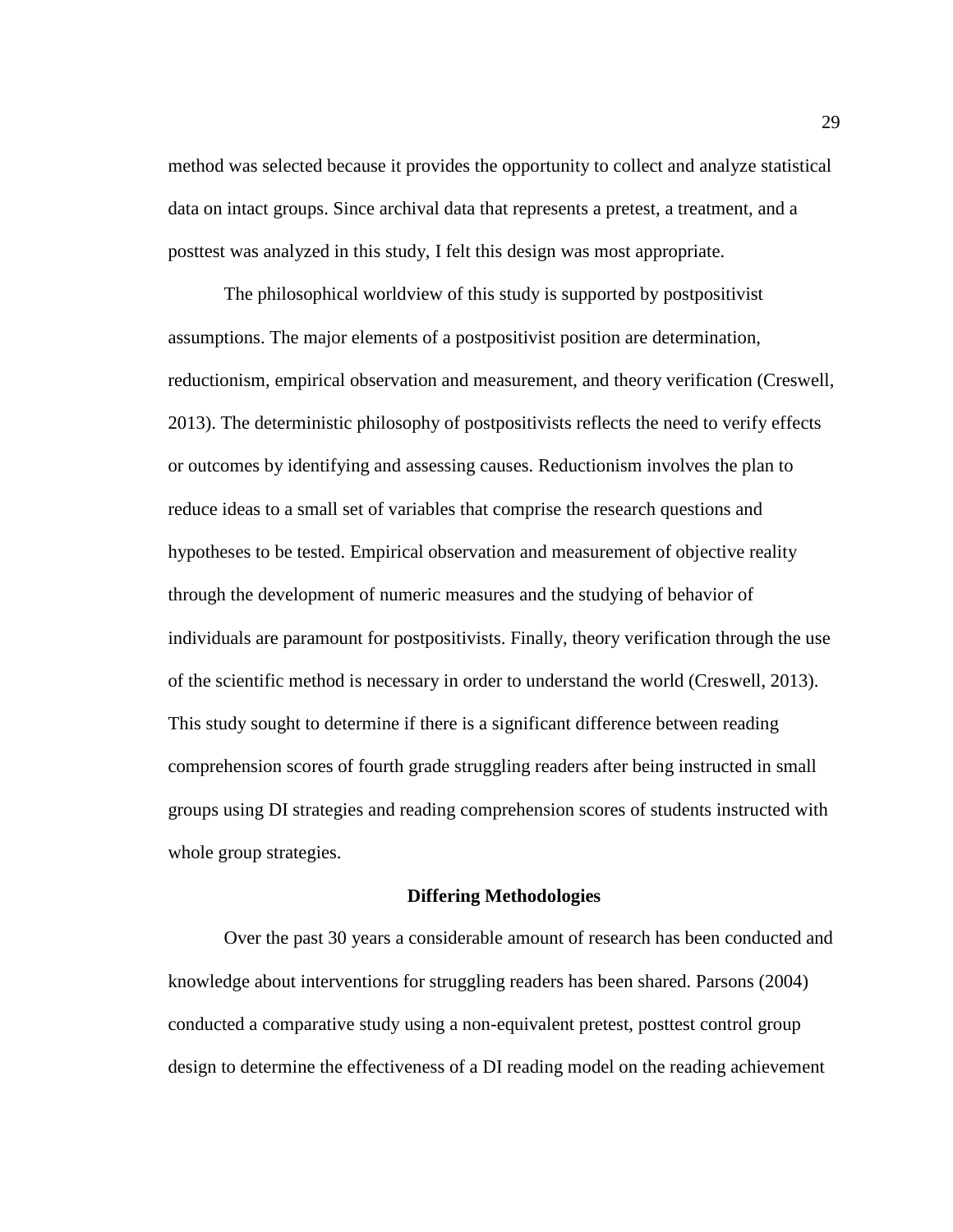of third grade students as compared to a traditional approach to reading instruction. The results of the comparison of the pre and post test revealed no significant difference among the two groups. This quasi-experimental design provided the researcher the opportunity to use control and experimental groups that were not randomly assigned.

 A study conducted by Bradfield (2012) used a quasi-experimental, comparative design to investigate the effects of DI on struggling first grade readers ability to meet reading fluency standards. One group of 40 students received DI while 20 students received whole-group instruction during reading instruction. Results of the study suggested that students who received DI scored significantly higher on their reading fluency test than students that received whole-group instruction.

A sequential mixed-method study conducted by Gilbert (2011) examined teacher perceptions of the effects of DI on primary school students' achievement in reading. Qualitative data was gathered from observations and interviews from a convenience sample of second grade teachers. The results suggested that teachers used instructional approaches that produced satisfactory results on state assessments. Quantitative results determined from t-test analysis implied a significant difference in performance of students taught with DI strategies than those instructed with whole group traditional strategies.

 Wanzek, Wexler, Vaughn, and Ciullo (2010), located and synthesized thirteen studies that used a treatment/comparison design and eleven studies that used a single group/subject design. Their findings from the 24 studies showed participants had high effects for comprehension interventions.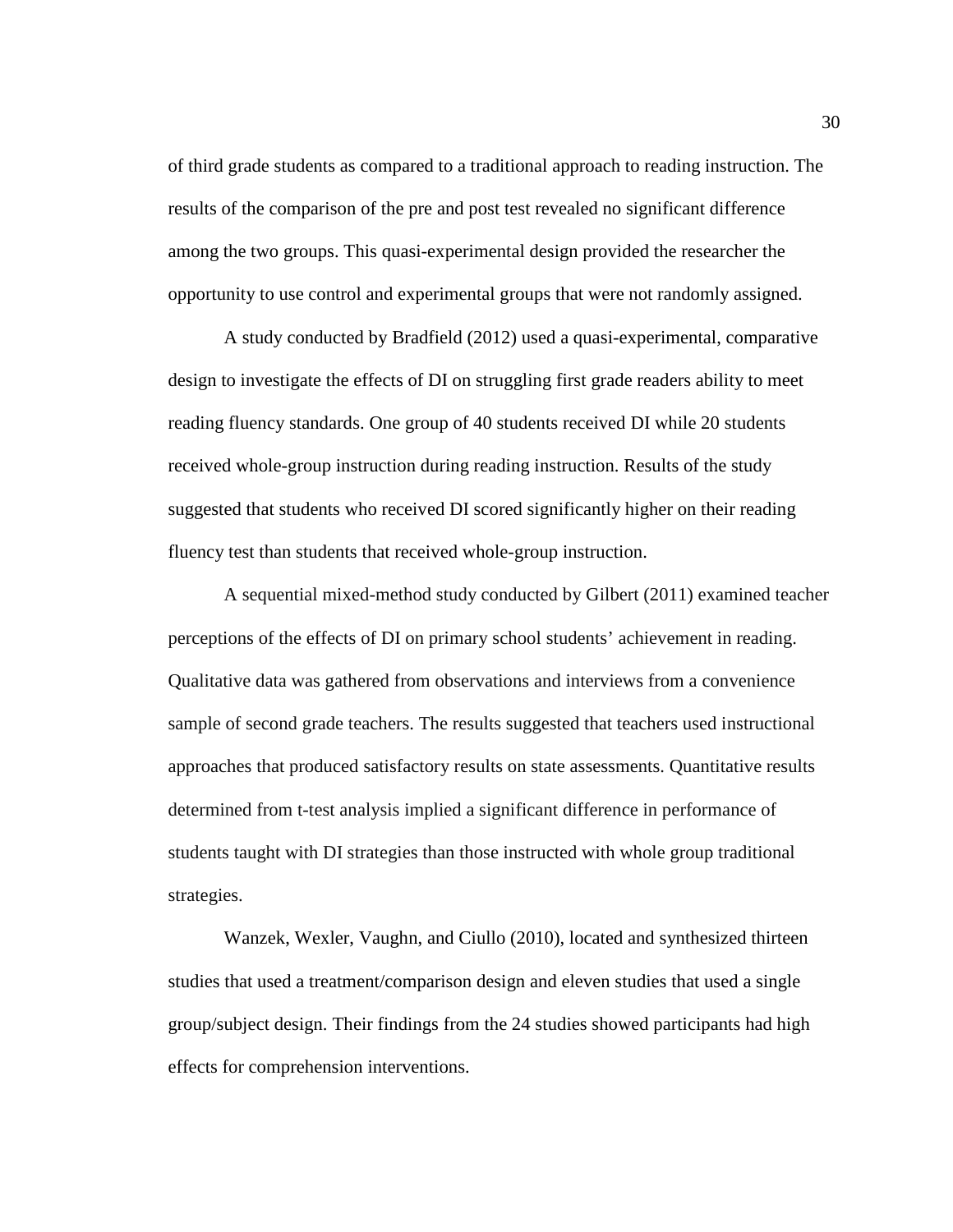Even though the preceding researchers used different methodologies in their inquiries, their results were similar, with the exception of Parson, increased achievement levels for students instructed with DI. From this review, I would expect results from my study to reveal increased student performance after DI strategies have been provided to struggling students.

### **Conclusion**

Struggling readers often lack the skills necessary to compete for jobs in a highly technological environment. These problems can result in "difficulties in life, including poverty, unemployment, and problems with the law" (Jennings, Caldwell, & Lerner, 2010, pp. 19). Therefore, students with reading difficulties need to be identified early so intensive remediation can take place. Investigating the effects of DI on the achievement scores of struggling readers is the focus of this quantitative study. Identifying contributing factors that might lead to literacy problems and identifying instructional strategies that might assist in resolving the literacy problem are topics discussed in this investigation of the effect that DI has on the achievement scores of fourth grade struggling readers. Rock, Gregg, Ellis, & Gable (2008) reports positive results are growing from research conducted on full implementation of DI in mixed-ability classes. Extensive research by Walpole and McKenna (2007) indicated that when instruction was matched to students' instructional needs, achievement levels were greater. Lawrence-Brown (2004) discusses the impact of DI on the learning outcomes for students with disabilities and concludes that classrooms employing DI with appropriate supports benefit both students with and without disabilities.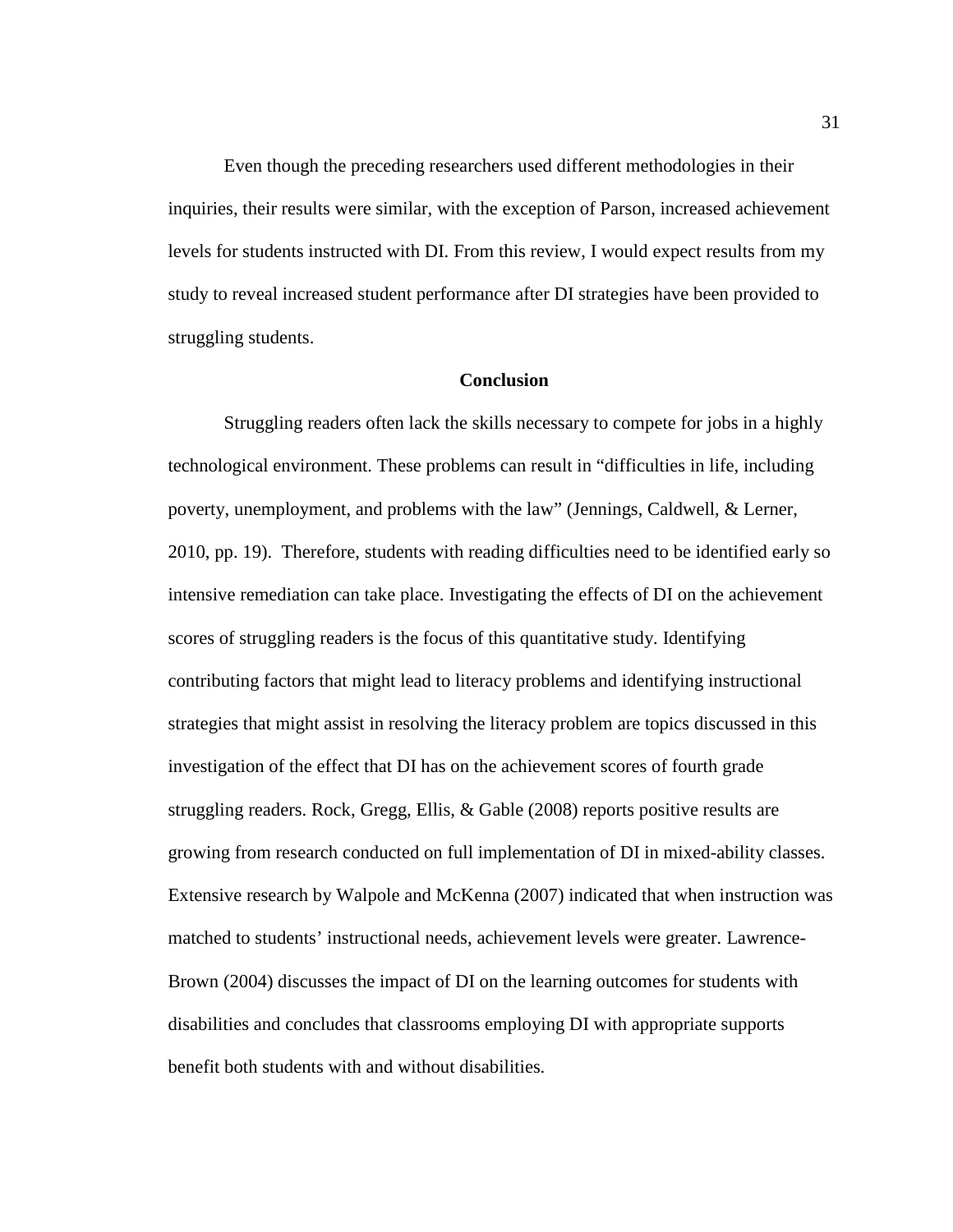Based on findings reported in this review, DI appears to benefit diverse learners; however, there is limited quantitative evidence of the effects that DI has on the achievement levels of struggling readers as related to specific content weaknesses. This study seeks to offer additional information about the impact of DI on reading comprehension achievement scores of struggling fourth grade readers.

Section 3 presents the research method, Section 4 presents results and Section 5 focuses on conclusions and recommendations.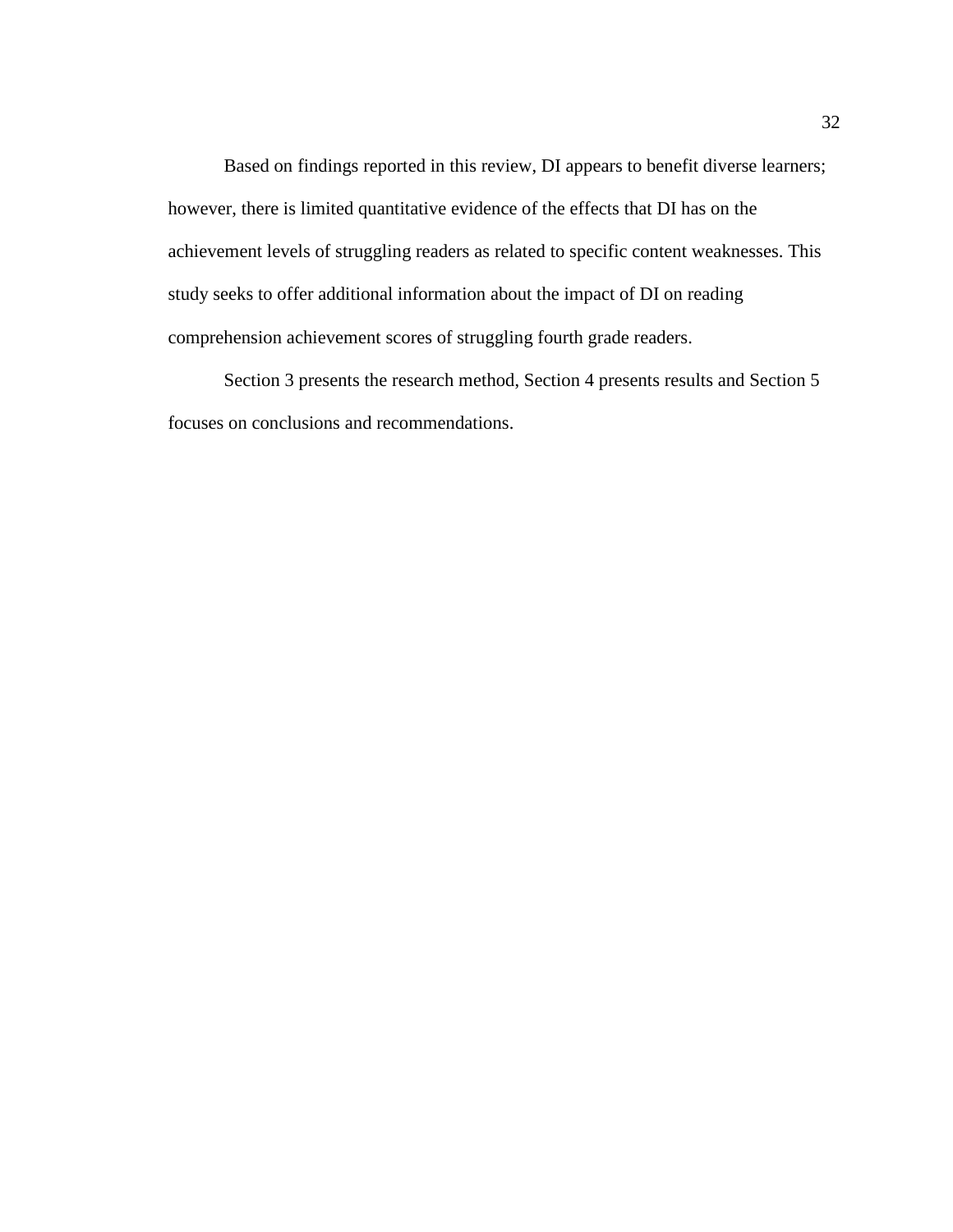### Section 3: Methodology

### **Introduction**

The purpose of this study was to determine if DI resulted in a significant difference in the reading comprehension scores (dependent variable) between struggling readers taught using DI strategies (independent variable) and whole-group strategies in regular education fourth grade classes at Striving Elementary.

Section 3 provides a description of, and a rationale for, the research design and approach. These are followed by information about the study's population, sampling procedures, instrumentation, variables, data collection and analysis procedures, threats to validity, protection of participants' rights, and the role of the researcher.

#### **Research Design and Approach**

Three research methods were considered for this study: quantitative, qualitative, and mixed methods. According to Creswell (2013, 2003), a quantitative approach allows the researcher to use postpositivist claims to extend knowledge by employing strategies of inquiry that includes experiments and surveys. Data is collected using predetermined instruments followed by statistical analysis. A qualitative approach allows the researcher to make knowledge claims based on constructivist or advocacy/participatory perspectives. Open-ended data is collected and used to develop themes (Creswell, 2013, 2003). Data collected using a mixed-methods approach includes both quantitative and qualitative data. The researcher's knowledge claims are based on pragmatic grounds (Creswell, 2013, 2003).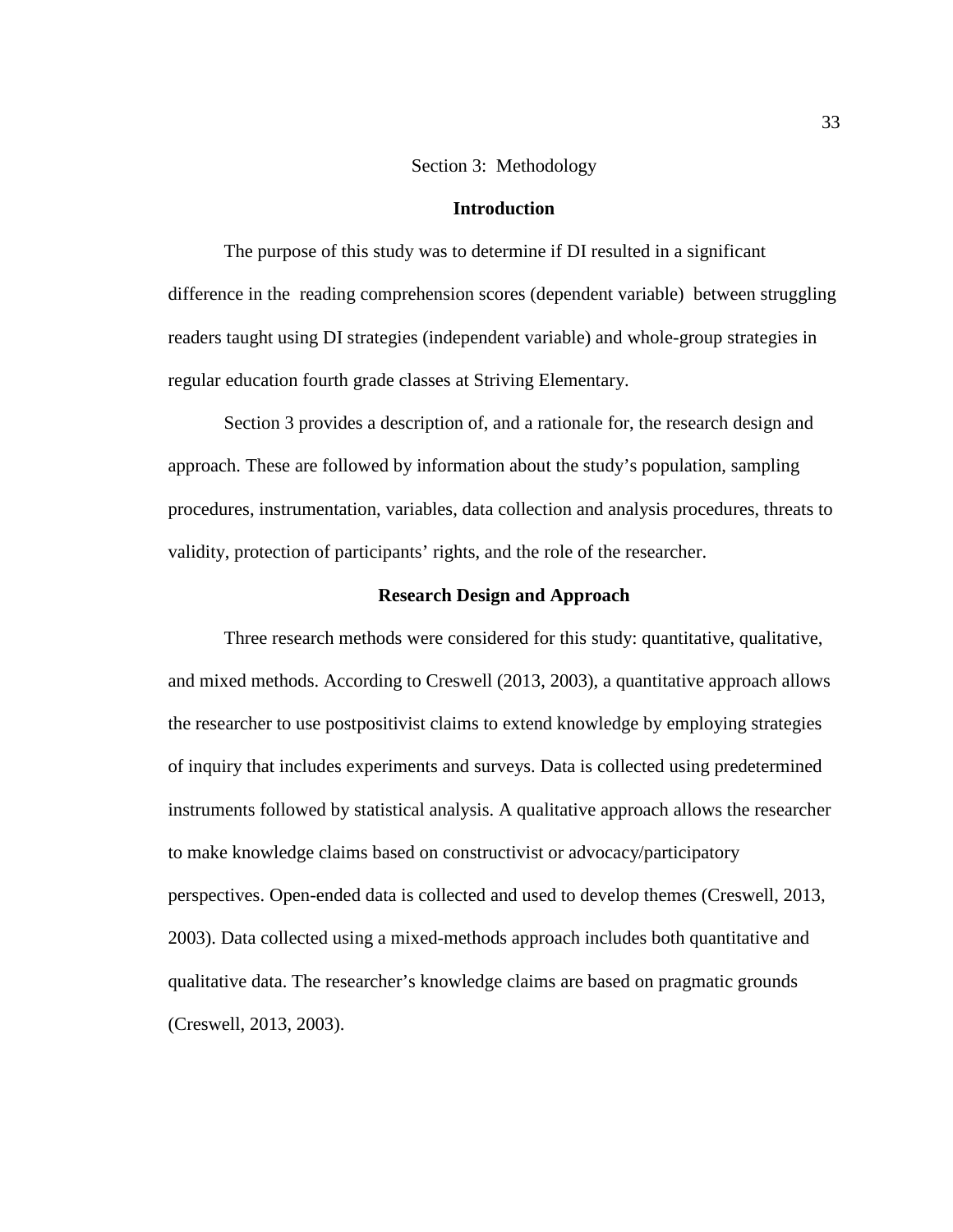Two designs were considered for this study: a pre-experimental one-group pretest–posttest design and quasi-experimental, nonequivalent, pretest–posttest controlgroup design. The pre-experimental design allows the researcher to study and provide an intervention to a single group, without including a control group for comparison. On the other hand, the quasi-experimental design allows the researcher to use a control and an experimental group, neither of which requires the random assignment of participants. Both groups are administered a pretest and a posttest. A treatment is given only to the experimental group prior to the posttest. Results from the two groups can be analyzed and compared (Creswell, 2003).

After a review of methods and designs, a quantitative study using a quasiexperimental, nonequivalent, pretest-posttest control-group design was selected. I chose the quantitative approach in order to collect and analyze data from an existing instrument. I chose a quasi-experimental, nonequivalent, pretest-posttest control group design because it afforded the opportunity to collect and analyze statistical data on intact groups. Since archival data that represents a pretest, a treatment, and a posttest of intact groups was analyzed, I felt this design was most appropriate.

This study compared the pre and post archival STAR reading assessment scores over a 2-year period of fourth grade struggling readers instructed through small group using DI strategies and fourth grade students instructed with whole group strategies. Experimental Group A consisted of students that received DI during reading. Control Group B consisted of students that received whole group instruction.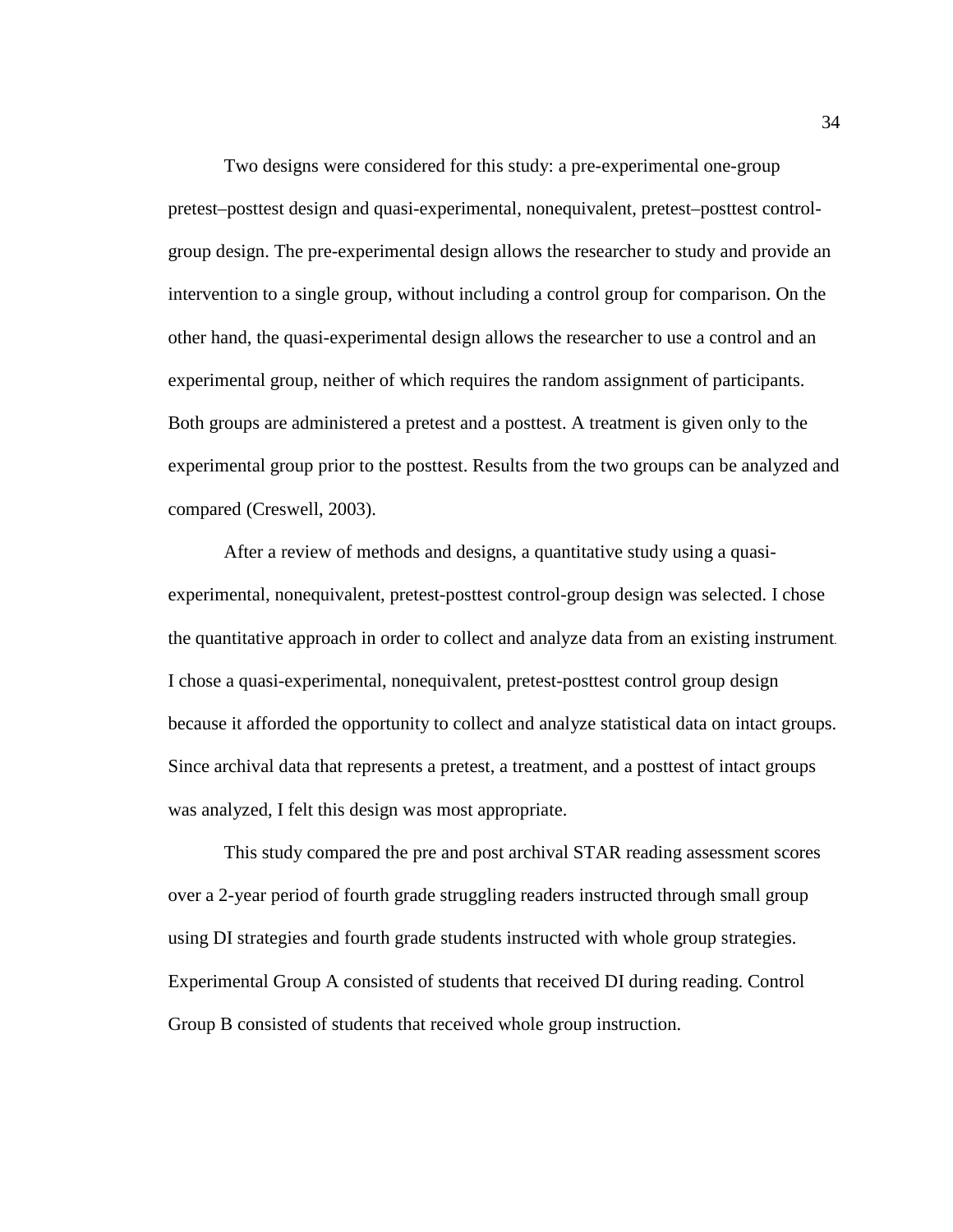| Group A | $  x_1$<br>$\left( \right)$            |  |
|---------|----------------------------------------|--|
|         |                                        |  |
| Group B | $- x^{\gamma}$<br>$\left( \ \right)$ – |  |

# **Setting and Sample**

The site for this study was a Title I elementary school in Georgia. Approximately 406 students in grades kindergarten through fifth were enrolled. Of the total enrollment, 93% qualified for free or reduced lunch. Enrollment data maintained by the office clerk assisted in the identification of fourth grade students enrolled during the 2012--2014 school years. During these school years 125 fourth grade students were enrolled. Of this number, 60 were identified as struggling readers. Archived STAR reading assessment data from the 2012-2014 school terms were used to identify the participant pool. Students' reading assessment scores that were at or above grade level were eligible for participation in Group B, the control group, and students' scores below grade level were eligible for participation in Group A, the experimental group.

A convenience sample was used since the naturally formed fourth grade classrooms provided the participants scores for the study. The appropriate sample size was determined for 5% margin of error and a 95% confidence level (Creswell, 2013, 2003). A sample size calculator (Raosoft, 2004) revealed that scores of 98 students should be included in the study to allow for the aforementioned margin of error and confidence level.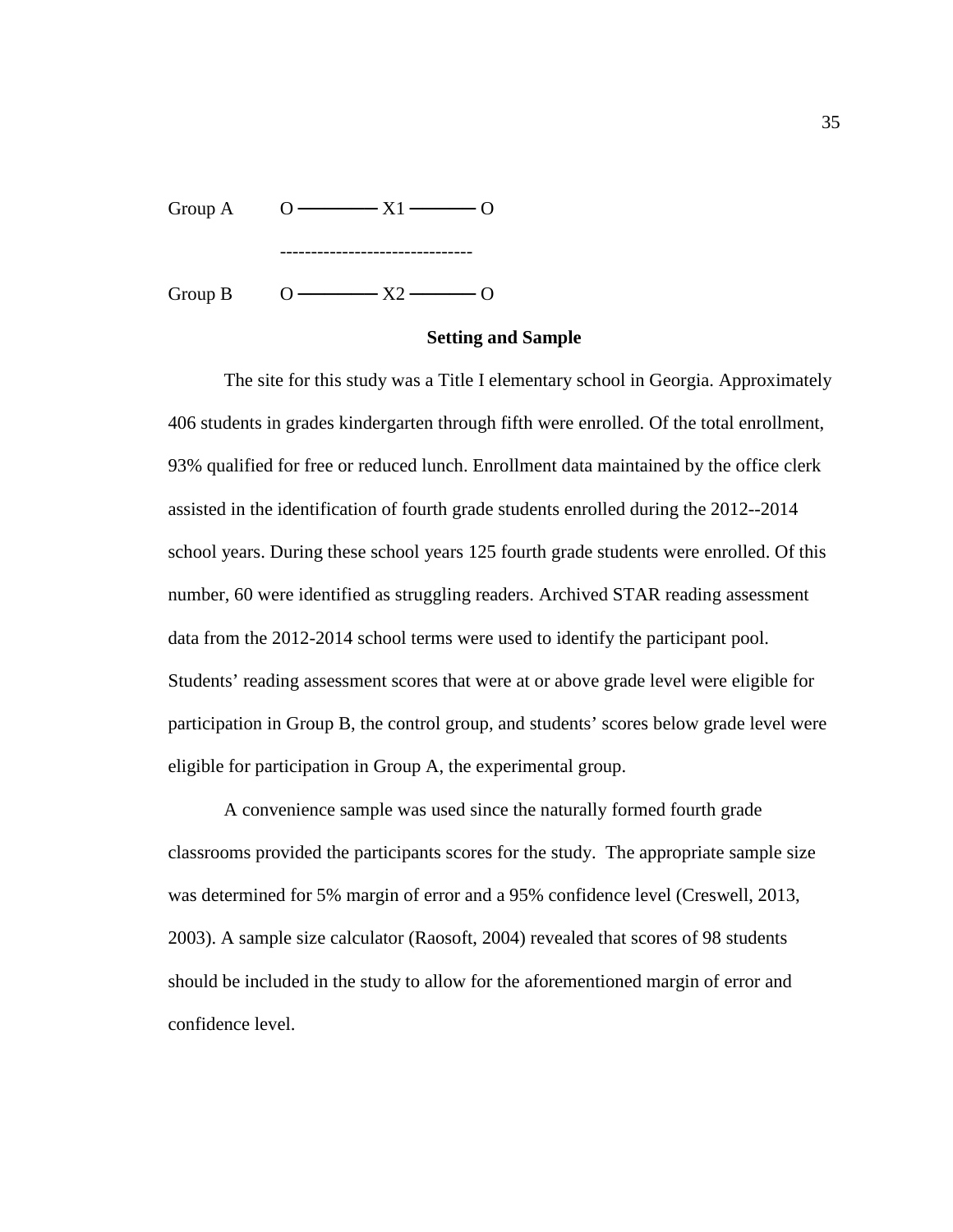### **Treatment**

 The treatment for this study was the implementation of DI strategies during reading instructional time. Students with scores below grade level at the beginning of the school term on the STAR reading assessment are identified as struggling readers and are eligible for remedial instruction through an EIP. This group of students provided data for the experimental group.

 At Striving Elementary struggling readers are scheduled to receive small group instruction in 50-minute segments from a certified EIP teacher other than the regular classroom teacher 5 days per week. The STAR reading assessment provides information that can be used to provide skill specific remediation activities. With this information, the EIP teacher uses DI strategies that include flexible groups, tiered activities, and scaffolding to meet the needs of the students. Flexible groups allow the teacher to group students for direct instruction according to deficits in specific skills. The teacher monitors students' progress and systematically groups and regroups students in an effort to maximize student learning. Tiered activities provide the opportunity for the students to focus on essential skills and understandings at different levels of complexity. Students are given the opportunity to work in learning centers and with computer assisted programs that provide skill specific activities to meet the identified reading comprehension objectives. Scaffolding assists students in moving from one instructional level to the next by providing support systems that assist students in succeeding. Instructional techniques that provide scaffolding include teacher modeling, peer tutoring, and hands-on activities (Tomlinson, 2003).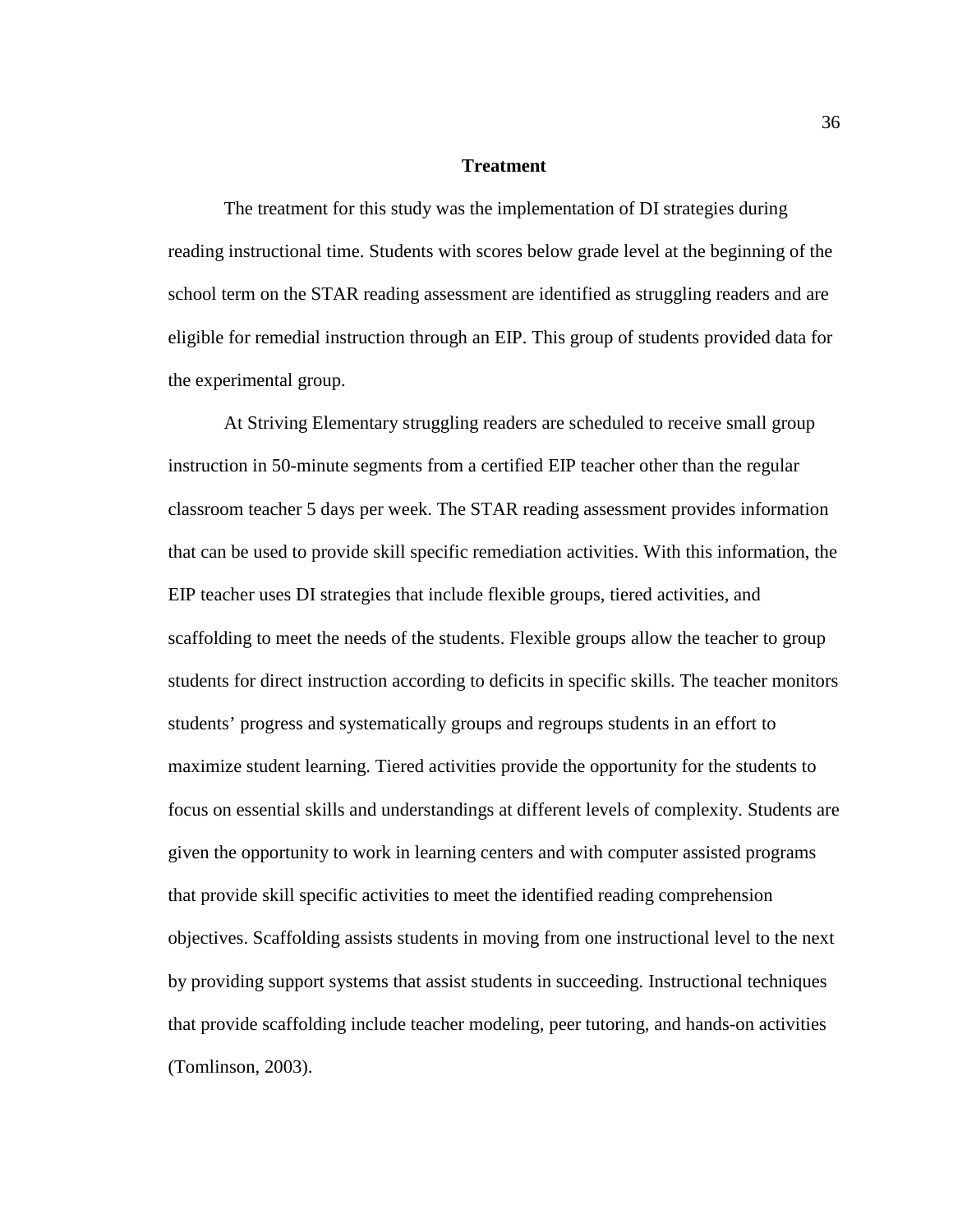Teachers at Striving Elementary have received DI training either through attending workshops facilitated by the Association for Supervision and Curriculum Development (ASCD) personnel, local school system professional development sessions, or professional development trainings conducted by trained teachers at the school. Striving Elementary has a DI redelivery team comprised of teachers that have completed a one year training provided by ASCD. These teachers are available to provide assistance with the implementing of DI strategies.

### **Instrumentation**

 STAR reading assessments results provided pre and post test data for this study. These assessments are administered at the beginning, middle, and end of the school term. STAR Reading is a computer-adaptive test used to assess the reading achievement of students in grades K–12. STAR allows teachers to assess students' reading comprehension and overall reading achievement in a quick and accurate manner. This computer-based progress-monitoring assessment provides immediate feedback to teachers and administrators on each student's reading development, provides a means for tracking growth in a consistent manner, and assists teachers in identifying students who need remediation or enrichment (Renaissance Learning, 2013). According to Renaissance Learning (2013), reading assessment focuses on measuring student performance with skills in five domains: word knowledge and skills, comprehension strategies and constructing meaning, understanding author's craft, analyzing literary text, and analyzing argument and evaluating text (Renaissance Learning, 2013, pp. 22).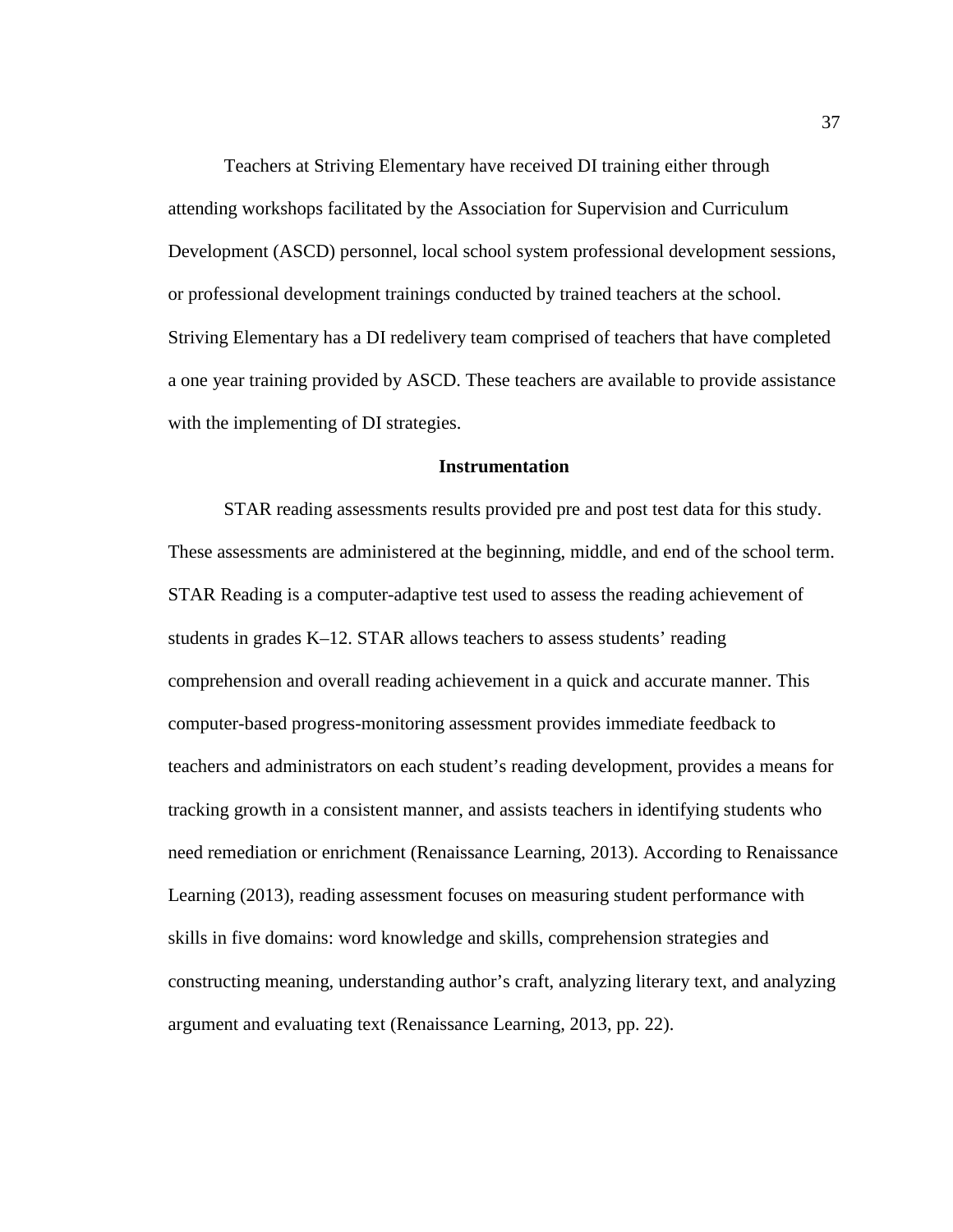Results from STAR assessments are reported as criterion-referenced or normreferenced scores. Criterion-referenced scores represent a measurement of student performance against predetermined criteria and norm-referenced scores compare and rank students to similar students that took the same test. The IRL is a criterion-referenced score that represents the highest reading level that a student can comprehend material at 80% proficiency or higher with assistance (Renaissance Learning, 2013) was used for this study.

# **Reliability**

 STAR Assessments have been found to reliable, valid and efficient according to reviews from independent groups that include the National Center on Intensive Intervention. Between September 2012 and June 2013, reliability was estimated through the use of internal consistency and test-retest correlation coefficients during a national random sampling of more than 1.2 million reading test. Reliability for over all grades combined was 0.97 and within grades reliability ranged from 0.93 to 0.95. Retest reliability for all grades combined was estimated to be 0.90 and ranged from 0.54 to 0.85 within grades (Renaissance Learning, 2014, pp. 22).

# **Validity**

 A vital aspect of test validity is content. Validity lies in the alignment between the knowledge and skills being measured by an assessment and the knowledge and skills being taught and learned in a given curriculum at particular grade levels. STAR Reading content is reported to be aligned to state and national curriculum standards. Results of more than 400 concurrent and predictive validity studies involving more than 1 million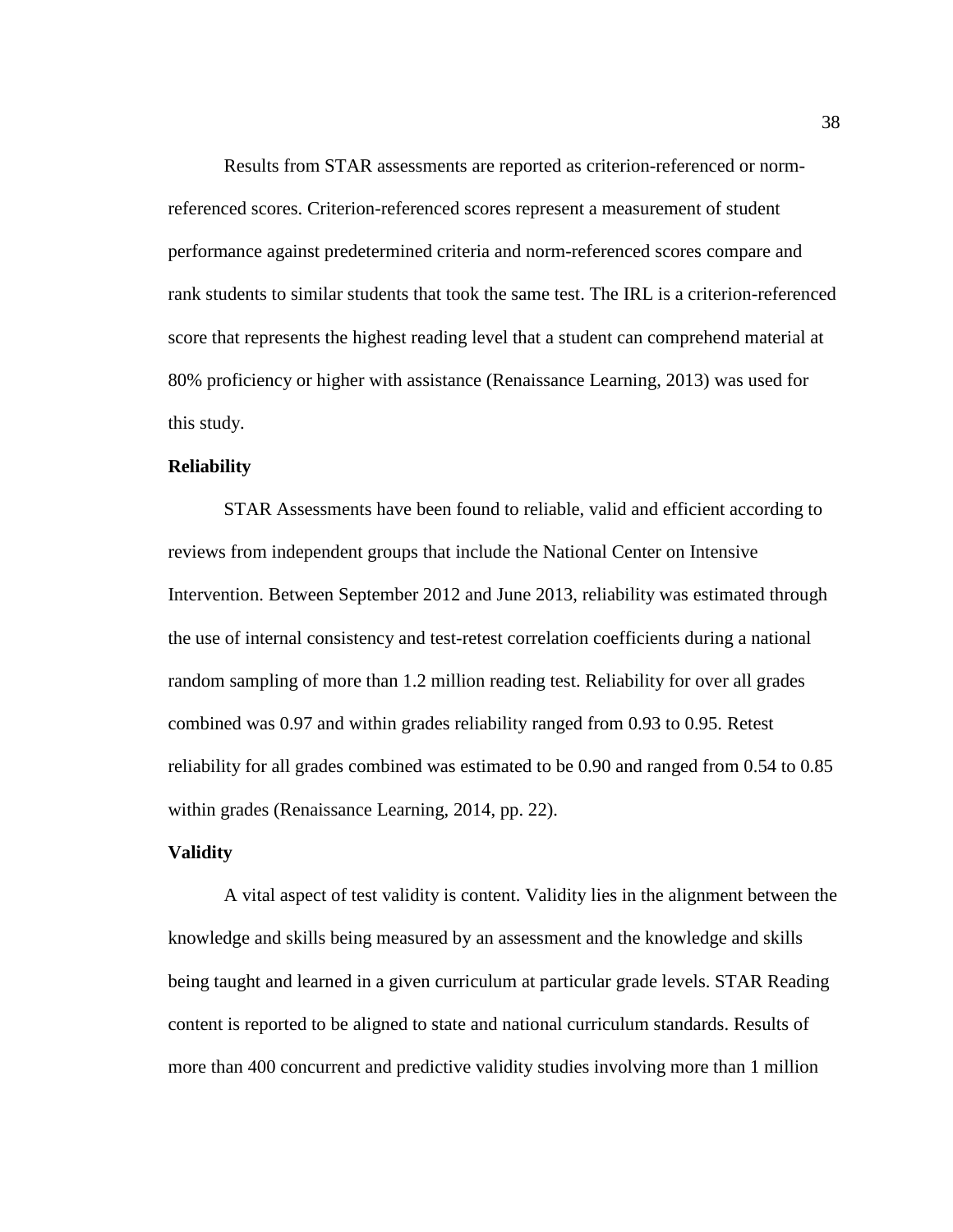students revealed that the average correlations range from 0.60 to 0.87; correlations in that range are considered strong (Renaissance Learning, 2014, pp. 23).

# **Variables**

The independent variables are DI and whole group instructional methods. The dependent variables are the pre and post assessment IRL results from STAR reading assessments.

### **Data Collection Procedures**

 Data collection took place at Striving Elementary School from archival assessment documents of fourth grade reading classes to answer the research question: Is there a significant difference between reading comprehension scores of fourth grade students after being instructed with DI methods and reading comprehension scores of fourth grade students instructed with whole group methods?

 I received a limited data set that contained only the pre and post IRL STAR reading assessment scores of the two groups, struggling and on-level, from the 2012-2014 school years.

#### **Data Analysis**

 The inferential statistical test selected to be used in this study was Analysis of Covariance (ANCOVA). ANCOVA is a statistical technique that is a combination of regression and ANOVA that is intended to increase the precision of analysis in quasiexperimental research. Quantitative predictors, referred to as covariates, "represent sources of variance that are thought to influence the dependent variable, but have not been controlled by the experimental procedures" (Rutherford, 2012, pp. 22). Correlation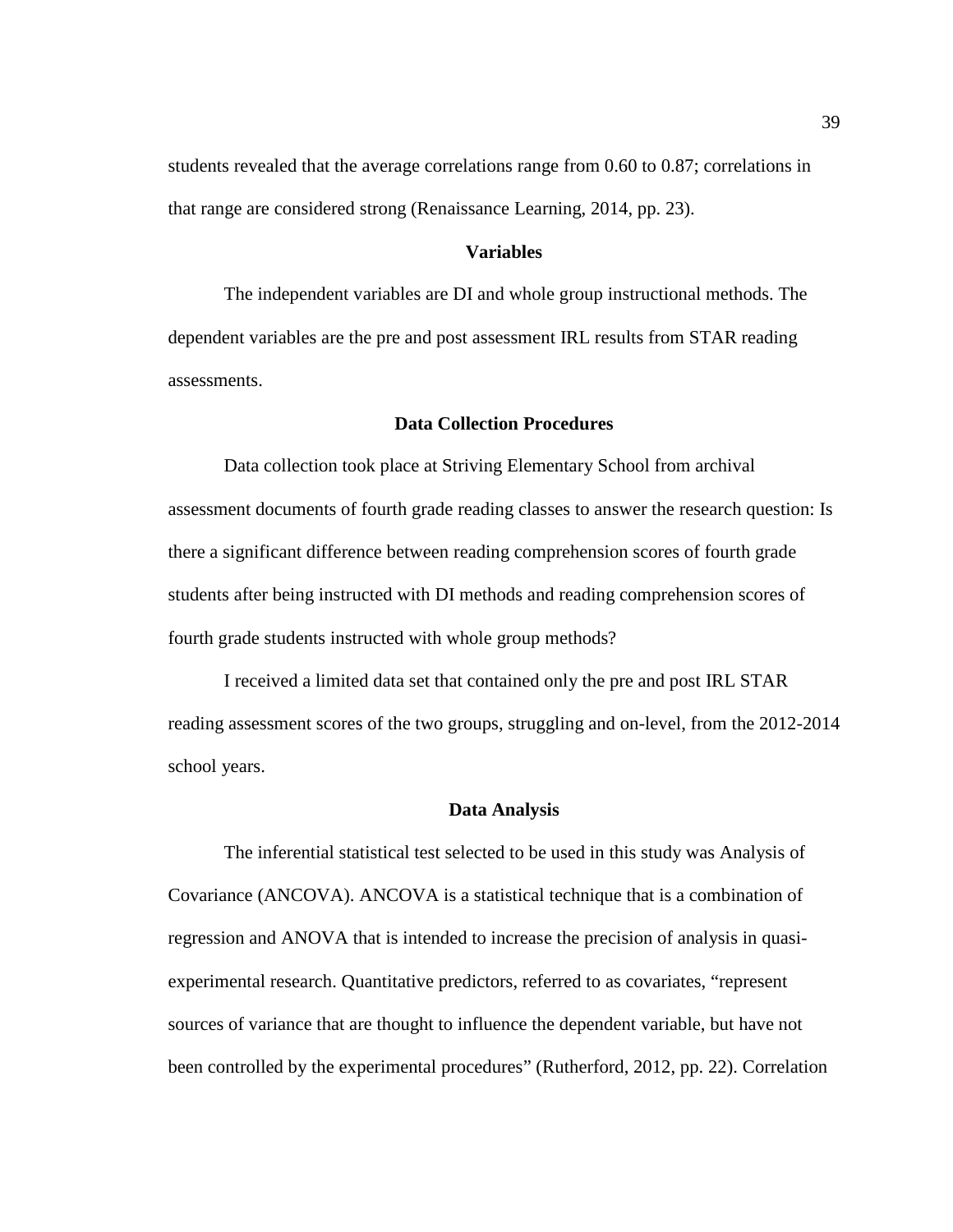between covariate(s) and dependent variable(s) are determined and associated variances are removed prior to determining if a significant difference exists between the dependent variable score means (Rutherford, 2012). As reported by Creswell (2013, 2003) it is appropriate to use ANCOVA for statistical analysis in experimental designs to examine the hypotheses. ANCOVA allows the researcher the opportunity to compare averages achieved by the groups.

 Within this study, the controlled group and the experimental group are unequal due to their ability levels. The controlled group represents students that perform on grade level and the experimental group represents students that perform below grade level; therefore, a need to equalize the groups exists. Via ANCOVA, I controlled group differences by using pretest scores, which represented students' ability prior to treatment, as a covariate. Controlling pretest scores allowed me to draw conclusions about whether the post scores were due to the instructional method or student ability.

## **Threats to Validity**

 Internal threats associated with the study included: administration of pretest and posttest, consistent delivery of DI strategies by EIP teacher, number of participants in the study, and length of study. External threats included generalizations about the participants and teachers.

# **Protection of Participants' Rights**

 This study did not include live participants; archival data was used. In order to ensure that the rights and welfare of students that the data represented were protected, the limited data set did not contain students' names. Data that was collected is stored in a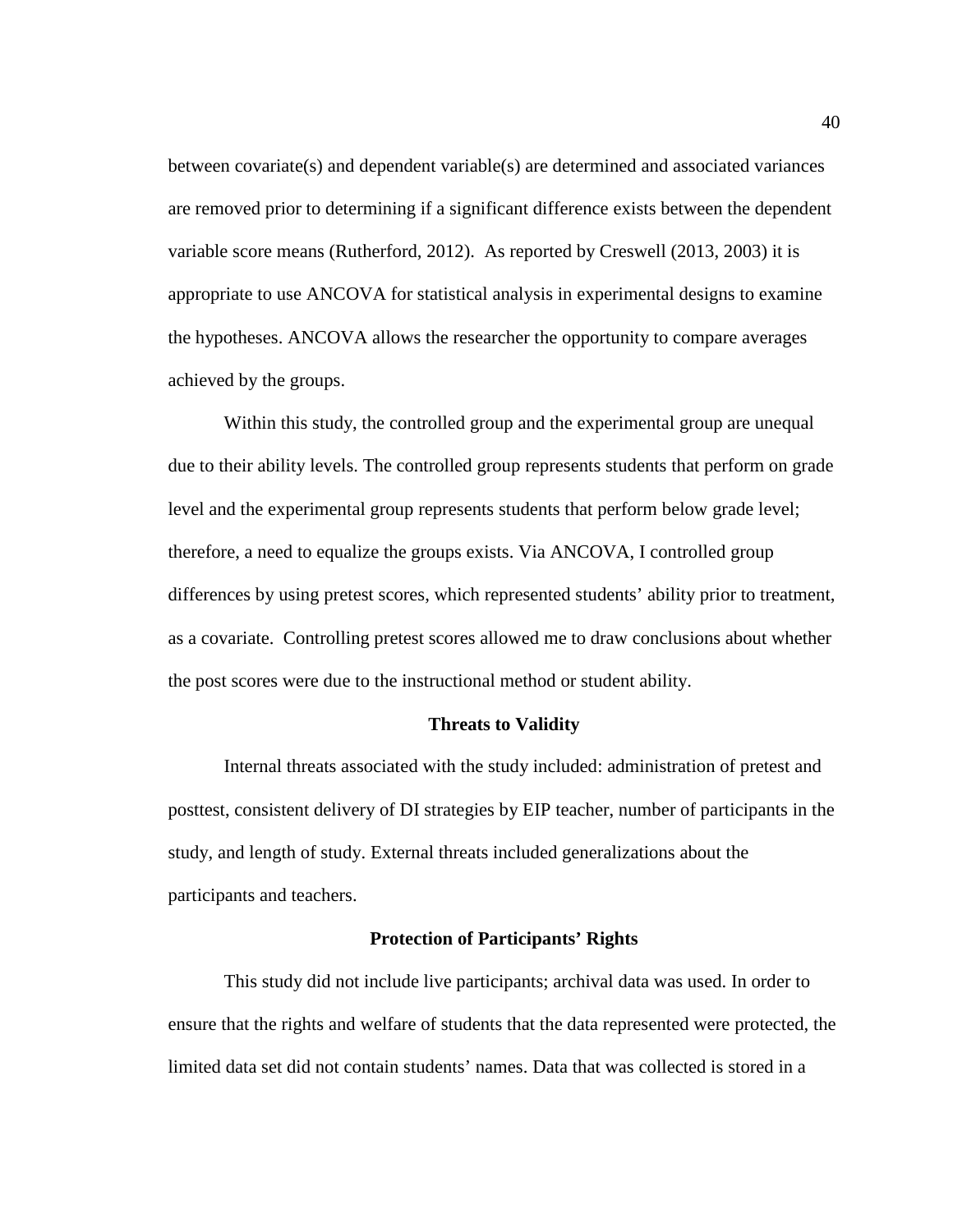security envelope and locked in a file cabinet at the researchers' residence. After five years, paper data will be shredded and electronic data will be deleted.

## **Researcher's Role**

 I have been employed at Striving Elementary for the past 6 years and am currently employed as an (EIP) teacher in grades kindergarten through third and fifth. During the time I have worked at Striving Elementary, I have taught remedial reading and/or math to struggling students at grade levels kindergarten through fifth; however, I have not worked with fourth grade reading students during the past three years. For this study, I used retrieve archival data from the STAR reading database. My roles and relationships at Striving Elementary did not affect the data collection process.

### **Conclusion**

This quantitative study using a quasi-experimental nonequivalent pretest-posttest control group design compared the pre and post archival STAR reading assessment data over a two year period of fourth grade struggling readers instructed through small group using DI strategies and fourth grade students instructed with whole group strategies. This study sought to answer the research question: Is there a significant difference between pre and post reading comprehension scores of fourth grade struggling readers after receiving small group DI. ANCOVA was conducted on pre and post STAR reading assessment achievement scores to determine the impact of the instructional method.

 Section 3 presented the methodology I used for the study. The nature of the study, population, sampling procedures, instrumentation, variables, data collection procedures and analysis, and threats to validity were topics of discussion. This study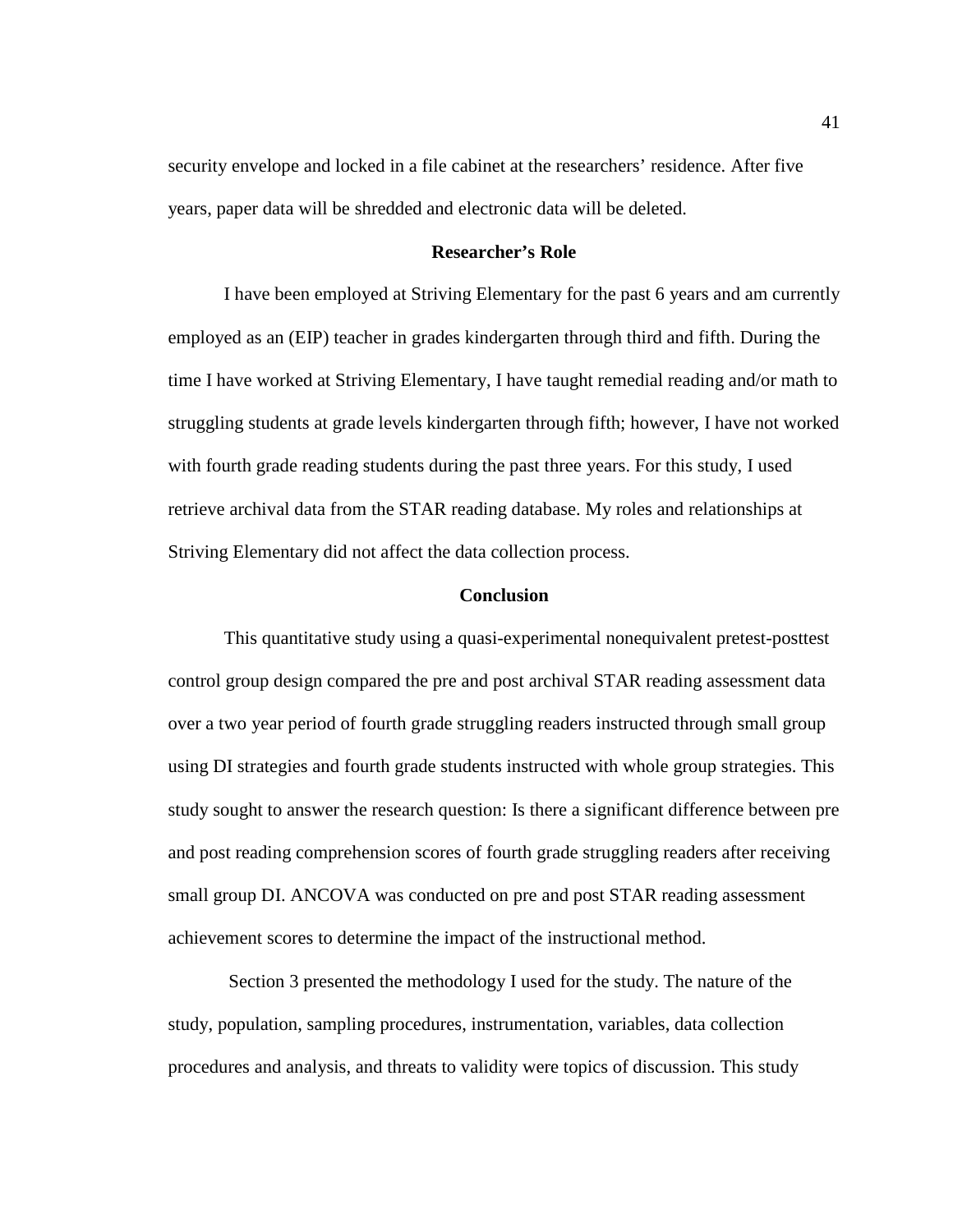sought to offer additional information about the impact of DI on achievement scores of struggling fourth grade readers. Section 4 shares results and Section 5 focuses on conclusions and recommendations.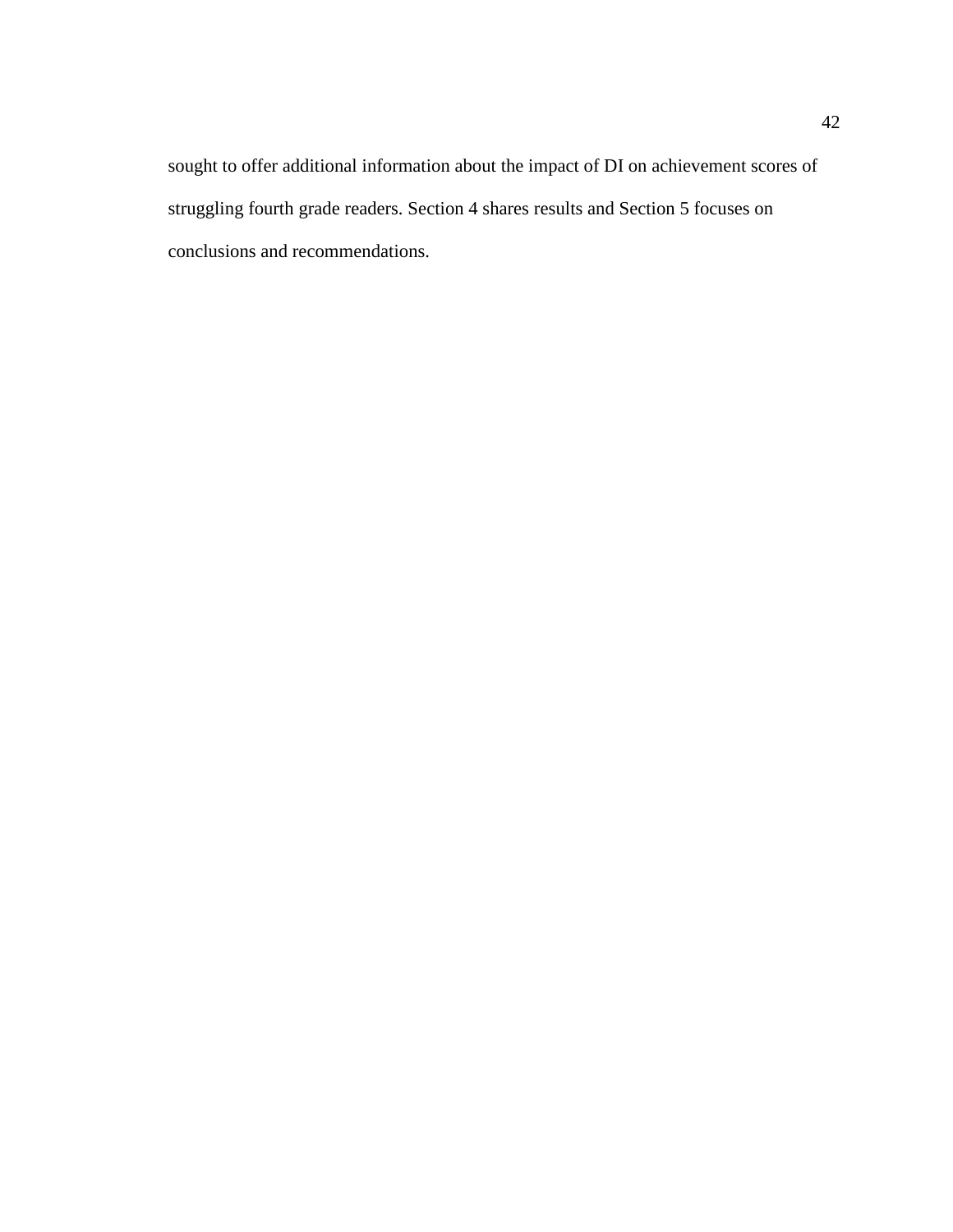### Section 4: Results

### **Introduction**

The purpose of this study was to determine if DI resulted in a significant difference in the reading comprehension scores (dependent variable) between struggling readers taught using DI strategies (independent variable) and whole-group strategies in regular education fourth grade classes at Striving Elementary. The study evaluated preand post archival STAR reading assessment IRL scores over a 2-year period. The IRL scores, used for this study, are criterion-referenced scores that represent the highest level that students can comprehend material at 80% proficiency or higher with assistance (Renaissance Learning, 2013).

 At Striving Elementary, an EIP teacher teaches reading to struggling readers 5 days a week, in 50-minute segments. The teacher's role is to provide skill-specific, smallgroup, DI, based on both content and students' readiness. Instructional strategies employed during small-group instruction include flexible grouping, tiered activities and scaffolding. Flexible groups allow the teacher to group students for direct instruction according to deficits in specific skills. The teacher monitors students' progress and systematically groups and regroups students to maximize learning. Tiered activities allow students to focus on essential skills and understandings at different levels of complexity. Students are given the opportunity to work in learning centers and with computer-assisted programs that provide skill-specific activities to meet the identified reading comprehension objectives. Scaffolding helps students move from one instructional level to the next by providing support systems that help them succeed. Instructional techniques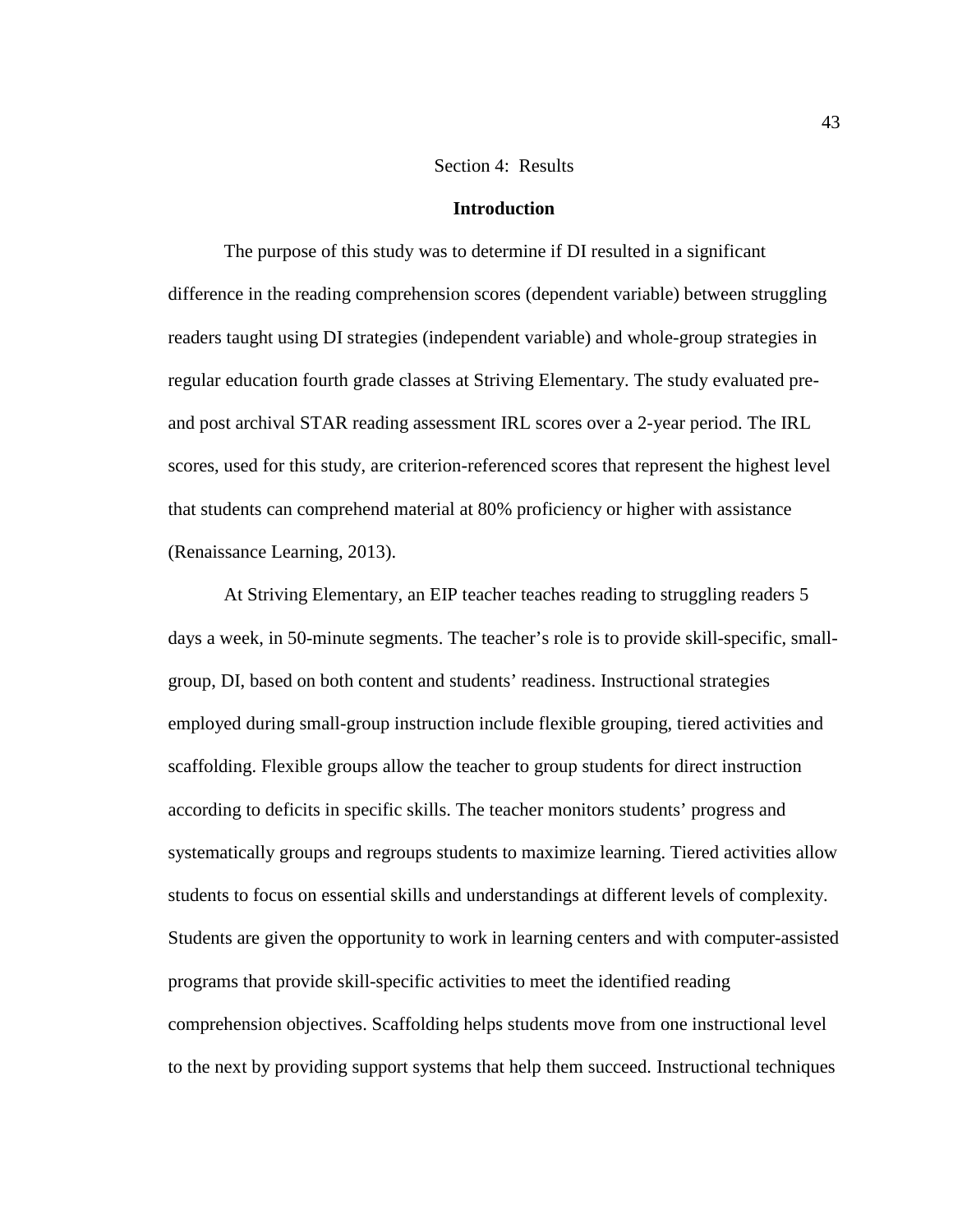that provide scaffolding include teacher modeling, peer tutoring, and hands-on activities (Tomlinson, 2003).

# **Research Question and Hypotheses**

The following question guided this study:

# **Research Question**

Is there a significant difference between reading comprehension scores of fourth grade students after being instructed with DI methods and IRL scores of fourth grade students instructed with whole group methods?

Independent Variables – DI and whole group instruction

Dependent Variable – reading comprehension IRL scores

### **Null Hypothesis**

There is no significant difference between reading comprehension IRL scores of fourth grade students after being instructed with DI methods and reading comprehension scores of fourth grade students instructed with whole group methods.

# **Alternative Hypothesis**

There is a significant difference between reading comprehension IRL scores of fourth grade students after being instructed with DI methods and reading comprehension scores of fourth grade students instructed with whole group methods.

#### **Research Tool**

 Archival STAR reading assessments IRL scores over a two year period provided pre and post test data for this study. STAR Reading is a computer-adaptive test used to assess the reading achievement of students in grades K–12. STAR allows teachers to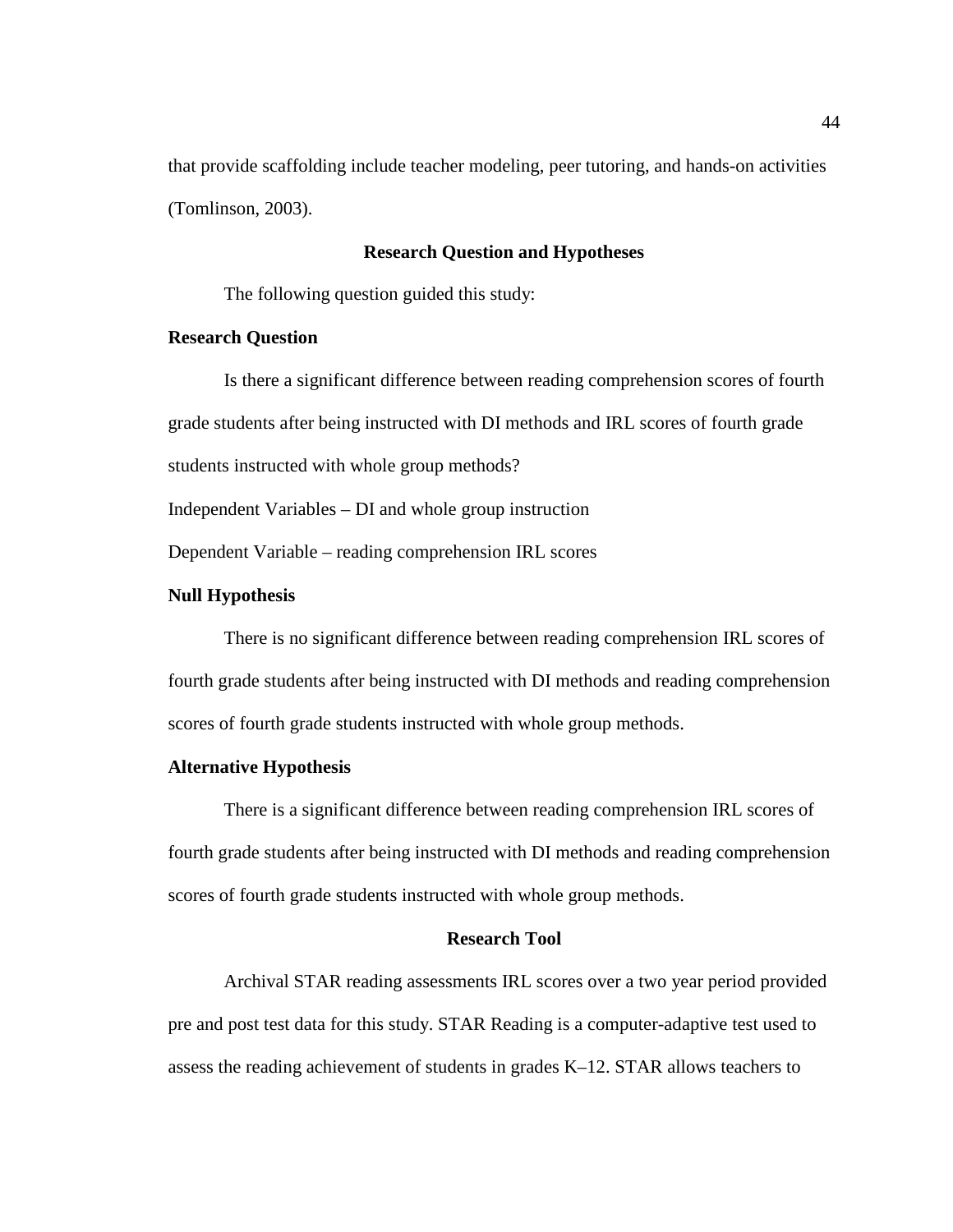assess students' reading comprehension and overall reading achievement in a quick and accurate manner. This computer-based progress-monitoring assessment provides immediate feedback to teachers and administrators on each student's reading development, provides a means for tracking growth in a consistent manner, and assists teachers in identifying students who need remediation or enrichment (Renaissance Learning, 2013). Results from STAR assessments are reported as criterion-referenced or norm-referenced scores. Criterion-referenced scores represent a measurement of student performance against predetermined criteria and norm-referenced scores compare and rank students to similar students that took the same test. The IRL is a criterion-referenced score that represents the highest reading level a student can comprehend material at 80% proficiency or higher with assistance (Renaissance Learning, 2013) was used for this study.

#### **Data Analysis**

 After obtaining a letter of cooperation and a data use agreement from the principal of the study site and receiving IRB approval to collect data [08-08-14-0064169], a limited data set that contained the pre and post IRL test scores of fourth grade students from the  $2012 - 2013$  and  $2013 - 2014$  school years was obtained. The inferential statistical test ANCOVA was used to determine if a significant difference in pre and post IRL scores existed between struggling readers instructed with DI methods and students instructed with whole group methods. ANCOVA is a statistical technique that is a combination of regression and ANOVA that is intended to control variables outside the treatment variable. Quantitative predictors, referred to as covariates, "represent sources of variance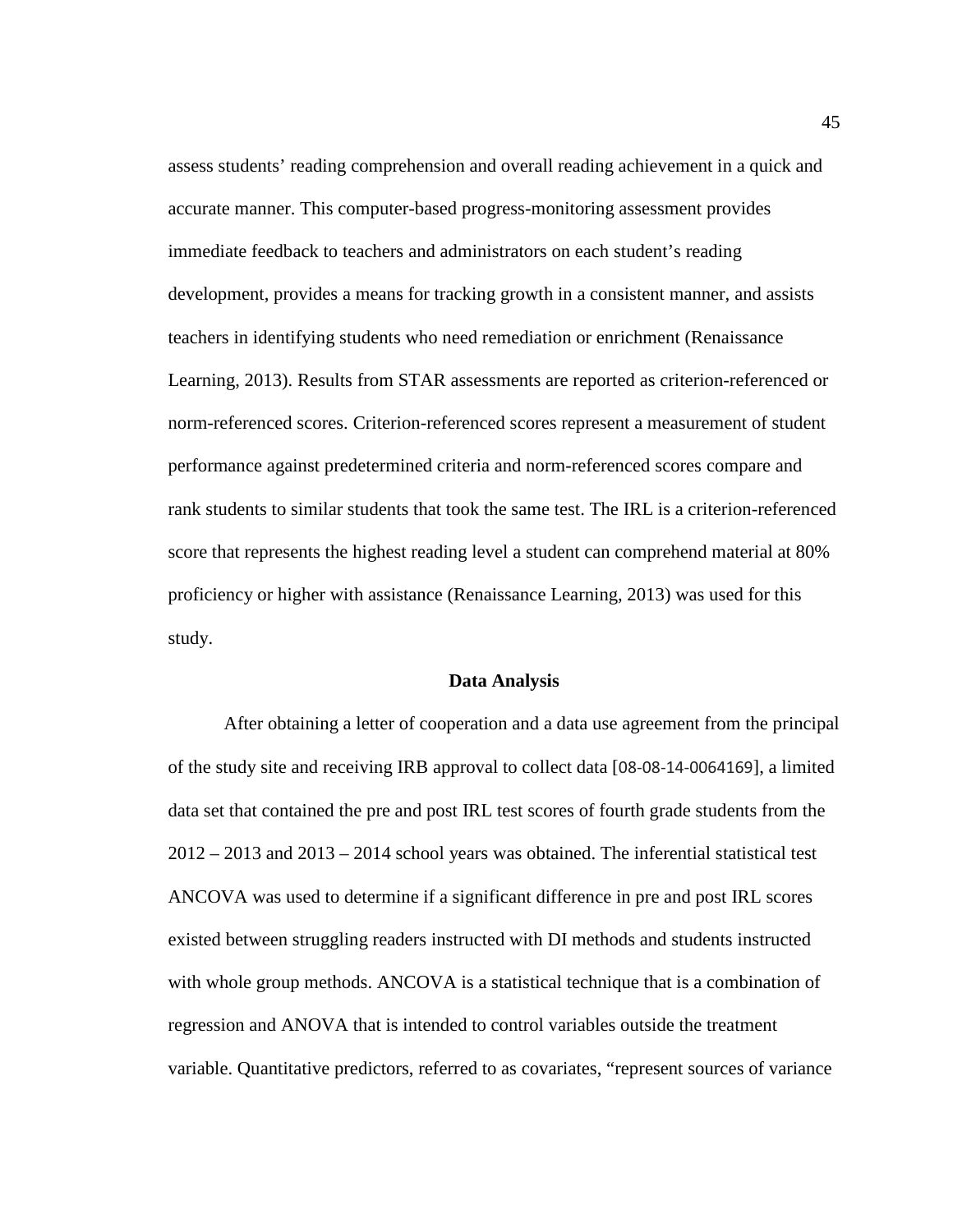that are thought to influence the dependent variable, but have not been controlled by the experimental procedures" (Rutherford, 2012, pp. 22). Correlation between covariate(s) and dependent variable(s) are determined and associated variances are removed prior to determining if a significant difference exists between the dependent variable score means (Mayers, 2013; Rutherford, 2012). As reported by Creswell (2013; 2003) it is appropriate to use ANCOVA for statistical analysis in experimental designs to examine the hypotheses. ANCOVA allows the researcher the opportunity to compare averages achieved by the groups. Within this study, the controlled group and the experimental group are unequal due to their ability levels. The controlled group represents students that perform on grade level and the experimental group represents students that perform below grade level; therefore, a need to equalize the groups exists. Via ANCOVA, group differences were controlled by using pretest scores, which represent students' ability prior to treatment, as a covariate. Controlling pretest scores enabled the ability to draw conclusions about whether the post scores were due to the instructional method.

IBM SPSS Statistics 21 analytical software was used to generate statistical data. An ANCOVA was conducted with Alpha at .05 with a 95% confidence interval for difference. The pre (covariate) and post (dependent) IRL scores of 60 students that received instruction that employed DI strategies (experimental group) and the pre (covariate) and post (dependent) IRL scores of 60 students that received whole group instruction (controlled group) were analyzed.

 A preliminary analysis to evaluate the homogeneity-of-regression (slopes) assumption, a key assumption in ANCOVA, was conducted. This test evaluated the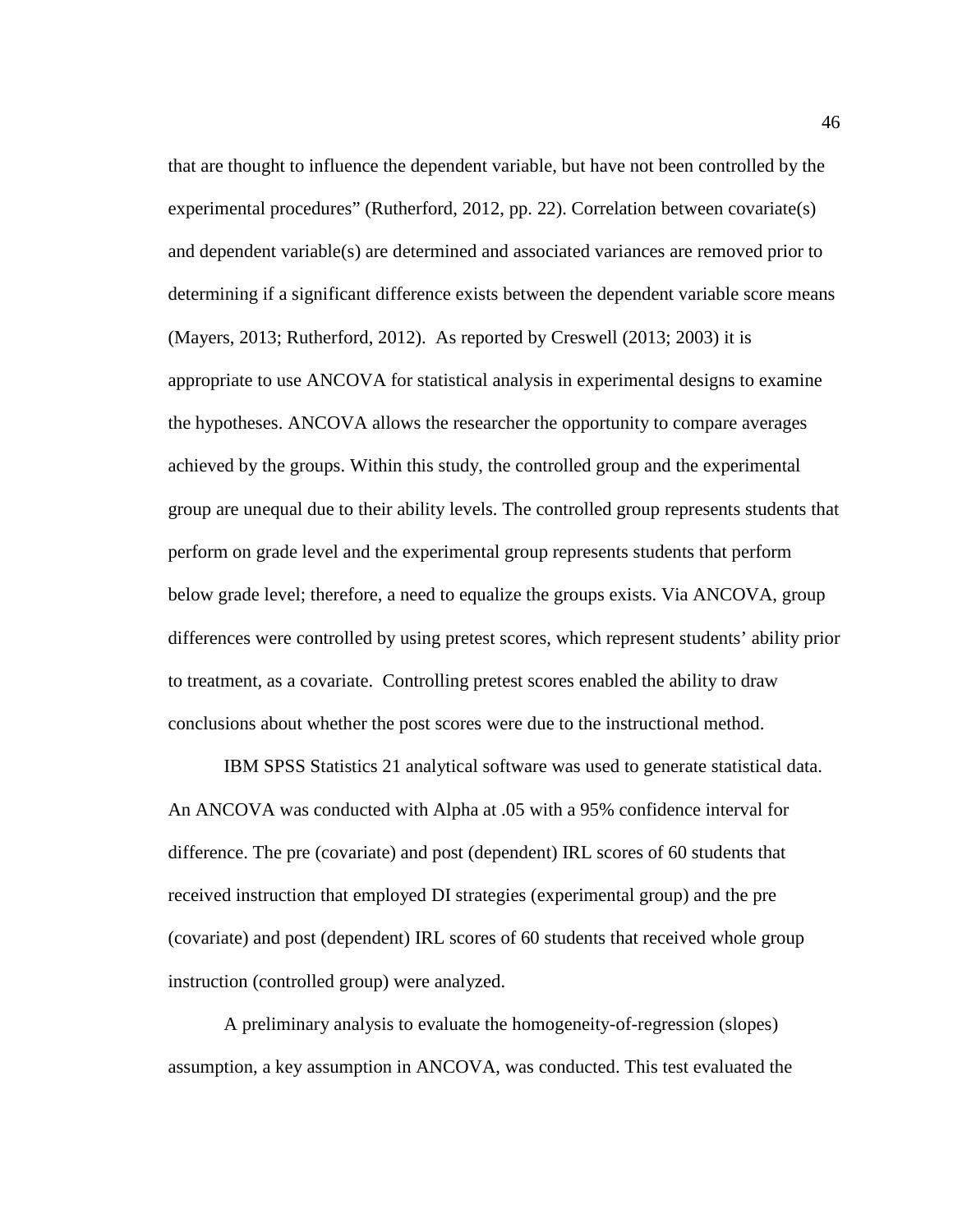interaction between the covariate and the independent variable in prediction of the dependent variable. A significant interaction between the covariate and the dependent variable would suggest that the differences on the dependent variable among groups vary as a function of the covariate; therefore, the validity of the ANCOVA outcomes could not be trusted (Mayers, 2013). Table 1 presents the output.

# Table 1

|                                                 | Type III   |     |        |        |      |  |
|-------------------------------------------------|------------|-----|--------|--------|------|--|
| Source                                          | Sum of     | Df  | Mean   | F      | Sig. |  |
|                                                 | Squares    |     | Square |        |      |  |
| <b>Corrected Model</b>                          | $43.861^a$ | 3   | 14.620 | 37.101 | .000 |  |
| Intercept                                       | 3.581      |     | 3.581  | 9.088  | .003 |  |
| TeacMeth                                        | .032       |     | .032   | .082   | .775 |  |
| Pretest                                         | 9.679      |     | 9.679  | 24.561 | .000 |  |
| TeacMeth*PreTest                                | .117       |     | .117   | .297   | .587 |  |
| Error                                           | 45.712     | 116 | .394   |        |      |  |
| Total                                           | 1524.090   | 120 |        |        |      |  |
| <b>Corrected Total</b>                          | 89.573     | 119 |        |        |      |  |
| $^a$ D Squared – 400 (Adjusted D Squared – 476) |            |     |        |        |      |  |

*Tests of Between-Subjects Effects: Homogeneity Descriptive* 

R-Squared  $= .490$  (Adjusted R-Squared  $= .476$ )

The results (Table 1) suggested no significant interaction between teaching methods (TeacMeth) and pretest scores, F (1, 116) = .297, P = .587. That is  $p(.587) > \alpha$ (.05); therefore, I proceeded with the ANCOVA analysis.

 Descriptive statistics that represent the groups (TeacMeth) obtained from ANCOVA are reported in Table 2. The mean, standard deviation and number of participants are reported for the experimental (DI) and control (whole group) groups along with the standard error and upper and lower bounds.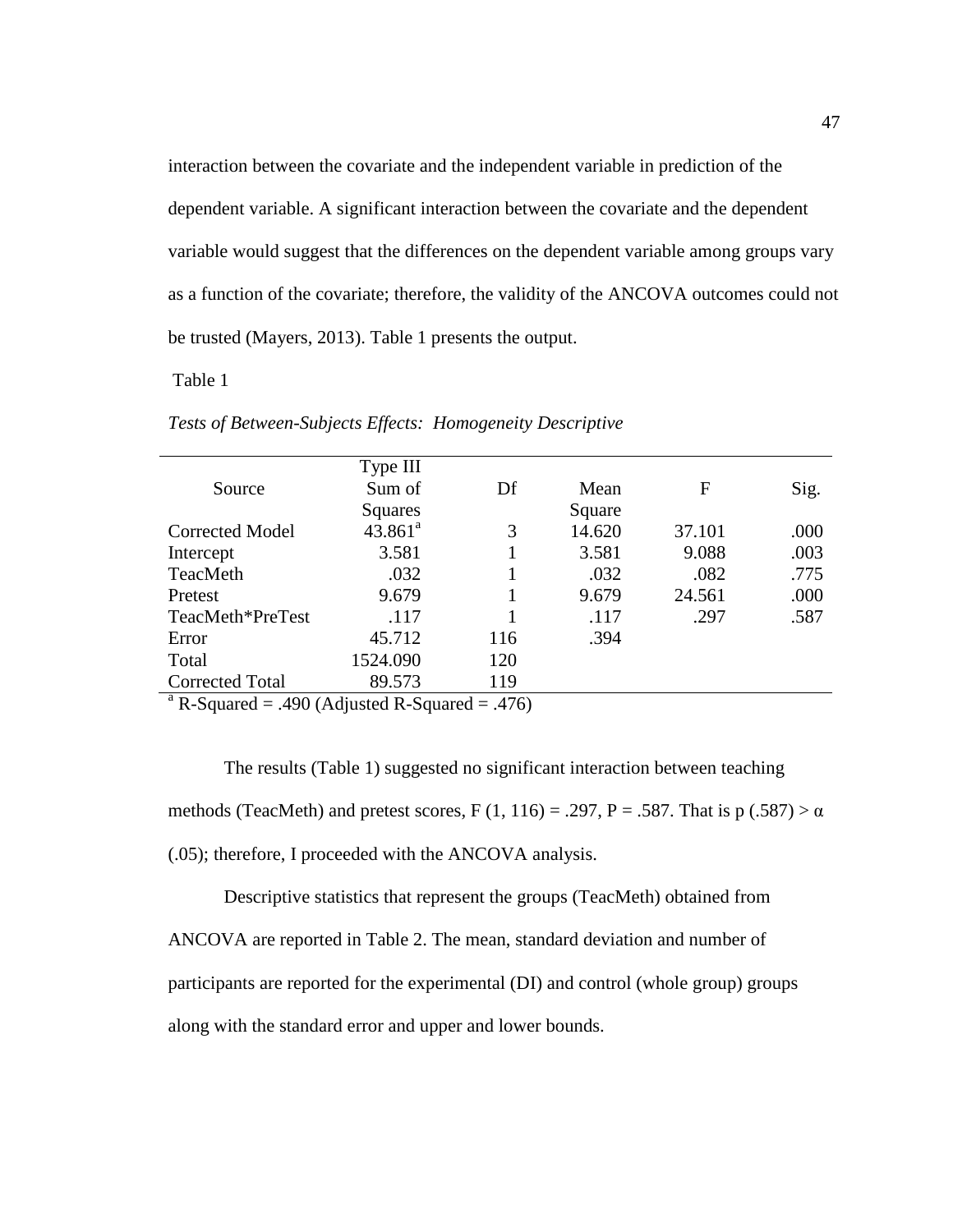# Table 2

# *Descriptive Statistics*

*Pretest–posttest* 

| <b>Pretest Scores</b>  |     |       |           | 95% Confidence           |                   |       |
|------------------------|-----|-------|-----------|--------------------------|-------------------|-------|
|                        |     |       |           | <b>Interval for Mean</b> |                   |       |
|                        |     |       |           |                          | Lower             | Upper |
| TeacMeth               | N   | Mean  | Std.      | Std.                     | bound             | bound |
|                        |     |       | deviation | Error                    |                   |       |
| DI                     | 60  | 2.547 | .6516     | .0841                    | 2.378             | 2.715 |
| Whole Group            | 60  | 3.913 | .3730     | .0482                    | 3.817             | 4.010 |
| Total                  | 120 | 3.230 | .8662     | .0791                    | 3.073             | 3.387 |
| <b>Posttest Scores</b> |     |       |           |                          | 95% Confidence    |       |
|                        |     |       |           |                          | Interval for Mean |       |
|                        |     |       |           |                          | Lower             | Upper |
| TeacMeth               | N   | Mean  | Std.      | Std.                     | Bound             | Bound |
|                        |     |       | deviation | error                    |                   |       |
| DI                     | 60  | 2.940 | .7870     | .1016                    | 2.737             | 3.143 |
| Whole Group            | 60  | 3.975 | .5951     | .0768                    | 3.821             | 4.129 |
| Total                  | 120 | 3.458 | .8676     | .0792                    | 3.301             | 3.614 |

 These results revealed an insignificant change in the mean scores from pretest to posttest. The DI group (experimental) changed from 2.547 to 2.940 and the Whole Group (control) changed from 3.913 to 3.975.

The main output from ANCOVA is presented in Table 3, Tests of Between-

Subjects Effects for the analysis of co-variance for teaching method.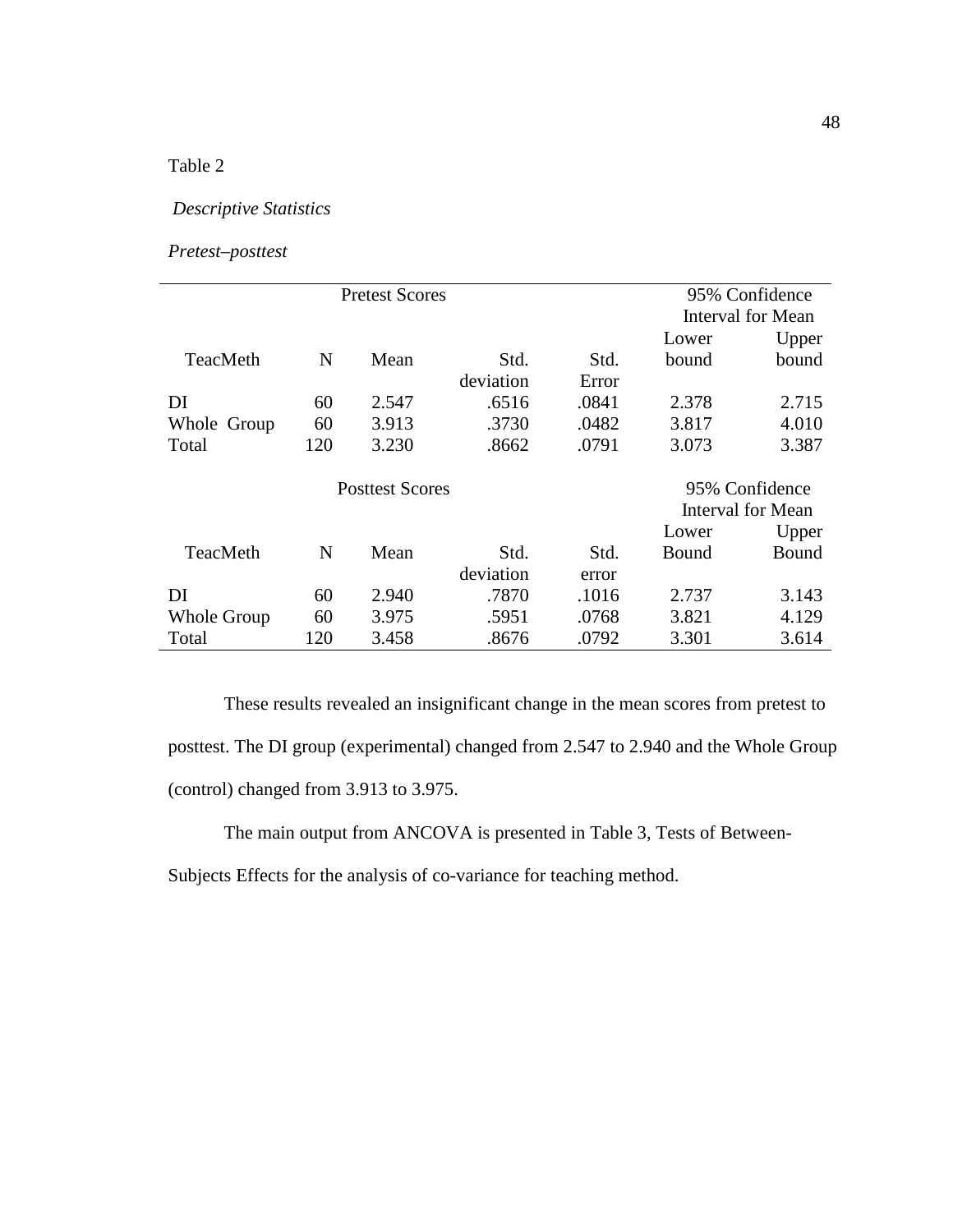# Table 3 *Analysis of Co-Variance for Teaching Method*

| Dependent Variable: Post |  |  |
|--------------------------|--|--|
|--------------------------|--|--|

|                                                 | Type III   |                |        |        |      |             |
|-------------------------------------------------|------------|----------------|--------|--------|------|-------------|
|                                                 | Sum of     |                | Mean   |        |      | Partial Eta |
| Source                                          | Squares    | df             | Square | F      | Sig. | Squared     |
| Corrected                                       | $43.744^a$ | $\overline{2}$ | 21.872 | 55.838 | .000 | .488        |
| Model                                           |            |                |        |        |      |             |
| Intercept                                       | 7.454      |                | 7.454  | 19.030 | .000 | .140        |
| Pre                                             | 11.607     |                | 11.607 | 29.633 | .000 | .202        |
| TeacMeth                                        | .579       |                | .579   | 1.478  | .227 | .012        |
| Error                                           | 45.829     | 117            | .392   |        |      |             |
| Total                                           | 1524.090   | 120            |        |        |      |             |
| Corrected                                       | 89.573     | 119            |        |        |      |             |
| Total                                           |            |                |        |        |      |             |
| $^a$ D Squared – 505 (Adjusted D Squared – 402) |            |                |        |        |      |             |

R-Squared  $= .505$  (Adjusted R Squared  $= .492$ )

 This table informs whether there was an overall statistically significant difference in post IRL scores between the experimental and control groups after their means had been adjusted for pre IRL scores (covariate). The level statistical significance value (pvalue) found in the TeacMeth row is equal to .227; therefore,  $p(.227) > .05$  shows that a significant difference between adjusted means does not exist. Subsequently, these results failed to reject the null hypothesis.

# **Conclusion**

 This quantitative study using a quasi-experimental nonequivalent pretest- posttest control-group design sought to determine if a significant difference existed between reading comprehension scores of fourth grade students after being instructed with DI methods and reading comprehension scores of fourth grade students instructed with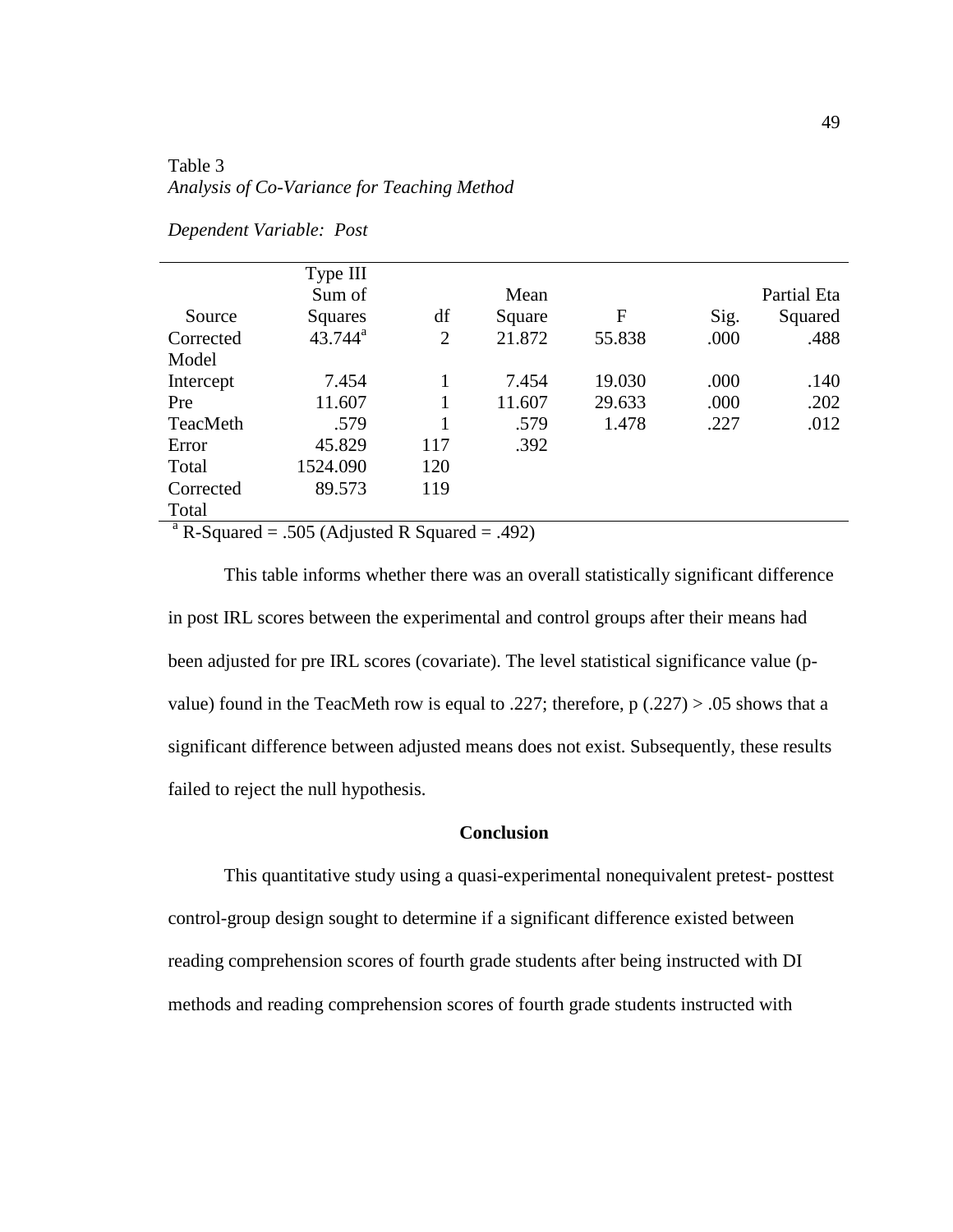whole group methods. Pre and post archival STAR reading assessment IRL scores over a two year period were evaluated.

 IBM SPSS Statistics 21 analytical software was used to generate statistical data. A one-way analysis of covariance (ANCOVA) was conducted with Alpha at .05 with a 95% confidence interval for difference. The pre (covariate) and post (dependent) IRL scores of 60 students that received instruction that employed DI strategies (experimental group) and the pre (covariate) and post (dependent) IRL scores of 60 students that received whole group instruction (controlled group) were analyzed.

 ANCOVA revealed that no significant difference existed between the means of the post scores of the two groups when the pretest scores were used as a covariate for the groups. These findings suggested that the null hypothesis should fail to be rejected. Section 5 presents conclusion and recommendations.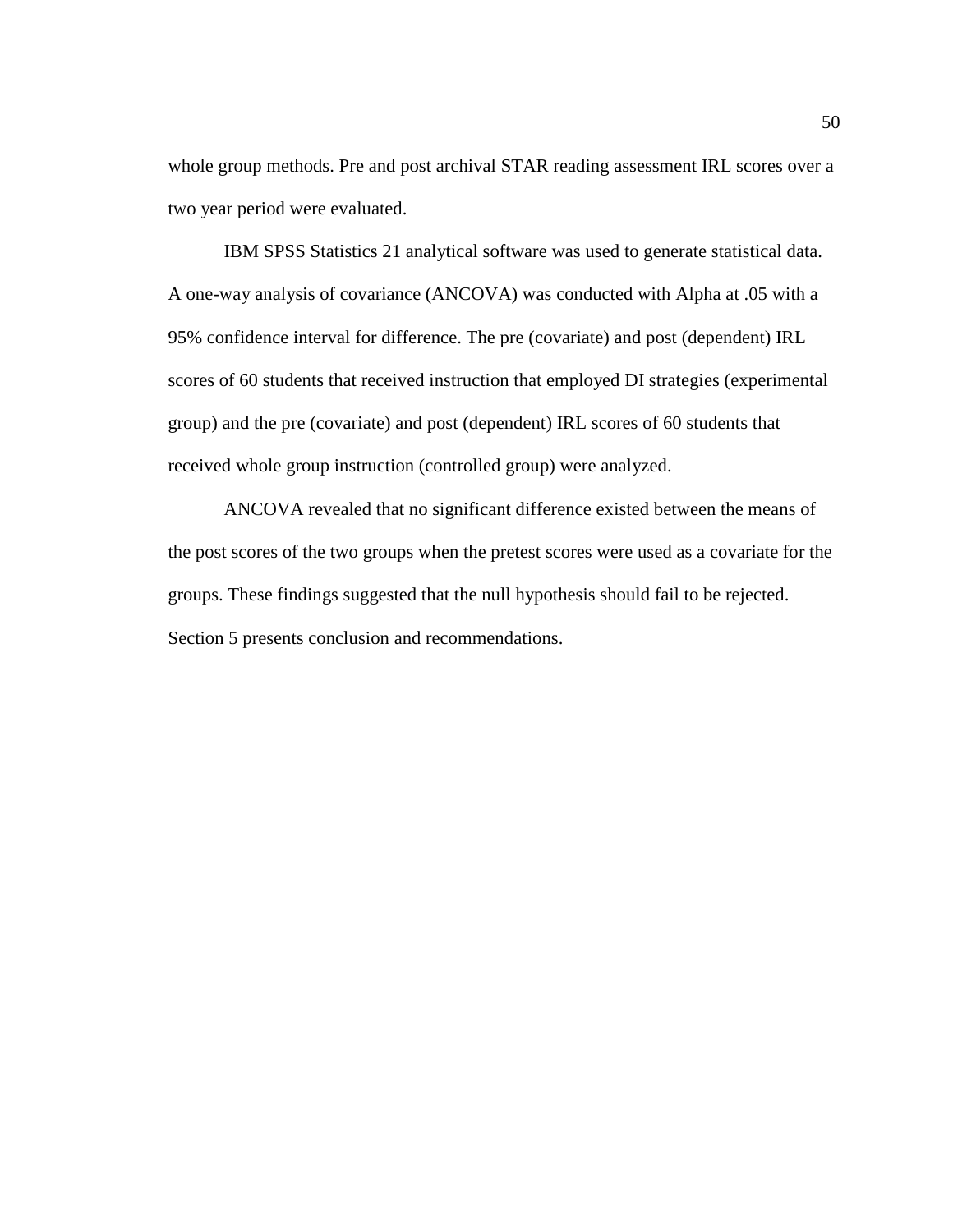Section 5: Discussion, Conclusion and Recommendations

### **Overview**

 Identifying a strategy that would help close the reading achievement gap between struggling and non-struggling readers in regular education fourth grade classes prompted this study. The purpose of this quantitative study—using a quasi-experimental, nonequivalent, pretest–posttest design—was to determine if a significant difference in post mean scores existed between the reading comprehension scores of struggling readers after receiving instruction that used DI strategies and reading comprehension scores of students who received whole group instruction when pretest scores were used as a covariate.

 This study evaluated 2-year period of archival pre- and post-STAR reading assessment IRL scores. The results of an (ANCOVA) revealed no significant difference between the means of the pre- and post-scores of the two groups.

## **Interpretation of Findings**

 ANCOVA results revealed the mean score for the experimental group increased from 2.547 (pretest) to 2.940 (posttest); the standard deviation increased from .6516 to .7870. The control group's mean score increased from 3.913 (pretest) to 3.975 (posttest); the standard deviation increased from .3730 to .5951. The tests of between-subjects effects for the analysis of co-variance for teaching method revealed that an overall statistically significant difference in post-IRL scores between the experimental and control groups after their means had been adjusted for pre IRL scores (covariate) did not exist. The statistical significance value (p-value) was equal to .227; therefore, p  $(.227)$  >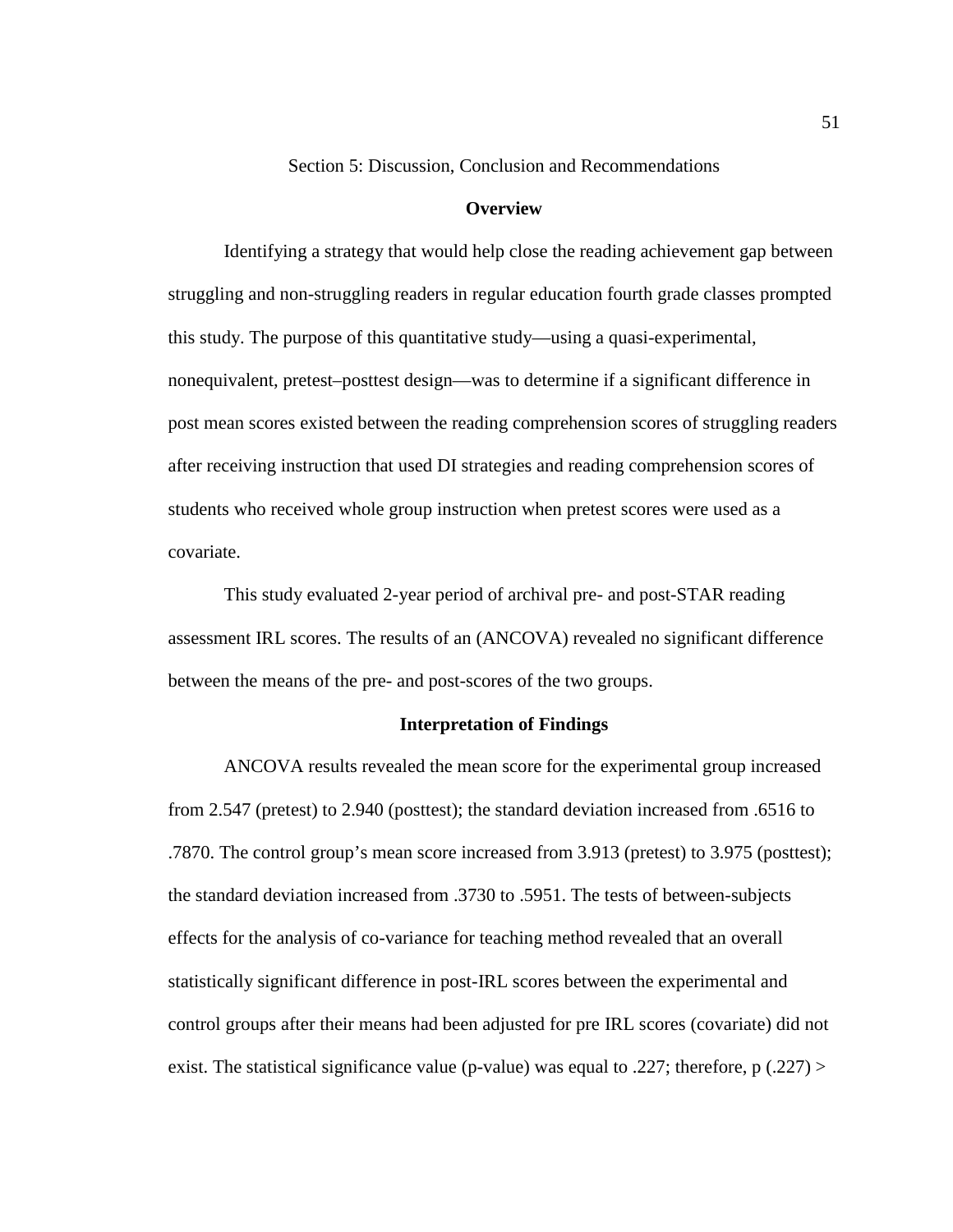.05 shows that a significant difference between adjusted means does not exist. Thus, these results failed to reject the null hypothesis.

An examination of these results shows that both groups did have an increase in mean scores from pre- to post-test. Even though these were not statistically significant gains, they may be important. McClusky and Lalkhen, (2007) reported that the difference between the mean scores for the groups could be due to chance or to the sample size rather than the intervention. This increase suggests that improvement did occur regardless of the teaching method. The standard deviation also increased for both groups. High standard deviation results for both groups mean that scores of students were not close together; therefore, learning appears to be connected to individuals rather than to teaching method. Gregory and Chapman (2013) suggested that students' personal experiences, interests, and attitudes affect learning every day. Therefore, the individual differences in scores could be attributed to variables such as gender, student motivation, parental involvement, socioeconomic status, and background ability, all of which play major roles in student achievement (Hattie, 2009; Gregory & Chapman, 2013). None of these variables were considered in this study.

Cognitive constructivism provided a theoretical framework for this study. Cognitive constructivism purports learning is a process and knowledge is constructed through various experiences which provide opportunities to challenge and support students' thinking. Emphasis is placed on individual construction of knowledge, ongoing assessment, real world connected content and student interaction (Eggen & Kauchak, 2013, 2007; Guillaume, 2008). As applied to this study, DI was expected to influence the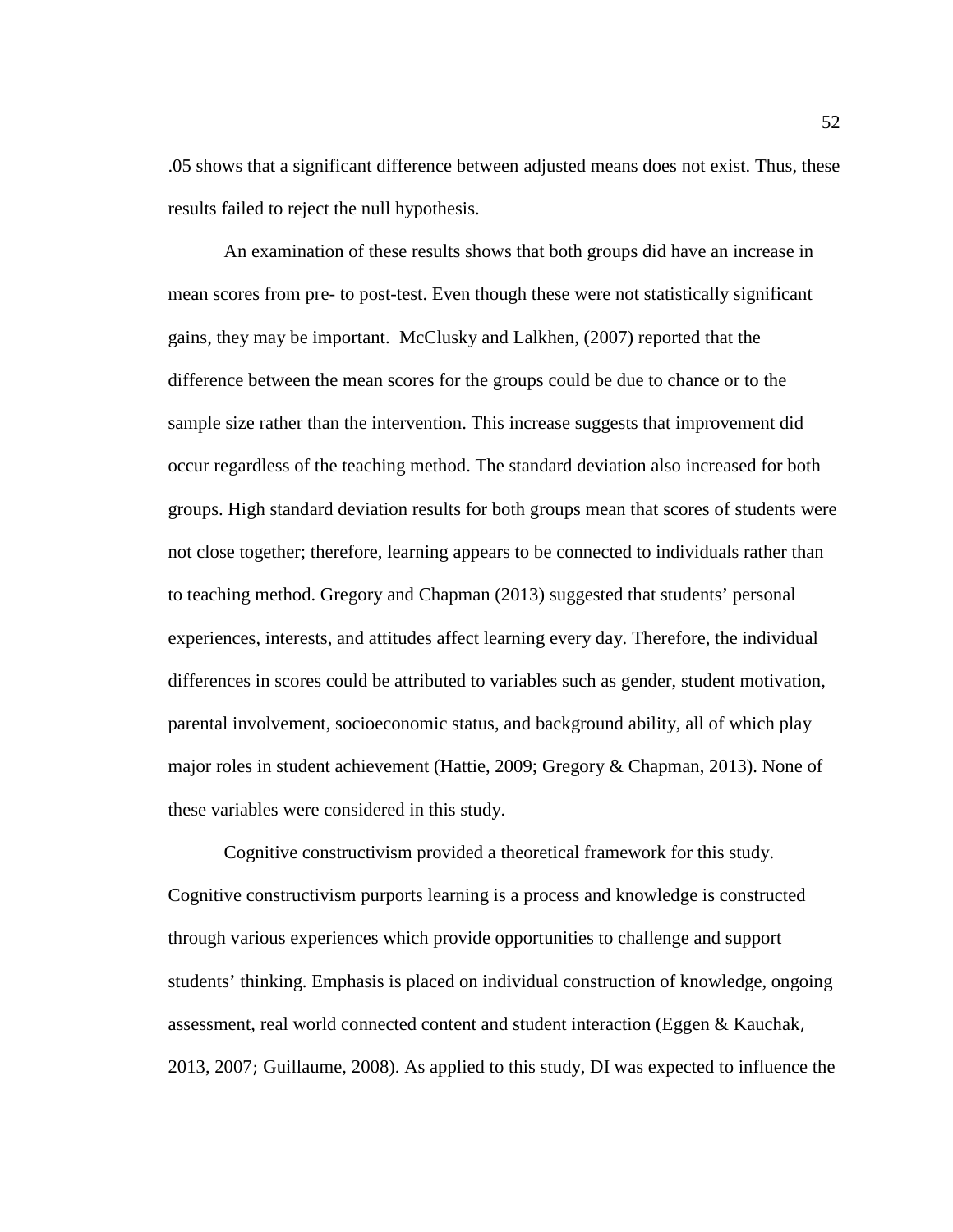dependent variable, achievement scores, because DI offered the EIP teachers multiple approaches to modify instruction to meet the cognitive developmental needs of students.

 The results of this study, no significant change in IRL mean scores after employing DI strategies, were different from a three-year study conducted by McQuarrie, McRae & Stack-Cutler (2008) and a five-year study conducted by Lewis & Batts (2005) that revealed improved student performance after using DI. However, the results were more in line with results from an experimental study at five elementary schools conducted by Reis, McCoach, Little, et al. (2010) where three of the schools showed no achievement differences between pre and post data.

## **Implications for Social Change**

 Positive social change, as defined by Walden University, is a "deliberate process of creating and applying ideas, strategies, and actions to promote the worth, dignity, and development of individuals, communities, organizations, institutions, cultures, and societies. Positive social change results in the improvement of human and social conditions" (Walden University Ed.D. Program Candidate Handbook, 2013, Social Change, pp. 5). Results of this study prompted the question: "What strategies and actions can be implemented to promote the worth and development of struggling readers?"

The interpretation drawn from the results of this study suggests that individual differences of students accounted for the differences in the pre and post mean scores. Therefore, factors that could contribute to these differences should be addressed in order to promote positive social change. Some of the factors that could be addressed at the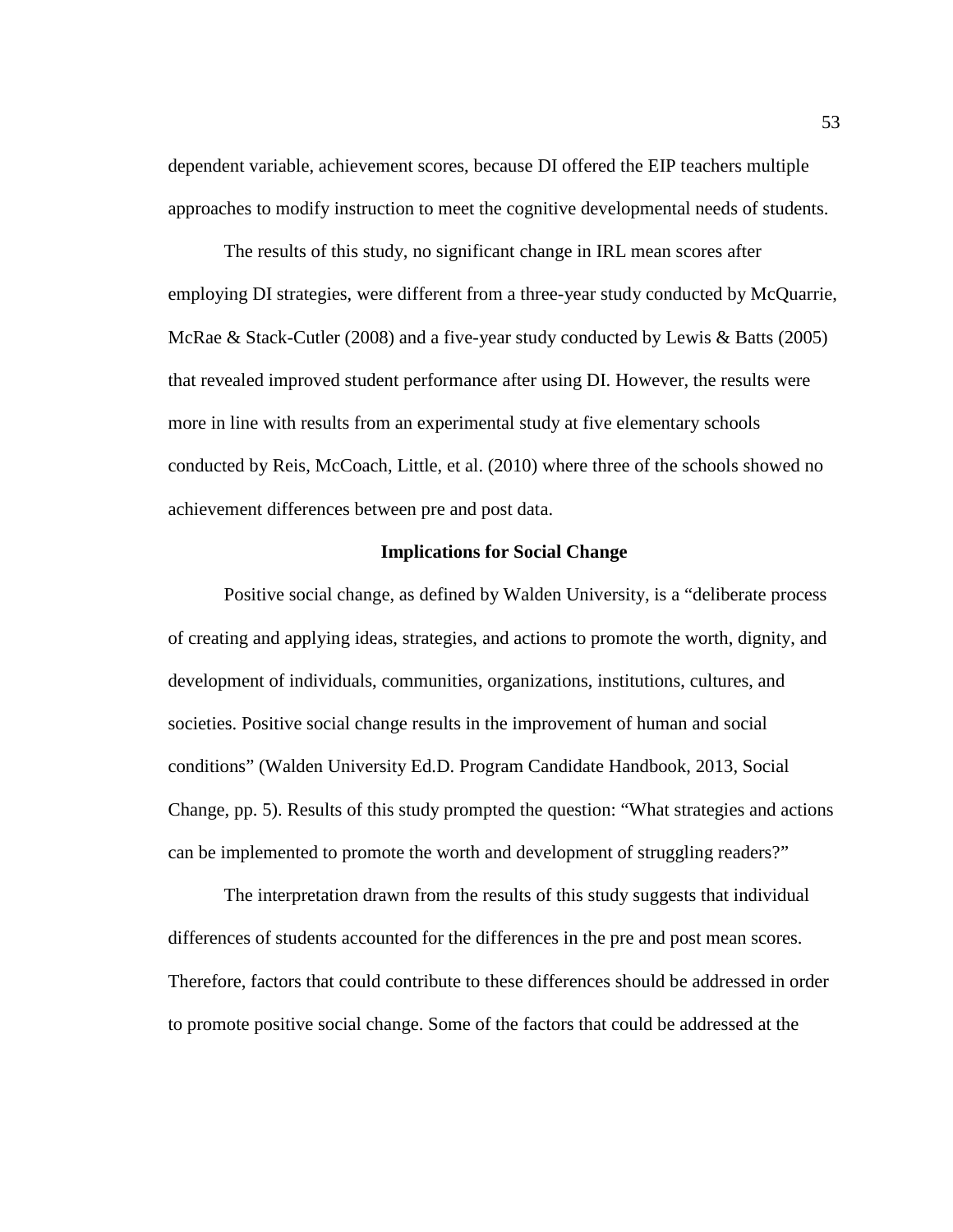school level include providing additional instructional support for struggling readers before or after regular school hours and promoting parental involvement.

Increased instructional time from a reading specialist or tutor has been shown to be beneficial to struggling readers. This time can be either before or after school or at a time other than the regular classroom instruction. During this time, the various needs of students are met by providing DI through small groups using the results of diagnostic assessment to target areas of weakness (McEwan-Adkins, 2010). Promoting parental involvement has also shown to be beneficial. Findings from a study by Dearing and colleagues (2006) suggested that differences in levels of parental involvement between families and changes in parental involvement within families were predictors of students' literacy achievement and growth.

The results of this study might be helpful in prompting administrators and teachers to reach out to parents and community stakeholders with a renewed urgency to address the needs of struggling readers. Identifying strategies and actions to enlist effective tutors and increase parental involvement will assist in closing the achievement gap and promoting social change by decreasing the number of students unable to read.

### **Recommendations for Action**

 The results of this study suggested that the use of DI strategies did not result in a significant effect on the IRL assessment mean scores of struggling nor on-grade level readers. However, the results did show that the posttest mean scores did increase from the pretest mean scores for both groups. The fact that the mean scores did increase is an important fact to me. In my opinion this is an indication of the potential of providing DI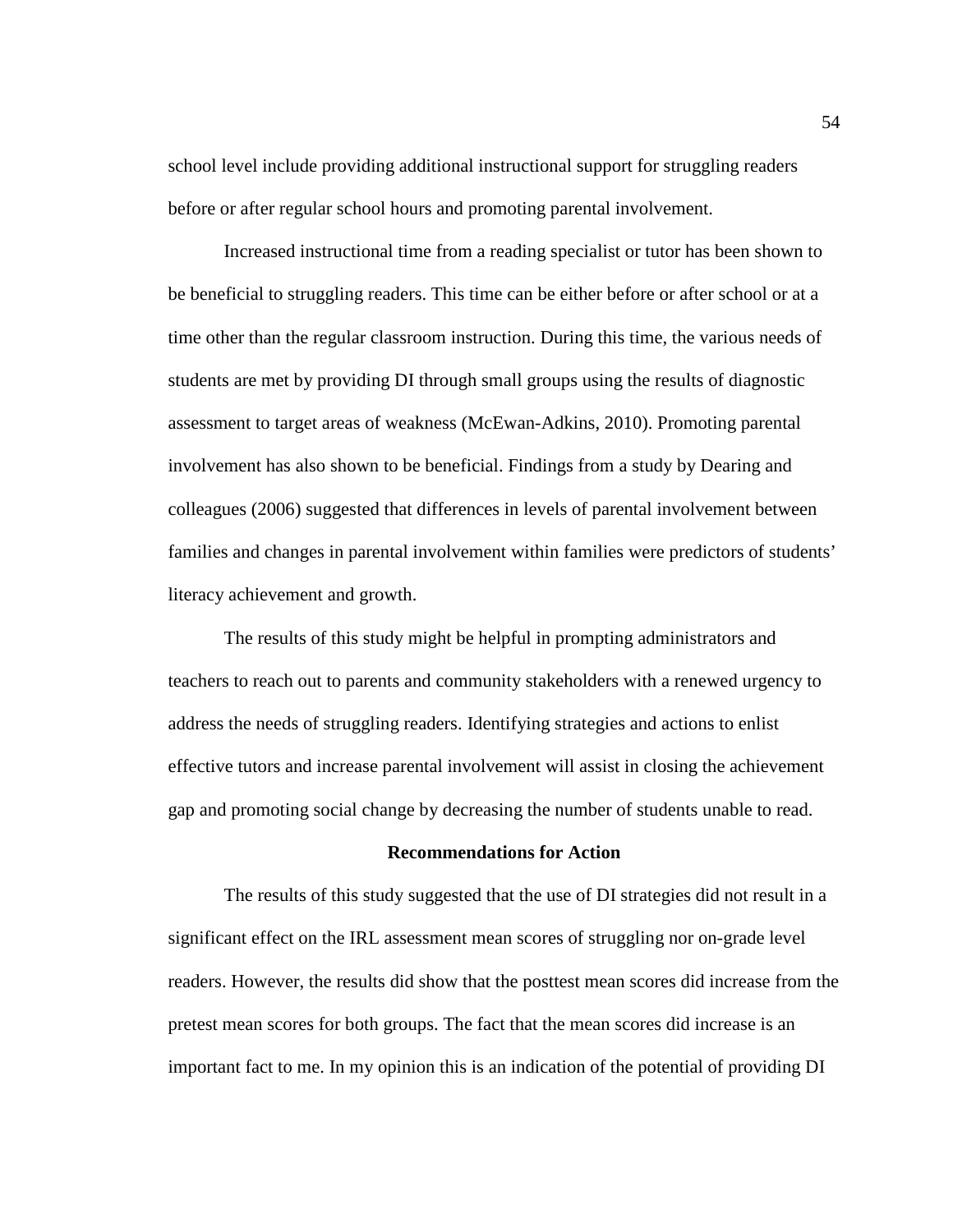to students. The results suggested that individual differences played a role in the pre and post scores of students; therefore, I would recommend that administrators, regular education and remedial education teachers collaborate on ways to address the needs of individual students. Suggestions from me would include reaching out to community stakeholders, local colleges, and universities to secure effective tutors to work with students during extended school hours; and forming a committee to identify available resources to improve parental involvement. These resources could include offering parent workshops on ways to assist students with assignments and providing take-home instructional materials. Faculty meetings, data team meetings, and leadership meetings could provide a forum for dissemination and discussion of this study and the development of a plan of action to address the needs of students.

### **Recommendations for Further Study**

 This quantitative study using a quasi-experimental nonequivalent pretest- posttest control-group design study was limited to archival data of 120 fourth grade students at one Title I school. Further study should include live participants from several sites and multiple grade levels involved in an experimental study that evaluates pre and post data of experimental and control groups. A closer examination of the implementation of DI strategies to determine if the strategies were implemented with fidelity might also be conducted. Perhaps a mixed-method study that includes data from more than one site would offer quantitative and qualitative data that is more reflective of the impact of DI on achievement scores of struggling readers. Variables such as gender, student motivation,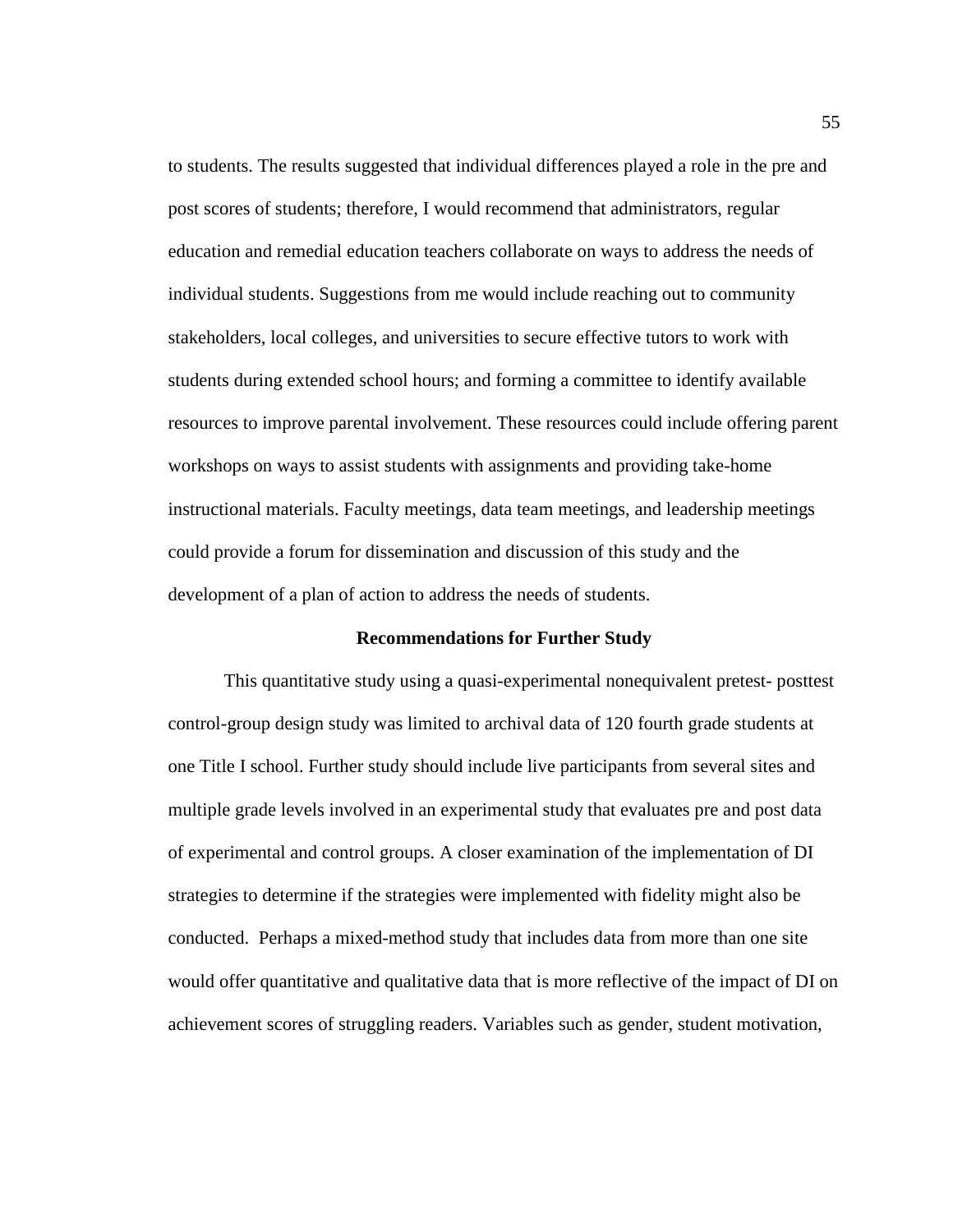socio-economic status, and parental involvement could also be included to shed light of individual student differences.

# **Conclusion**

The purpose of this quantitative study using a quasi-experimental nonequivalent pretest-posttest design was to determine if a significant difference existed between reading comprehension scores of struggling fourth grade readers instructed with small group DI strategies and fourth grade students instructed with whole group strategies. The intention of this study was to provide additional empirical evidence about the impact that DI has on comprehension scores and offer information that might be helpful in providing effective reading comprehension instruction for struggling readers.

Results obtained from an ANCOVA analysis failed to reject the null hypothesis, there is no significant difference between reading comprehension scores of fourth grade students after being instructed with DI methods and reading comprehension scores of fourth grade students instructed with whole group methods. An interpretation of the results suggested that the increase in the mean scores from pretest to posttest was due to individual differences rather than instructional method. Factors that have an influence on individual achievement differences such as gender, student motivation, parental involvement, or socioeconomic status were not considered in this study. Recommendations for further study would include considering the effect these factors have on student achievement and investigating various implementations of DI.

The results of this study might be helpful in assisting administrators, teachers, parents, and community stakeholders in determining the best instructional strategies to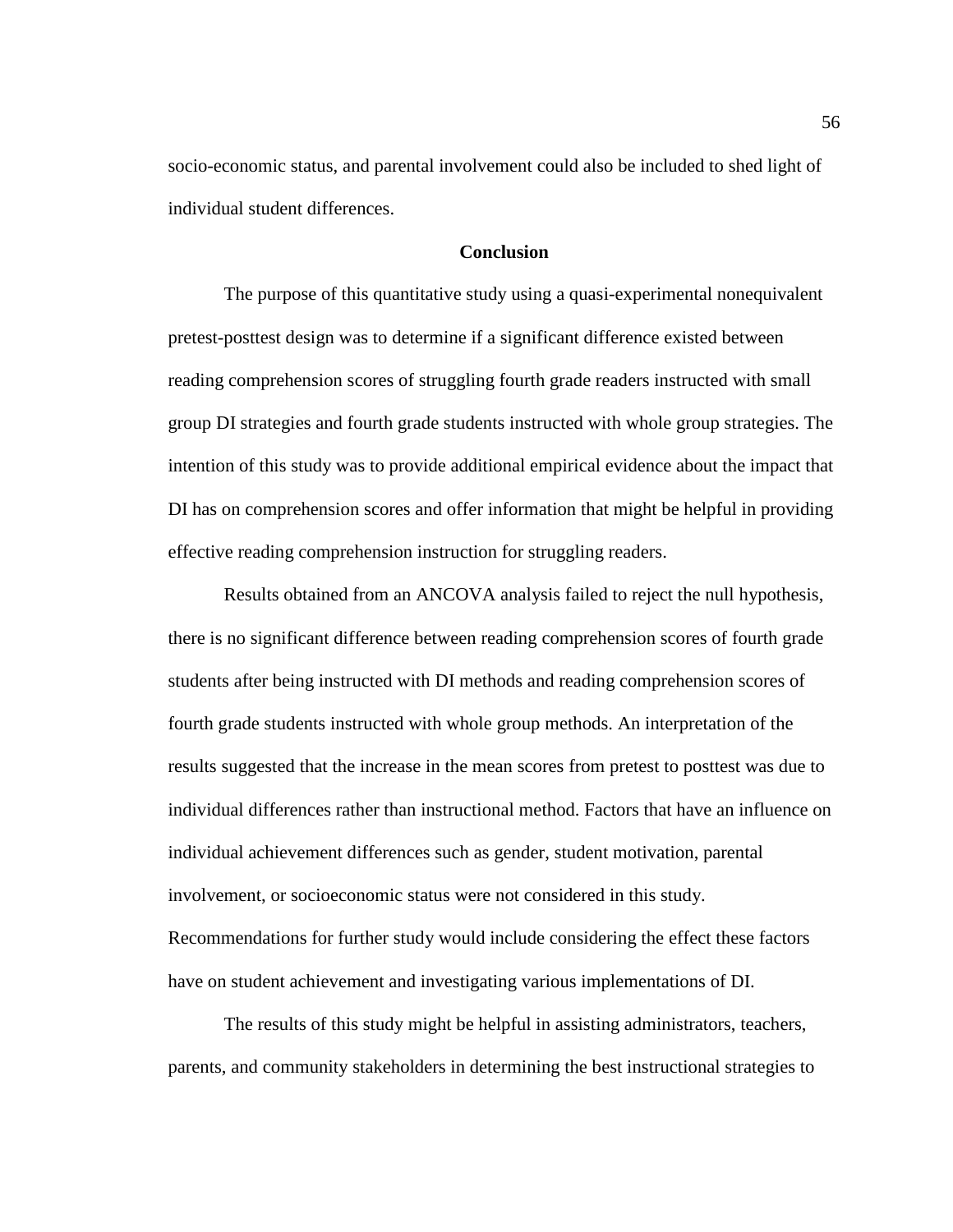remediate struggling readers. As educators, it is our responsibility to seek the most effective instructional strategy to decrease the achievement gap between proficient and struggling readers. Determining this strategy is a continuous process that must be practiced daily in an effort to promote positive social change by applying strategies and procedures to meet the individual cognitive and affective needs of students to benefit mankind in this diverse society in which we live.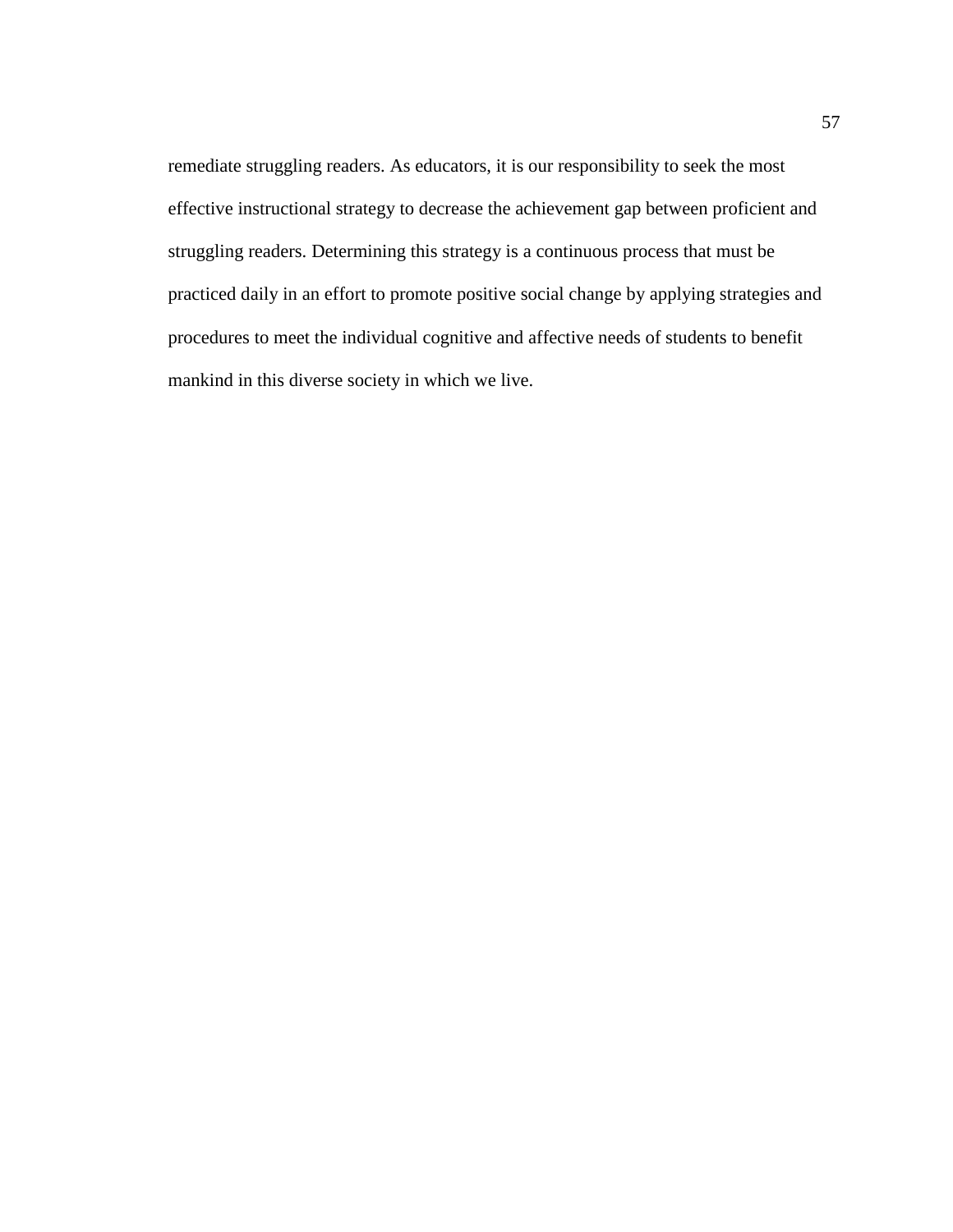### References

- Afflerbach, P. (2011). *Understanding and using reading assessment k-12* ( $2^{nd}$  ed.). Newark: Reading Association.
- Baer, J., Baldi, S., Ayotte, K. & Green, P. (2007). *The reading literacy of U.S. fourthgrade students in an international context: Results from the 2001 and 2006 Progress in international reading literacy study (PIRLS).* (NCES 2008-017). National Center for Education Statistics, Institute of Education Sciences, U.S. Department of Education. Washington, DC.
- Bambrick-Santoyo, P., Settles, A. & Worrell, J. (2013). *Great habits, great readers: A practical guide for k-4 reading in the light of common core.* San Francisco, CA: Jossey-Bass.
- Bender, W. (2012). *Differentiating instruction for students with learning disabilities: New best practices for general and special educators* (3<sup>rd</sup> ed.). Thousand Oaks, CA: Corwin Press.
- Bender, W. & Waller, L. (2011). *The teaching revolution: RTI, technology, and differentiation transform teaching for the 21st century*. Thousand Oaks, CA: Corwin Press.
- Bradfield, A. D. (2012). *The effects of differentiated instruction on struggling readers in first grade* (Doctoral Dissertation). Retrieved from ProQuest Dissertations and Theses, 99. (Order No. 3548454, Walden University).
- Bronzo, W., & Flynt, E. (2008). *Motivating students to read in the content classroom: Six evidence-based principles*. *The Reading Teacher, 62, 172-174.*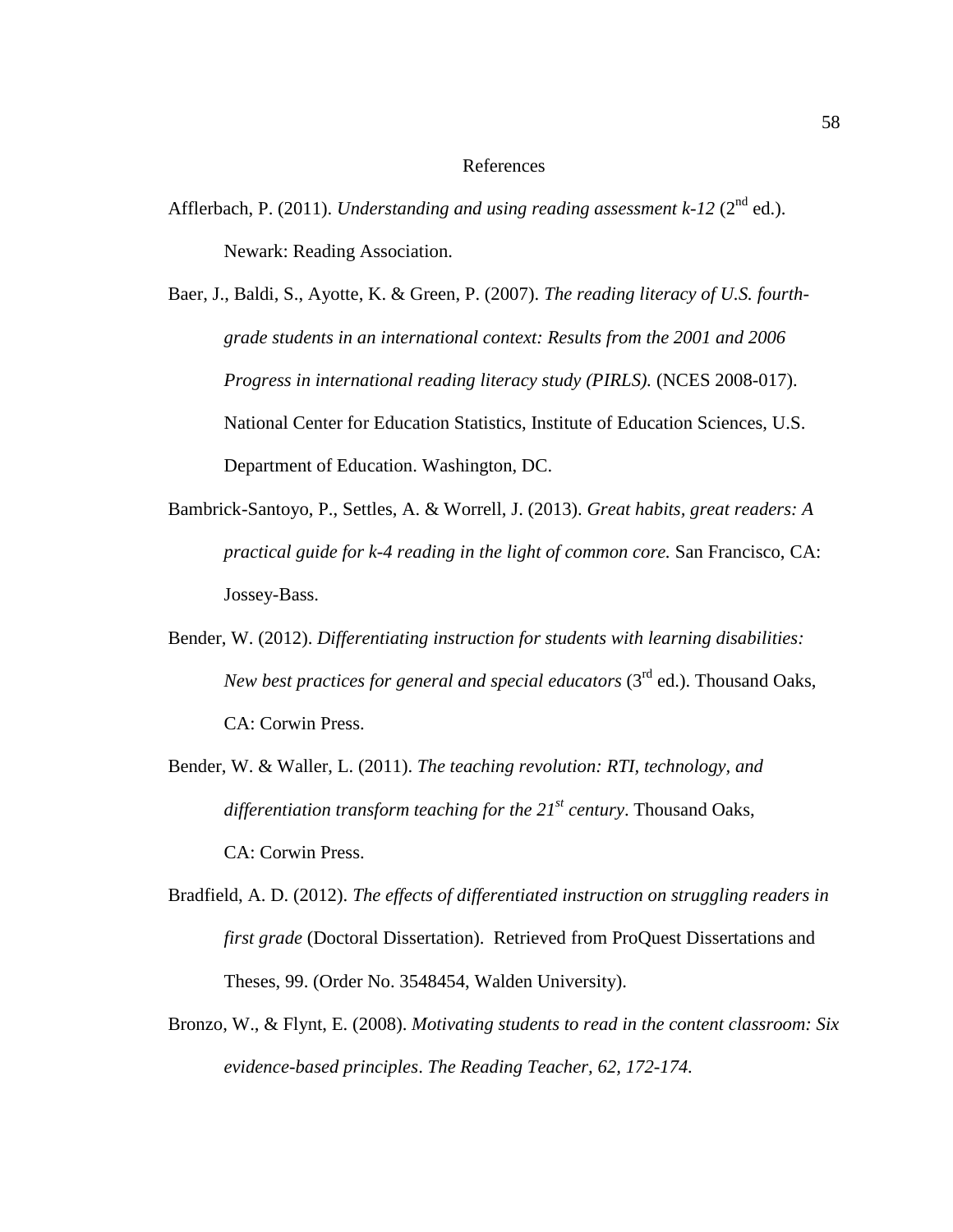- Buehl, D. (2011). *Developing readers in the academic disciplines*. Newark, DE: International Reading Association.
- Bursuck, W. & Damer, M. (2010). *Teaching reading to students who are at risk or have disabilities* (2nd ed.). Boston: Pearson Publishing.
- Byrnes, J. & Wasik, B. (2009). *Language and literacy development: What educators need to know Solving problems in the teaching of literacy*. New York: Guilford Publications.
- Carnegie Council on Advancing Adolescent Literacy. (2010). *Time to act: An agenda for Advancing adolescent literacy for college and career success*. New York: Carnegie Corporation.
- Cash, R. (2011). *Advancing differentiation: Thinking and learning for the 21st century.*  Minneapolis, MN: Free Spirit Publishing.
- Chall, J. & Jacobs, V. (2003). Poor children's fourth-grade slump. *American Educator*, *27(1) 14-15.*
- Compton-Lilly, C. (2009). What can new literacy studies offer to the teaching of struggling readers*? The Reading Teacher, 63,* 88-89*.*
- Connor, C.; Morrison, F.; Fishman, B.; Giuliani, S.; Luck, M.; Underwood, P.; Bayraktar, A., Crowe, E.,…. Schatschneider, C. (2011) *"*Testing the Impact of Child Characteristics  $\times$  Instruction Interactions on Third Graders' Reading Comprehension by Differentiating Literacy Instruction" *Reading Research Quarterly 46.3*, 189-221.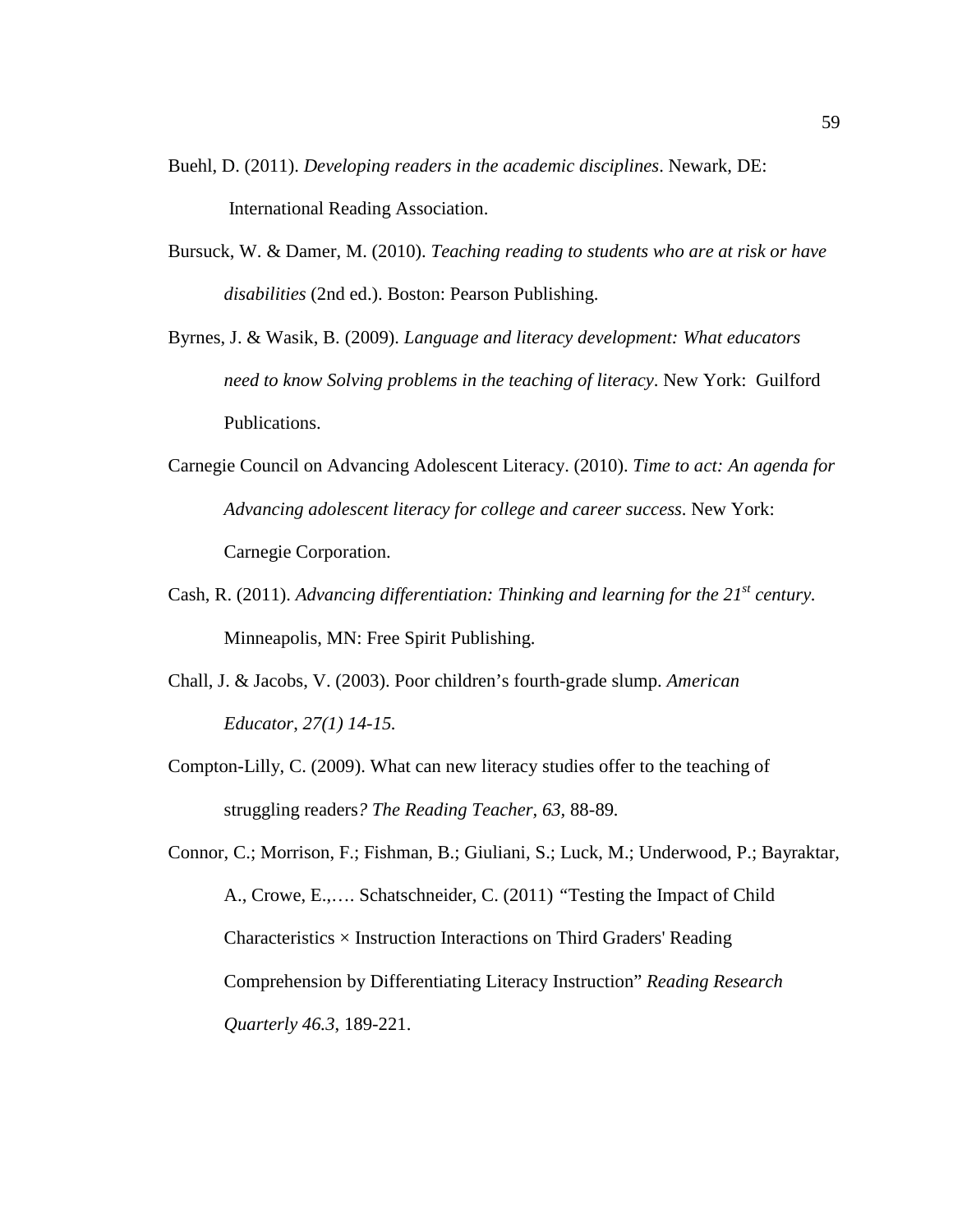- Considine, D., Horton, J., & Moorman, G. (2009). Teaching and reading the millennial generation through media literacy. *Journal of Adolescent & Adult Literacy*, *52*(6), 41-481.
- Creswell, J. W. (2013). *Research design: Qualitative, qualitative, and mixed methods Approaches* (4th ed.). Thousand Oaks, CA: Sage Publications.
- Creswell, J. W. (2003). *Research design: Qualitative, qualitative, and mixed methods Approaches* (2<sup>nd</sup> ed.). Thousand Oaks, CA: Sage Publications.
- Darling-Hammond, L. (2010). *The flat world and education*. NY: Teachers College Press.
- Dean, C, Hubbell, E, Pitler, H. & Stone, B. (2012). *Classroom instruction that works: Research-Based strategies for increasing student achievement* (2<sup>nd</sup> ed) Alexandria, VA: Pearson Teacher Education/Association for Supervision and Curriculum Development.
- Dearing, E., Kreider, H., Simpkins, S., & Weiss, H. (2006). Family involvement in school and low- income children's literacy: Longitudinal associations between and within families*. Journal of Educational Psychology*. 98(4):653-664.
- Denton, C., Vaughn, S., Wexler, J., Bryan, D. & Reed, D. (2012). *Effective instruction for middle school students with reading difficulties: The reading teacher's sourcebook*. Baltimore: Paul H. Brookes Publishing Co.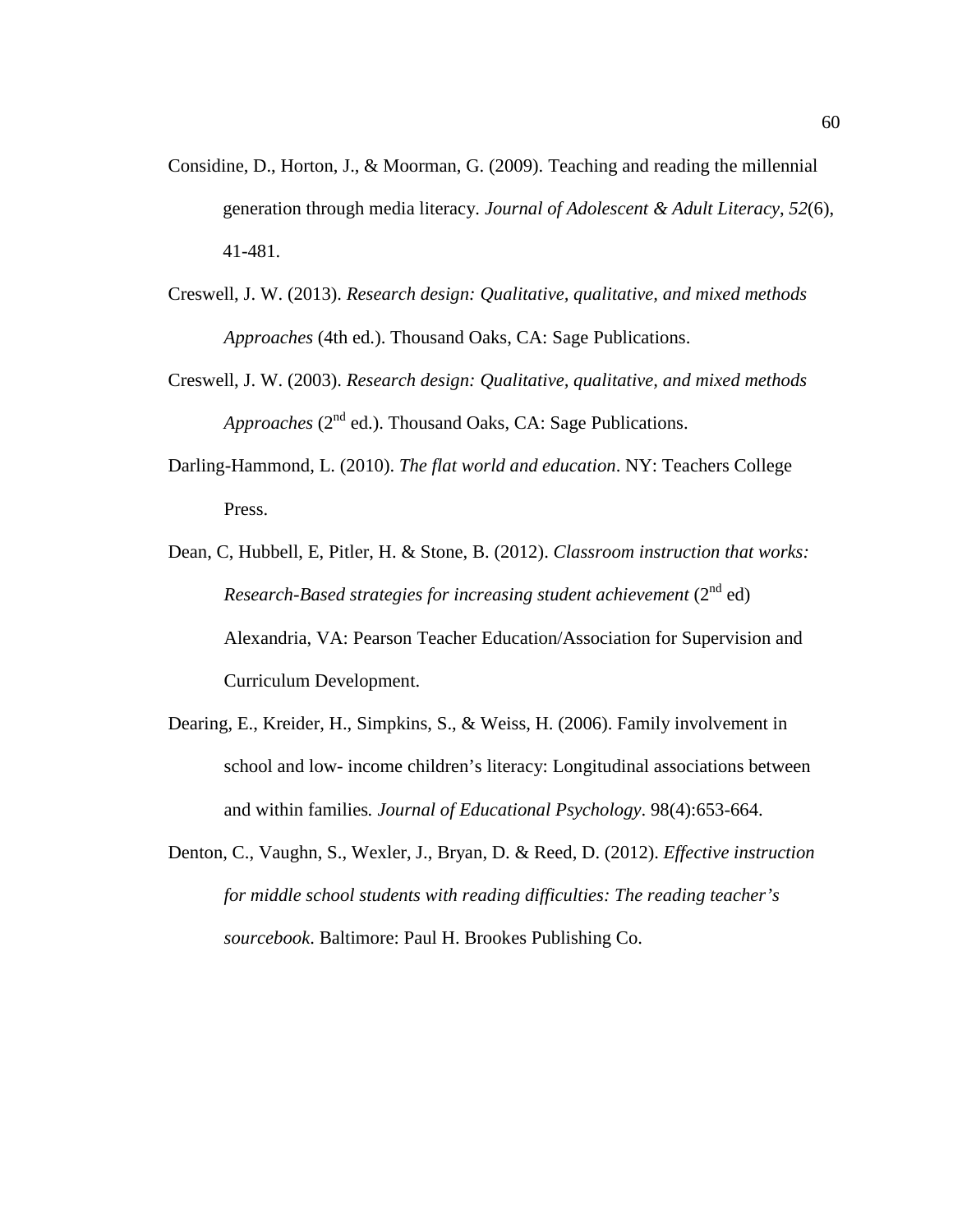- Denton, C.A., & Vaughn, S. (2010). *Preventing and remediating reading difficulties*. In M. R. Shinn & H. M. Walker (Eds.), *Interventions for achievement and behavior problems in a three-tier model including RtI* (pp. 469-500). Washington DC: National Association of School Psychologists.
- Duffy, G. (2009). *Explaining reading: A resource for teaching concepts, skills and strategies* (2nd ed). New York: The Guilford Press.

Duffy, G. (2003). *Explaining reading*. New York: The Guilford Press.

- Edmonds, M., Vaughn, S., Wexler, J., Reutebuch, C., Cable, A., Tackett, K., & Schnakenberg, J. W. (2009). A synthesis of reading interventions and effects on reading comprehension outcomes for older struggling readers*. Review of Educational Research, 79*(1), 262-300.
- Eggen, P. & Kauchak, D. (2013*). Educational psychology: Windows on classrooms* (9th ed) Upper Saddle River, NJ: Pearson.
- Eggen, P. & Kauchak, D. (2007*).* Educational psychology: Windows on classrooms (7th ed.). Upper Saddle River, NJ: Prentice/Merrill/Prentice Hall.
- Farstrup, A., & Samuels, S. (2002). *What research has to say about reading instruction*   $(3<sup>rd</sup>$  ed.). Newark, DE: International Reading Association, Inc.

Forehand M. (2005). *Bloom's taxonomy: Original and revised*. In M. Orey (Ed.), *Emerging perspectives on learning, teaching, and technology*. Retrieved from http://projects.coe.uga.edu/epltt/

Fox, J. & Hoffman, W. (2011). *The differentiated instruction book of lists.* San Francisco, CA: Josey-Bass.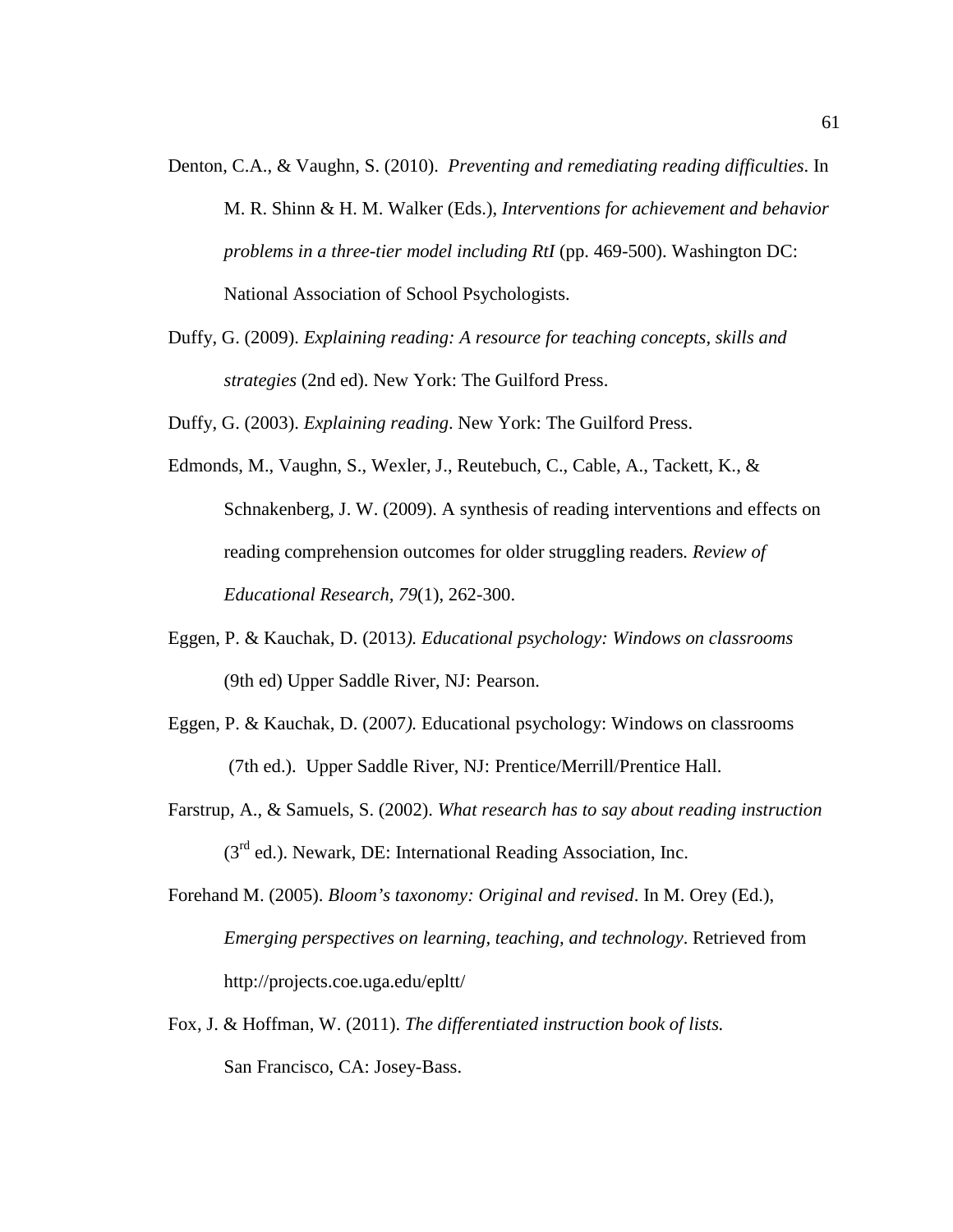- Fisher, D., Frey, N., & Lapp, D. (2012). *Text complexity: Raising rigor in reading*. Newark, DE: International Reading Association.
- Gambrell, L., Morrow, L. & Pressley, M. (Eds.) (2007). *Best practices in literacy instruction* (3<sup>rd</sup> ed.) New York, NY: Guilford Press.

Gersten, R., Compton, D., Connor, C.M., Dimino, J., Santoro, L., Linan-Thompson, S., & Tilly, W. (2008). *Assisting students struggling with reading: Response to Intervention and multi-tier intervention for reading in the primary grades. A practice guide.* (NCEE 2009-4045). Washington, DC: National Center for Education Evaluation and Regional Assistance, Institute of Education Sciences, U.S. Department of Education. Retrieved from http://ies.ed.gov/ncee/wwc/ publications/practiceguides/

- Gilbert, D. L. (2011). *Effects of differentiated instruction on student achievement in reading* (Doctoral dissertation). Retrieved from *ProQuest Dissertations and Theses,* 144. (Order No. 3489353, Walden University).
- Goodwin, B., Lefkowits, L., Woempner, C., & Hubbell, E. (2011). *The future of schooling: Educating america in 2020.* Bloomington, IN: Solution Tree.
- Georgia's Governor's Office of Student Achievement (2013), *School Report Card*, retrieved from https://usg.gosa.ga.gov/analytics/saw.dll?Dashboard.
- Gregory, G. (2008). *Differentiated instructional strategies in practice*. Thousand Oaks, CA: Corwin.
- Gregory, G. & Chapman, C. (2013). *Differentiated instructional strategies: One size doesn't fit all* (3<sup>rd</sup> ed.). Thousand Oaks, CA: Corwin.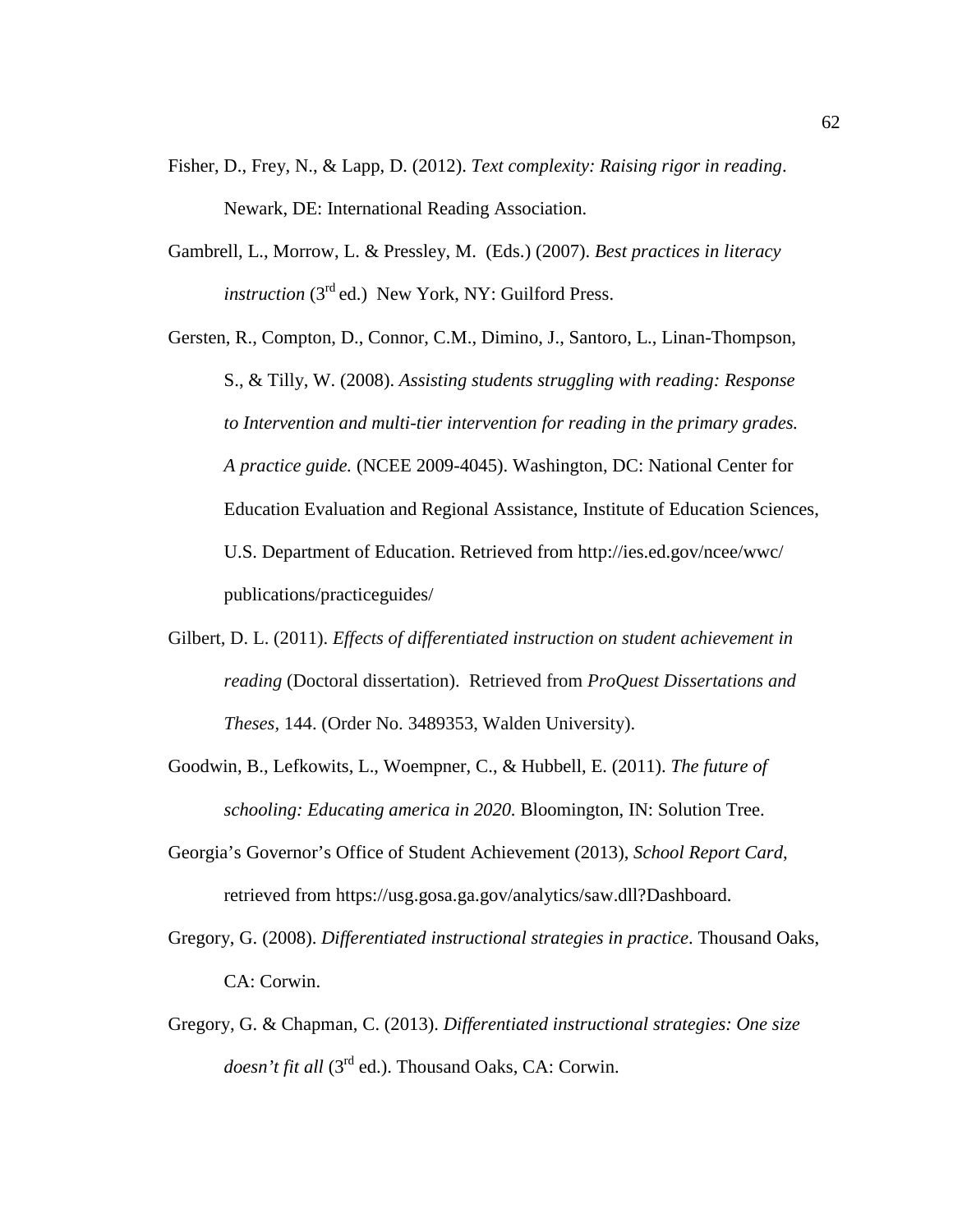- Guillaume, A. (2008). *K-12 classroom Teaching: A primer for new professionals.*   $(3<sup>rd</sup>$  ed.). Upper Saddle River, NJ: Pearson Education, Inc.
- Gunning, T. (2011). *Reading success for all students: Using formative assessment to guide instruction and intervention*. San Francisco: Josey-Bass.
- Hall, P., & Simeral, A. (2008). *Building teachers' capacity for success: A collaborative approach for coaches and school leaders.* Alexandria, VA: ASCAD.
- Hattie, J. (2009). *Visible learning: A synthesis of over 800 meta-analyses relating to achievement*. New York, NY: Routledge.
- Heacox, D. (2009). *Making differentiation a habit: How to ensure success in academically diverse classrooms*. Minneapolis, MN: Free Spirit Publishing.
- Heacox, D. (2002). *Differentiating instruction in the regular classroom: How to reach and teach all learners, grades 3-12*. Minneapolis, MN: Free Spirit Publishing.
- Harris, T., & Hodges, R. (1995). *The Literacy Dictionary.* Newark, Delaware: International Reading Association, Inc.
- Huebner, T., (2010) Differentiated instruction. *Educational Leadership*, 67(5), 79-81.
- Jennings, J., Caldwell, J.., & Lerner, J. (2010). *Reading problems: Assessment and teaching strategies* (6<sup>th</sup> ed.). Boston, MA: Allyn & Bacon.
- Johnson, P., & Keier, K. (2010). *Catching readers before they fail: Supporting readers who struggle, k-4*. Portland, ME: Stenhouse Publishers.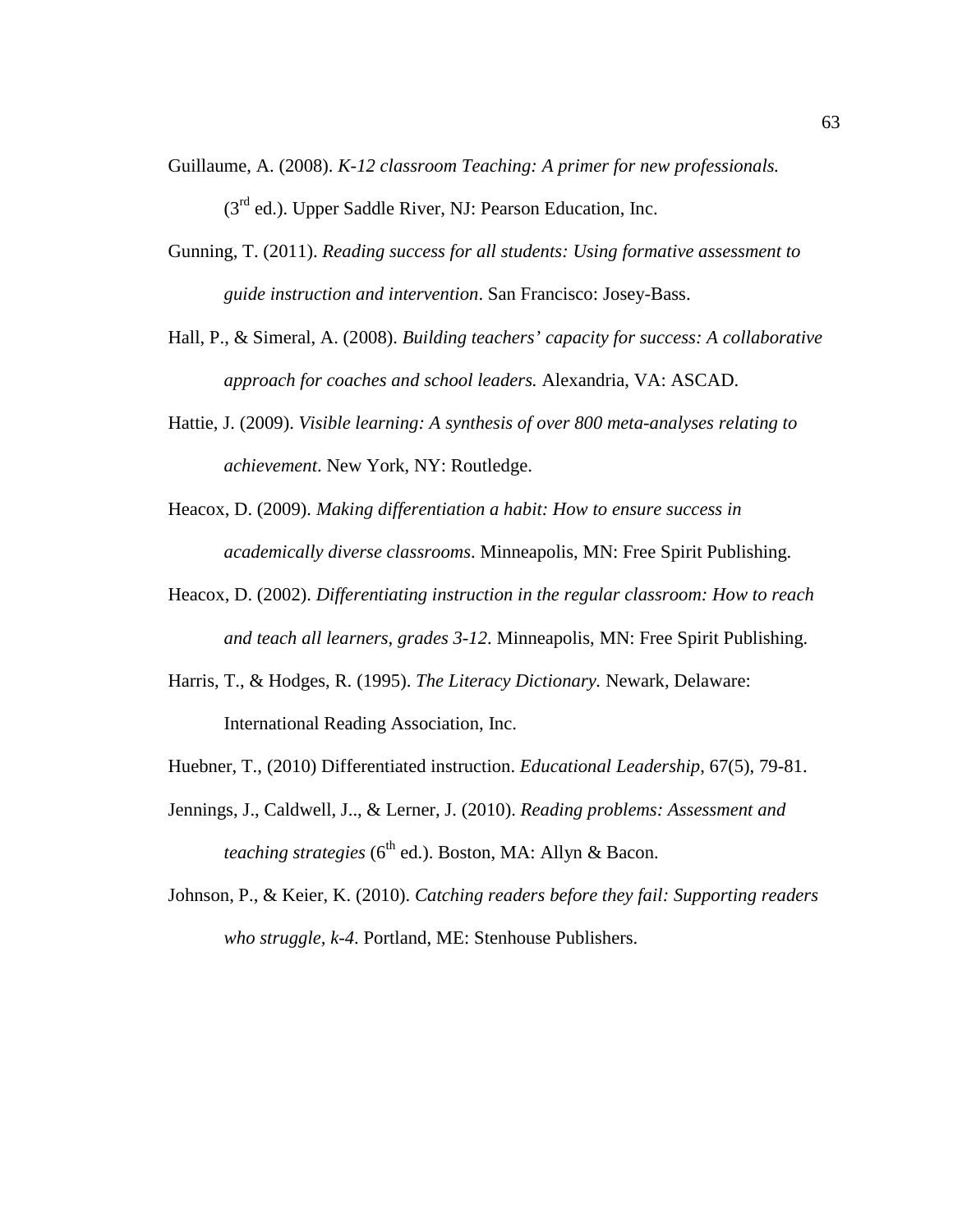- Kamil, M. L., Borman, G. D., Dole, J., Kral, C. C., Salinger, T., & Torgesen, J. (2008). *Improving adolescent literacy: Effective classroom and intervention practices: A Practice Guide* (NCEE #2008-4027). Washington, DC: National Center for Education Evaluation and Regional Assistance, Institute of Education Sciences, U.S. Department of Education. Retrieved from http://ies.ed.gov/ncee/wwc.
- Kuhn, M., Groff, C. & Morrow, L. (2011). *Reading fluency beyond the primary grades: Helping to make difficult texts accessible*. In R.L. McCormack & J.R. Paratore (eds.), *After early intervention, then what?: Teaching struggling readers in grades 3 and beyond* ( $2^{nd}$  ed.) (pp. 3-20). Newark, DE: International Reading Association.
- Landrum, T. & McDuffie, K. (2010). Learning styles in the age of differentiated instruction. *Exceptionality*, *18*, 6-17.
- Lawrence-Brown, D. (2004). Differentiated instruction: Inclusive strategies for standards-based learning that benefit the whole class. *American Secondary Education 32*(3), 34.
- Lee, J., Grigg, W., & Donahue, P. (2007). *The nation's report card: Reading 2007*. (NCES 2007-496). Washington, DC: National Center for Education Statistics.
- Lewis, S., & Batts, K. (2005). How to implement differentiated instruction? adjust, adjust, adjust. *Journal of Staff Development, 26*(4)*,* 26–31.
- Leikin, B., & Deacon, H. (2007) Approaches to teaching children new words. *Literacy Today***,** *51*, 23-24.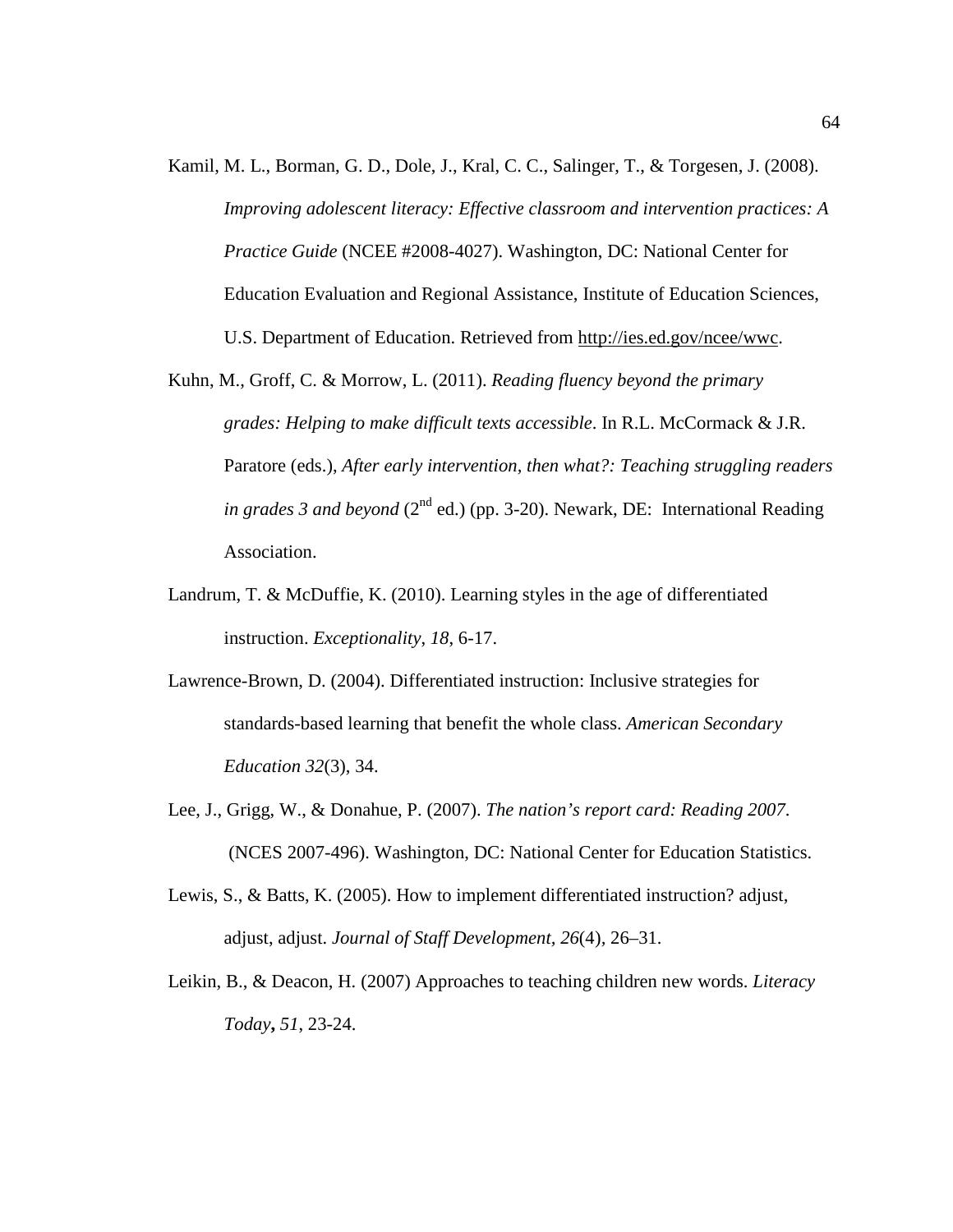Loeser, John W. (2008). Differentiated Instruction – *Research Starters Education*,

pp. 1-17. EBSCO Publishing (Accession No. 27170109).

- Lyon, G. & Weiser, B. (2009) Teacher knowledge, instructional expertise, and the development of reading proficiency*. Journal of Learning Disabilities. 42, 475-480.*
- Mayers, A. (2013). *Introduction to statistics and spss in psychology*. New Jersey: Pearson Education.
- McCluskey, A. & Lalkhen, A. G. (2007). Statistics IV: Interpreting the results of statistical tests. *Continuing Education in Anaesthesia Critical Care and Pain*, *7*(6), 208-212.
- McCormack, R. & Pasquarelli, S. (2009). *Teaching reading: Strategies and resources for grades k-6.* New York: Guilford Press.
- McEwan-Adkins, E. (2010). *40 Reading intervention strategies for k-6 students: research-based support for rti.* Bloomington, IN: Solution Tree Press.
- McTighe, J., & Brown, J. (2005). Differentiated instruction and educational standards: Is détente possible? *Theory Into Practice, 44,* 234–244.
- McQuarrie, L., McRae, PP., & Stack-Cutler, H. (2008). *Differentiated instruction provincial research review.* Edmonton: Alberta Initiative for School Improvement.
- Miller, S. D. & Faircloth, D. (2009). Motivation and reading comprehension. In S. E. Israel & G. Duffy (eds.), *Handbook of research on reading comprehension* (pp. 307-322). New York: Routledge.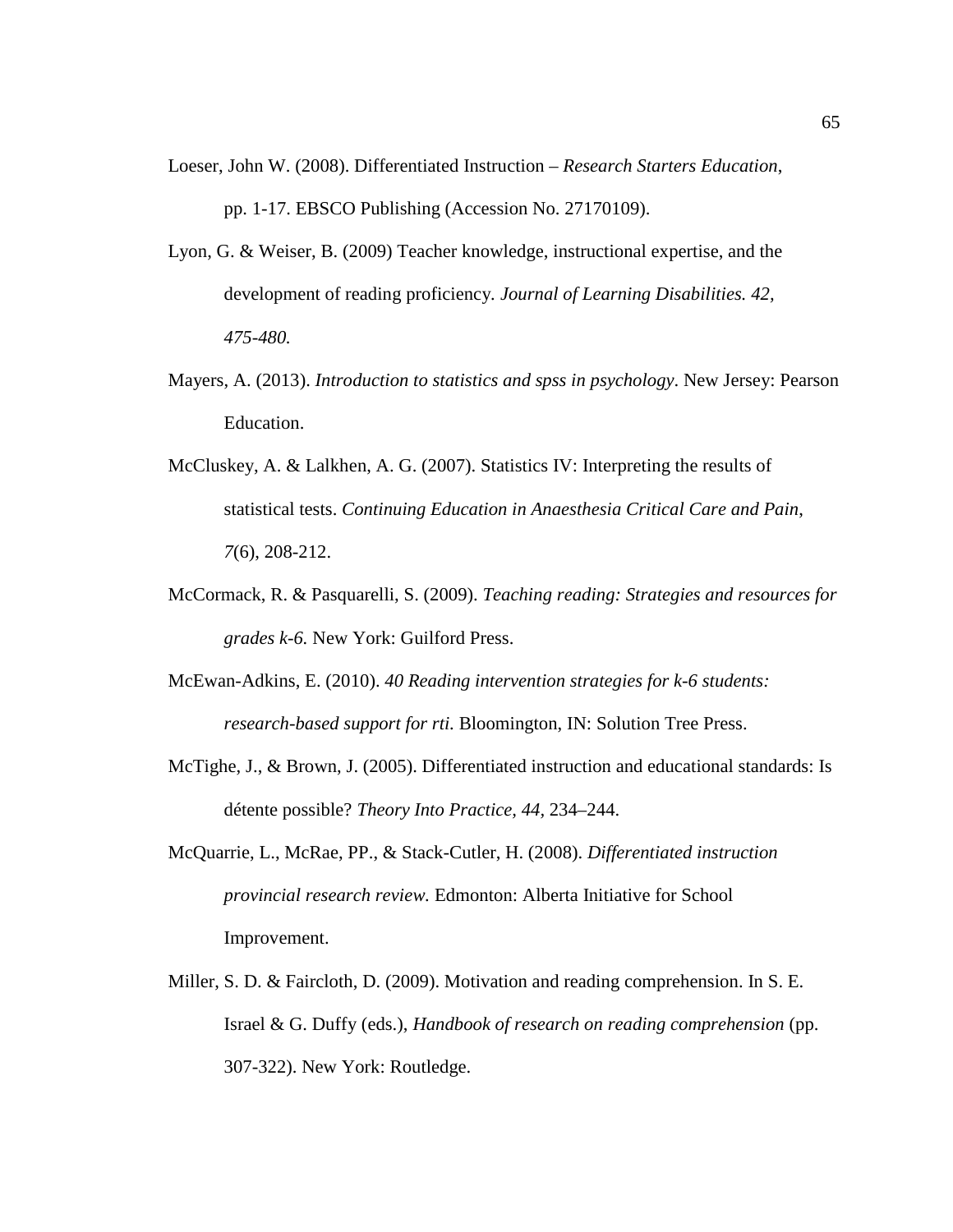Mooney, C. (2000). *Theories of childhood: an introduction to dewey, montessori, erikson, piaget, & vygotsky*. St. Paul, MN: Redleaf Press.

- National Center for Education Statistics (2013). *The Nation's Report Card: A First Look: 2013 Mathematics and Reading* (NCES 2014-451). Institute of Education Sciences, U.S. Department of Education, Washington, D.C.
- National Center for Education Statistics (2011). *The Nation's Report Card: Reading 2011* (NCES 2012–457). National Center for Education Statistics, Institute of Education Sciences, Washington, D.C.: U.S. Department of Education.
- Neuman, S. & Dickinson, D. (Eds.) (2003). *Handbook of early literacy research*. New York: The Guilford Press.

O'Meara, J. (2010). *Beyond differentiated instruction*. Thousand Oaks, CA: Corwin.

- Paratore, J. & McCormack, R. (Eds.). (2011). *After early intervention, then what?: Teaching struggling readers in grades 3 and beyond*. Newark, DE: International Reading Association.
- Parsons, J. S. (2004). *A comparative study of the effects of a differentiated instruction model on the reading achievement of third-grade students* (Doctoral dissertation). Retrieved from *ProQuest Dissertations and Theses* (Order No. 311338).
- Pedriana, A. (2009). *Leaving Johnny behind: Overcoming barriers to literacy and reclaiming at-risk readers.* Roseville, MN: Learning Dynamics Press.
- Pinnell, G. S., & Fountas, I. C. (2008). *When readers struggle: Teaching that works.*  Portsmouth, NH: Heinemann.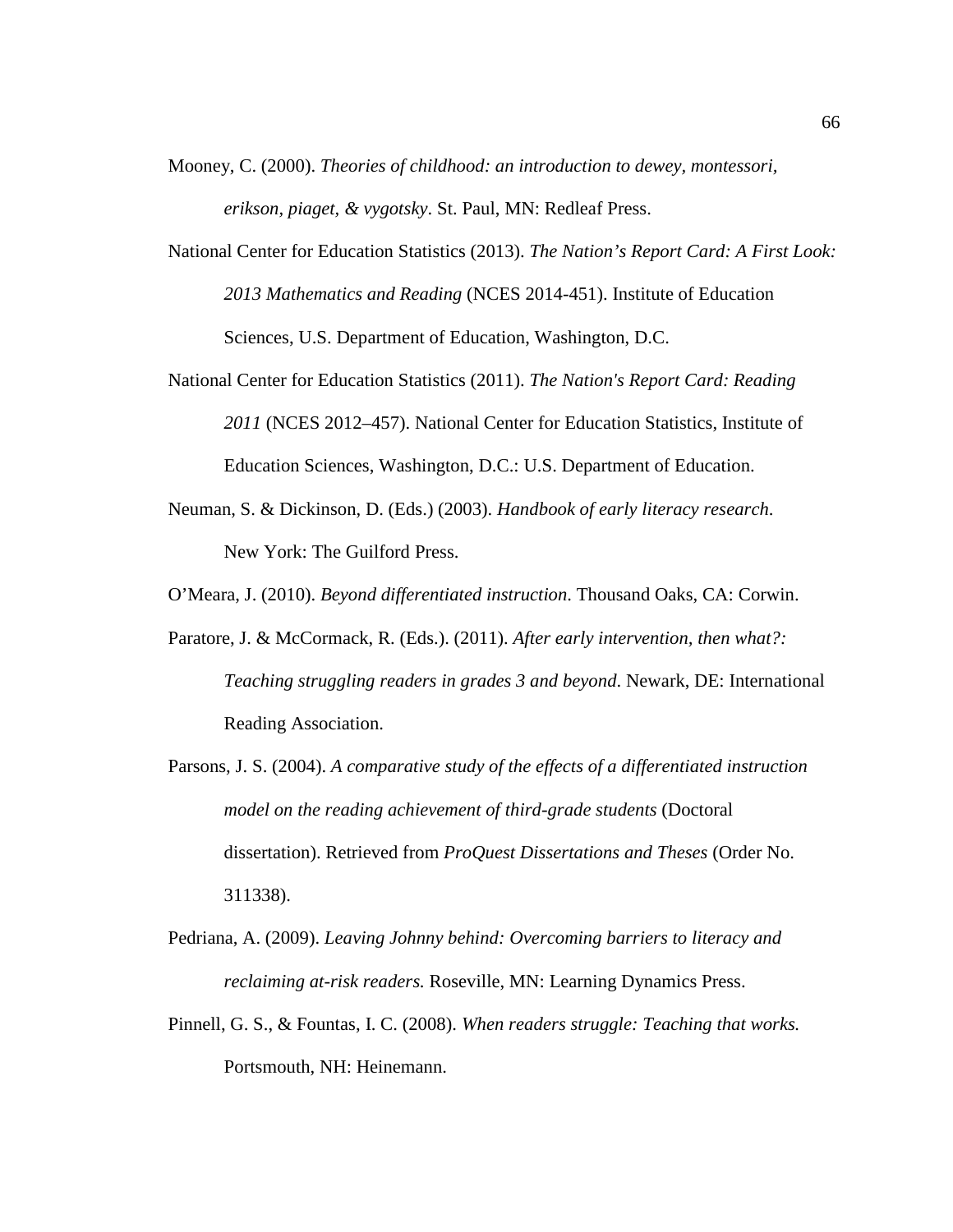- Presslely, M. (2002). *Reading instruction that works: The case for balanced teaching*  $(2^{nd}$  ed.). New York, NY: The Guilford Press.
- Provasnik, S., Gonzales, P., & Miller, D. (2009). *U.S. performance across international assessments of student achievement: Special supplement to the condition of education 2009* (NCES 2009-083). National Center for Education Statistics, Institute of Education Sciences, Washington, DC: U.S. Department of Education.
- Rampey, B.D., Dion, G.S., & Donahue, P.L. (2009). *NAEP 2008 Trends in academic progress* (NCES 2009–479). National Center for Education Statistics, Institute of Education Sciences, Washington, DC: U.S. Department of Education.
- Raosoft, Inc. (2004). Sample Size Calculator. Retrieved from http://www.raosoft.com/samplesize.html
- Rattigan-Rohr, J. (2012). *It takes a village: A collaborative assault on the struggling reader dilemma*, Rotterdam, NLD: Sense Publishers.
- Reis, S., McCoach, D., Little, C., Muller, L., & Kaniskan, R. (2011). The effects of differentiated instruction and enrichment pedagogy on reading achievement in five elementary schools. *American Educational Research Journal*; 48(2), 462-501, first published on October 4, 2010.
- Renaissance Learning (2014). The research foundation for STAR assessments-the science of STAR. Wisconsin Rapids, WI.
- Renaissance Learning (2013). STAR Reading Technical Manual. Wisconsin Rapids, WI.
- Richardson, J., Morgan, R. & Fleener, C. (2012). *Reading to learn in the content areas*. Belmont, CA: Wadsworth, Cengage Learning.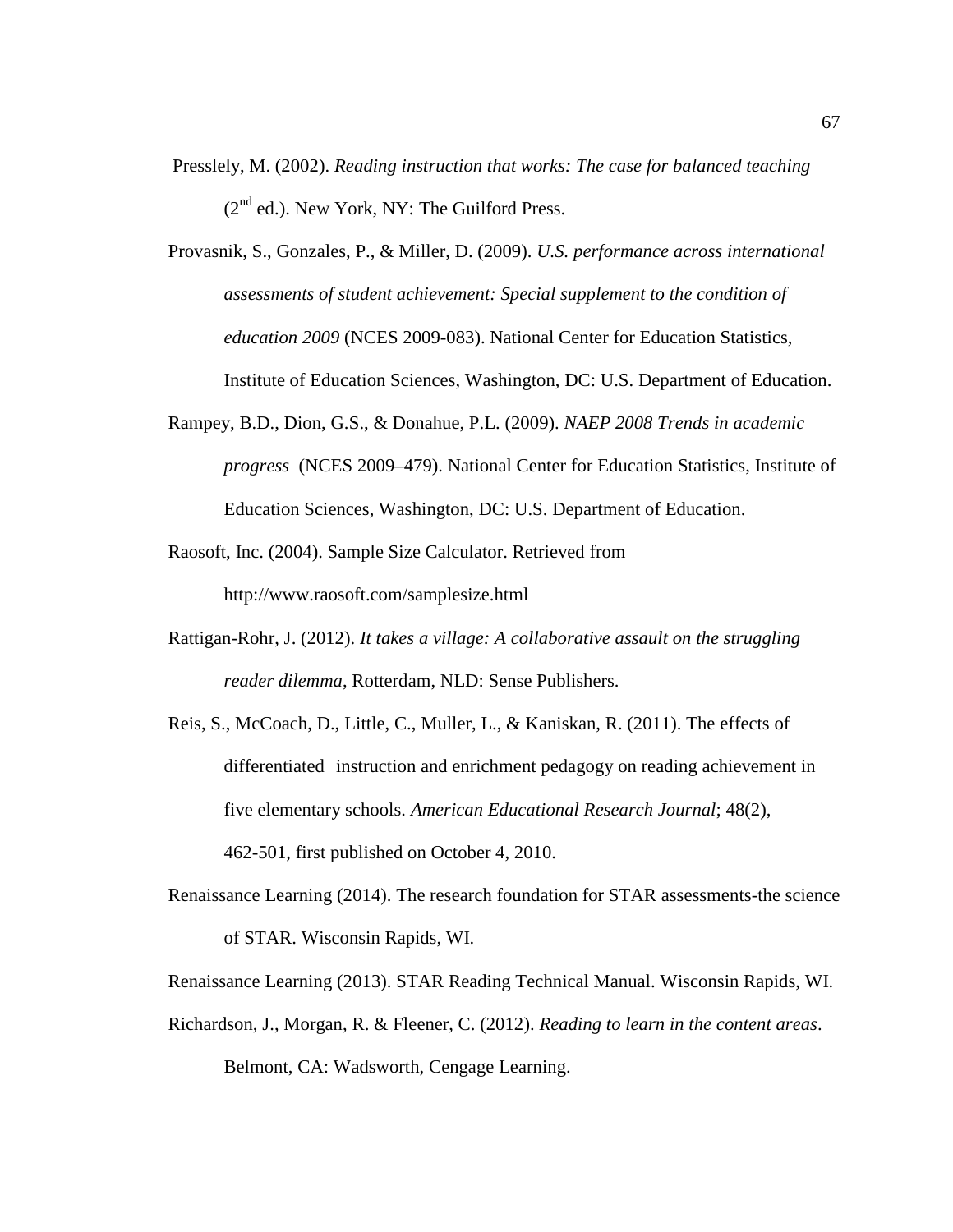- Rock, M., Gregg, M., Ellis, E., & Gable, R. A. (2008). REACH: A framework for differentiating classroom instruction. *Preventing School Failure, 52*(2), 31–47 DOI: 10.3200/PSFL.52.2.31-47.
- Routman. R. (2003). *Reading essentials: The specifics you need to teach reading well*. Portsmouth, NH: Heinemann.
- Rutherford, A. (2012) *ANOVA and ANCOVA: A GLM approach* (2nd ed.). Hoboken, NJ: Wiley.
- Sanacore, J. & Palumbo, A. (2009). Understanding the fourth grade slump: Our point of view. *Educational Forum*, *73*, 67–74.
- Schumm, J. & Arguelles, M. (Eds). (2006). *Reading assessment and instruction for all Learners*. New York, NY: Guilford Press.
- Sergiovanni, T. (2005). *Strengthening the heartbeat: Leading and learning together in schools.* San Francisco, CA: Jossey-Bass.
- Serravallo, J. (2010). *Teaching reading is small groups: Differentiated instruction for building strategic independent readers*. Portsmouth, NH: Heinemann.
- Shanahan, T., Callison, K., Carriere, C., Duke, N. K., Pearson, P. D., Schatschneider, C., & Torgesen, J. (2010). *Improving reading comprehension in kindergarten through 3rd grade: A practice guide* (NCEE 2010-4038). Washington, DC: National Center for Education Evaluation and Regional Assistance, Institute of Education Sciences, U.S. Department of Education. Retrieved from whatworks.ed.gov/publications/practiceguides.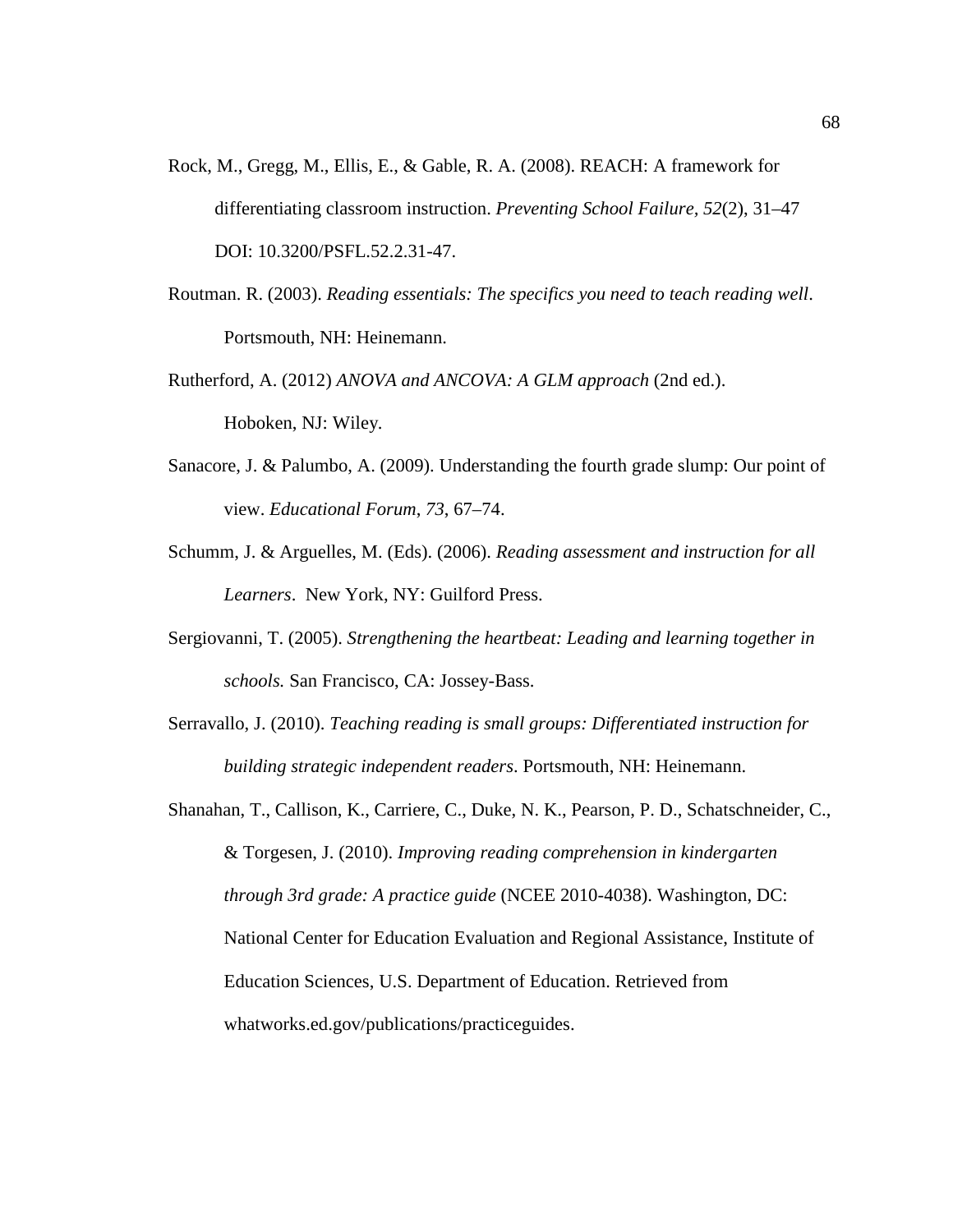- Smith, Mark K. (2002; 2008) "Howard Gardner and multiple intelligences", the encyclopedia of informal education. Retrieved from http://www.infed.org/thinkers/gardner.htm.
- Snow, C. E., Burns, S. M., & Griffin, P. (Eds). (1998). *Preventing reading difficulties in young children.* Washington, DC: National Academy Press.
- Sousa, D. & Tomlinson, C. (2011). *Differentiation and the brain: How neuroscience supports the learner friendly classroom*. Bloomington, IN: Solution Tree Press.
- Stormont, M., Reinke, W. & Herman, K. (2012). *Practical intervention in schools: Academic and behavior supports for at-risk students: Tier 2 interventions*. New York. Guilford Press.
- Strickland, D. & Kamil, M. (eds.) (2004) *Improving reading achievement through professional development*. Norwood, MA: Christopher-Gordon Publishers, Inc.
- Thames, D., Reeves, C. Kazelskis, R., York, K., Boling, C., Newell, K. & Wang, Y. (2008) Reading comprehension: Effects of individualized, integrated language arts as a reading approach with struggling readers. *Reading Psychology*, *29*(1), 86-115.
- Thompson, S., Provasnik, S., Kastberg, D., Ferraro, D., Lemanski, N., Roey, S., & Jenkins, F. (2012). *Highlights From PIRLS 2011: Reading achievement of U.S. fourth-grade students in an international context* (NCES 2013–010). National Center for Education Statistics, Institute of Education Sciences, U.S. Department of Education. Washington, DC. Government Printing Office.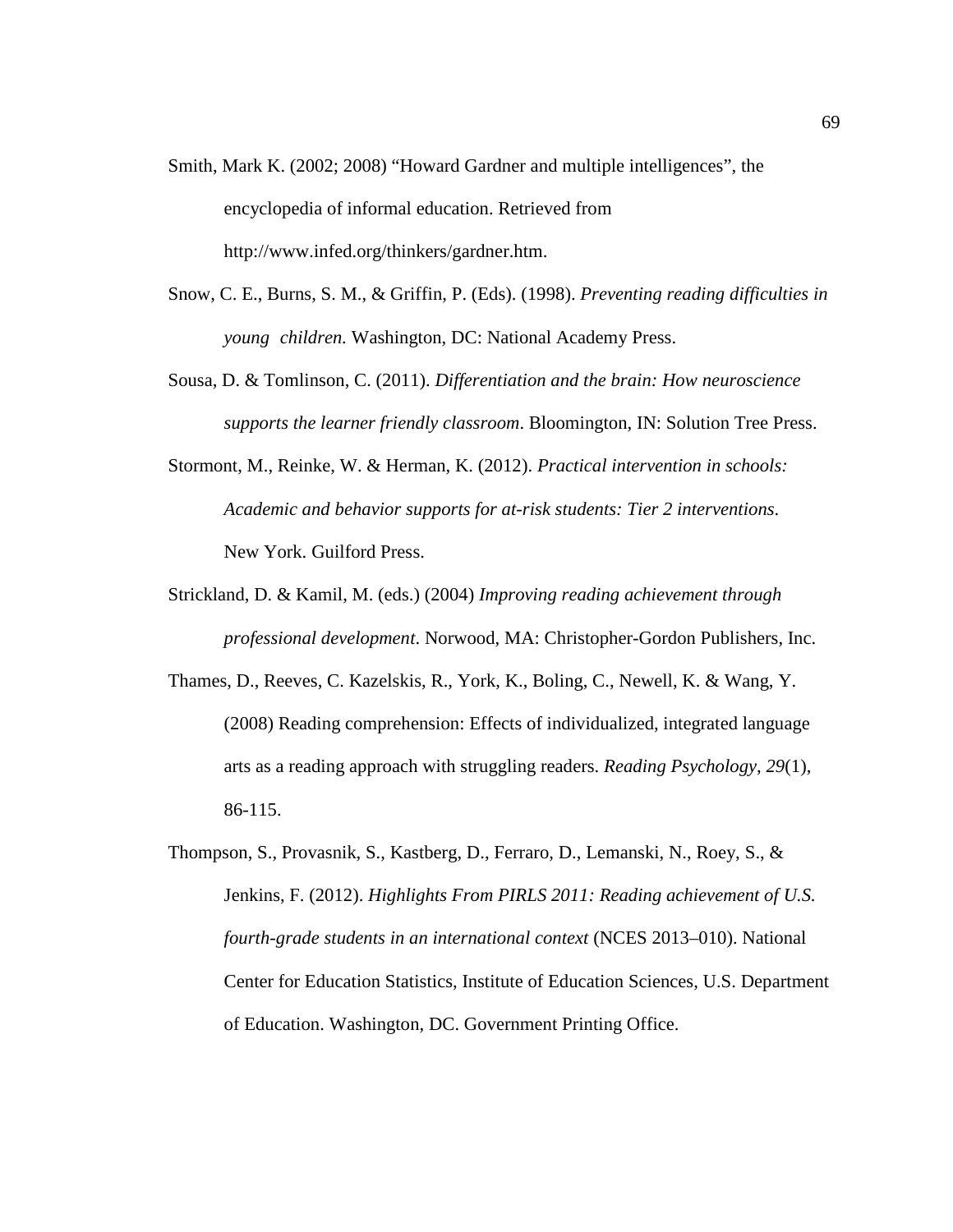- Tomlinson, C. (2003) *Fulfilling the promise of the differentiated classroom: Strategies and tools for responsive teaching*. Alexandria, VA: Association for Supervision and Curriculum Development.
- Tomlinson, C. (1999). The differentiated classroom: Responding to the needs of all learners*.* Alexandria, VA: Association for Supervision and Curriculum Development.
- Tomlinson, C., Brimijoin, K., & Narvaez, L. (2008). *Differentiated school: Making revolutionary changes in teaching and learning.* Alexandria, VA: Association for Supervision and Curriculum Development.
- Tomlinson, C., & Docterman, D. (2002). Different learners different lessons. *Instructor*, *112* (2), 21-25.
- Tomlinson, C., & Eidson, C. (2003). *Differentiation in practice: A resource guide for differentiating curriculum.* Alexandria, VA: Association for Supervision and Curriculum Development.
- Tomlinson, C. & Imbeau, M. (2010). *Leading and Managing a differentiated classroom*. Alexandria, VA: Association for Supervision and Curriculum Development.
- Tomlinson, C., & McTighe, J. (2006). *Integrating differentiated instruction and understanding by design: Connecting content and kids*. Alexandria, VA: Association for Supervision and Curriculum Development.
- Tyner, B. B., & Green, S. E. (2012). *Small group reading instruction: Differentiated teaching models for intermediate readers, grades 3-8 (2<sup>nd</sup> ed.).* Newark, DE: International Reading Association.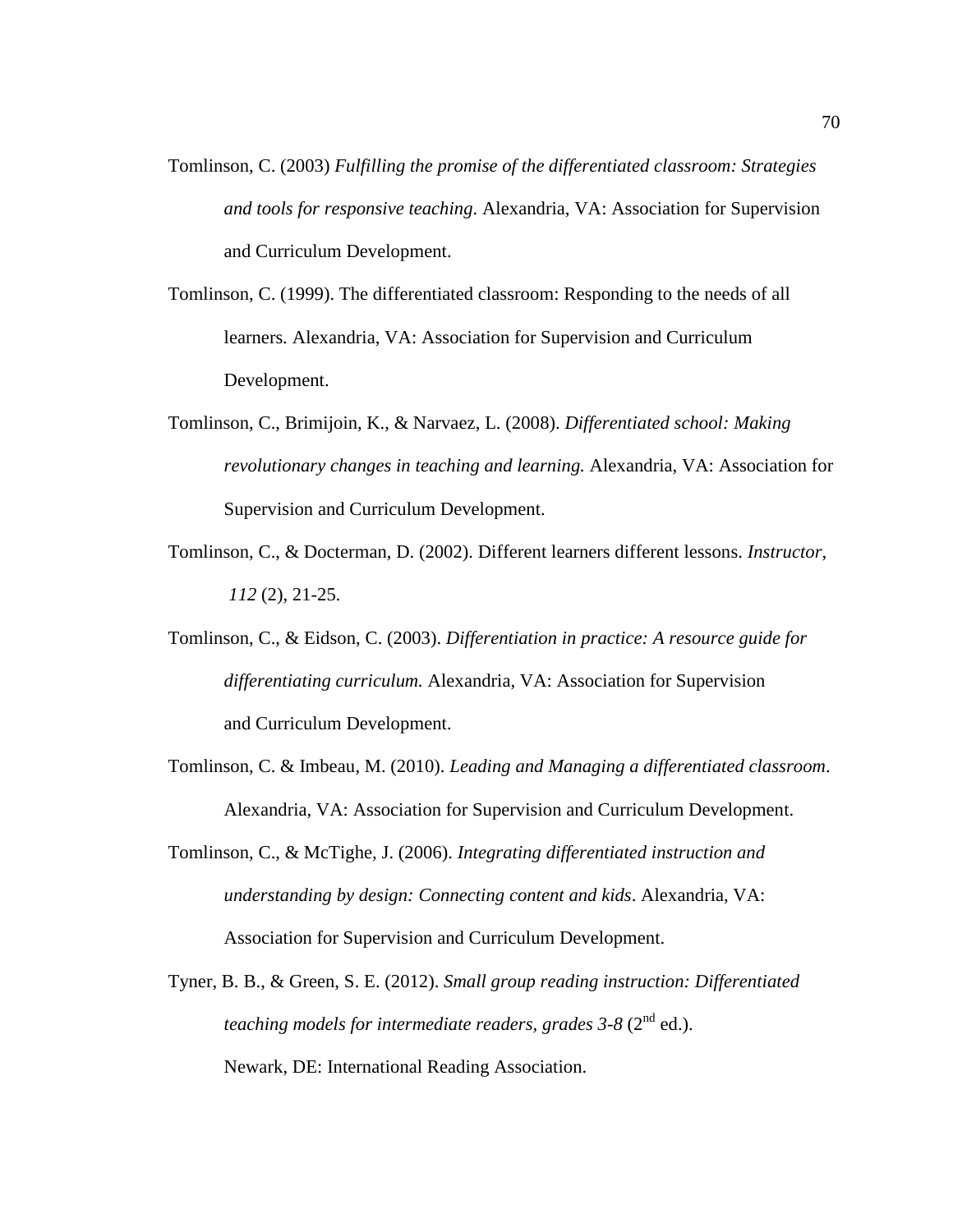Vaughn, S., Wanzek, J., Wexler, J., Barth, A., Cirino, P. T., Fletcher, J.M., Romain, M.A., Denton, C.A., Roberts, G., & Francis, D. J. (2010). The relative effects of group size on Reading progress of older students with reading difficulties. *Reading and Writing: An Interdisciplinary Journal 23*(8), 931-956.

Vaughn, S., Denton, C., & Fletcher, J. (2010), Why intensive interventions are necessary for students with severe reading difficulties*. Psychology in the Schttp://inside.waldenu.edu/c/Files/DocsTPP/EdDCandidateHandbook.pdfhools*, 47(5): 432–444.

- Walden University (2013), *Social Change* in Ed.D. Program: Candidate Handbook The Richard W. Riley College of Education and Leadership. Retrieved from http://inside.waldenu.edu/c/Files/DocsTPP/EdDCandidateHandbook.pdf
- Walpole, S., McKenna, M. & Philippakos, Z. (2011). *Differentiated reading instruction in grades 4 and 5: Strategies and resources*. New York, NY: The Guilford Press.
- Walpole, S., & McKenna, M. (2007). *Differentiated reading instruction: Strategies for the primary grades*. New York, NY: The Guilford Press.
- Wan, G. & Gut, D. (2011). *Bringing schools into the 21st century*. New York, NY: Springer.
- Wanzek, J., Wexler, J., Vaughn, S., & Ciullo, S. P. (2010). Reading interventions for struggling readers in the upper elementary grades: A synthesis of 20 years of research. *Reading and Writing: An Interdisciplinary Journal, 23*(8), 889-912.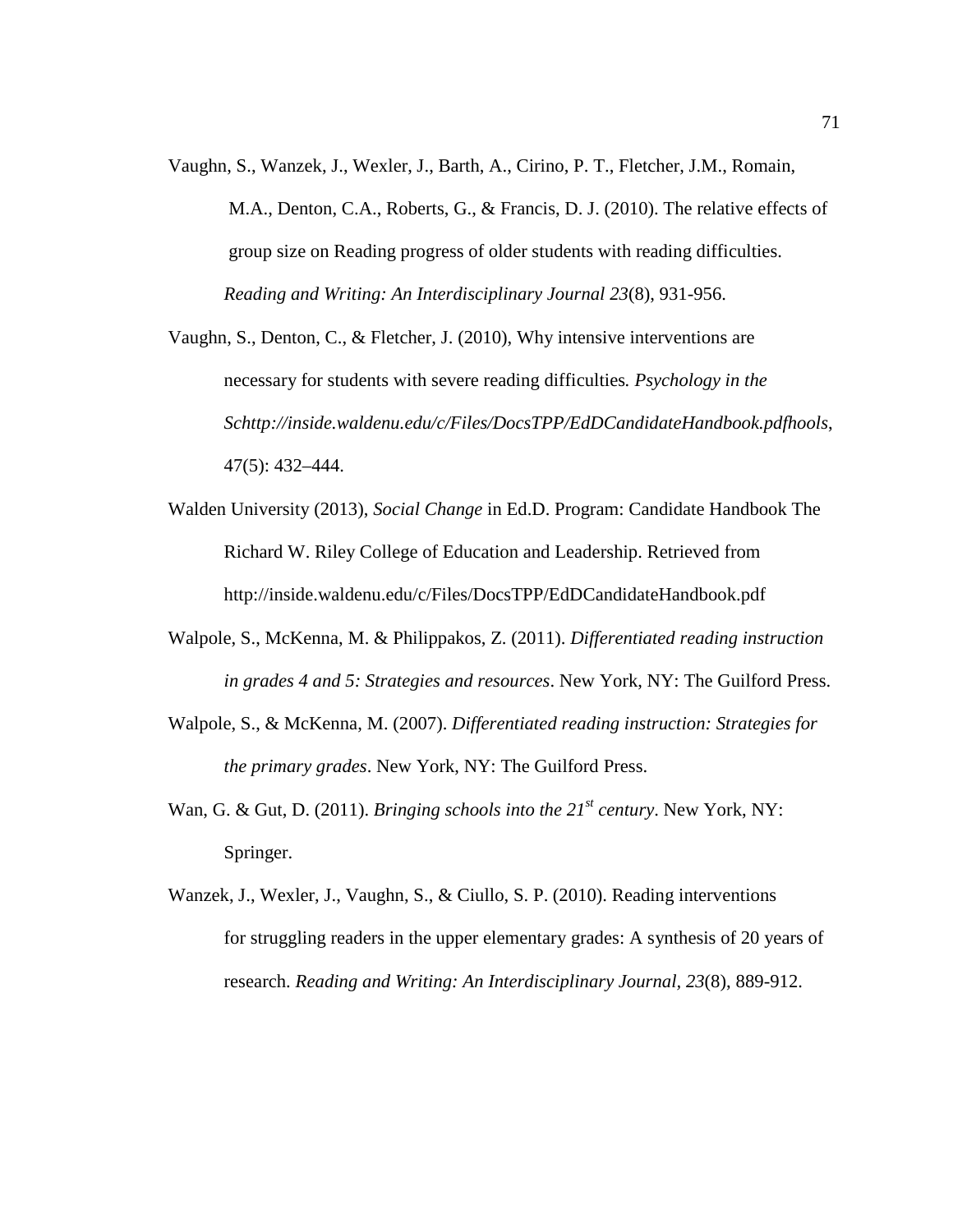Wexler, J., Edmonds, M. S., & Vaughn, S. (2008). Teaching older readers with reading difficulties. In R. J. Morris & N. Mather (Eds.), *Evidence-based interventions for students with learning and behavioral challenges* (pp. 193-214). New York, NY: Routledge.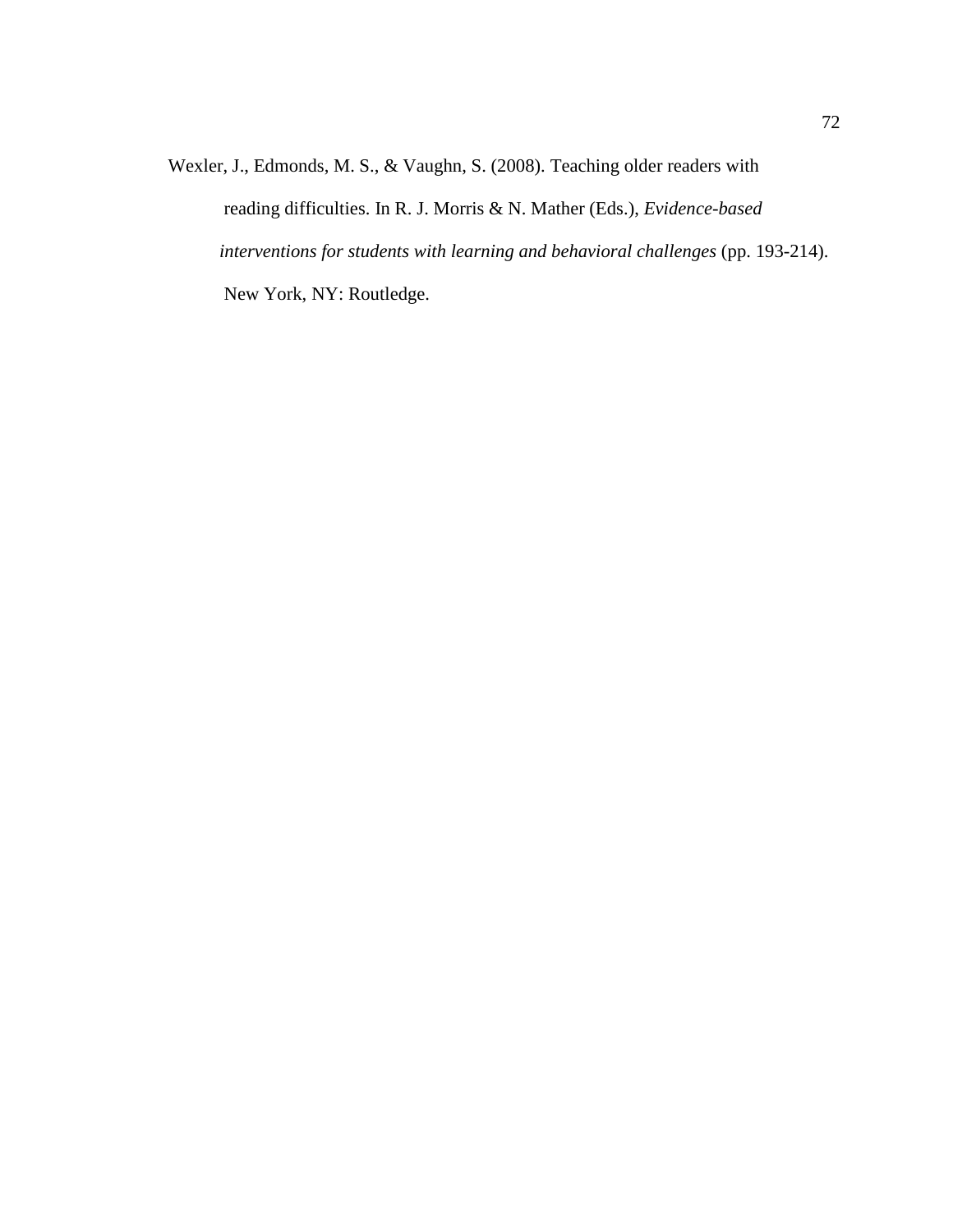## Curriculum Vitae

## Carol Boges cboges229@aol.com

Education:

| 2014             | <b>Walden University</b><br>Dr. of Ed., Administrator Leadership for Teaching and<br>Learning |
|------------------|-----------------------------------------------------------------------------------------------|
| 2009             | University of Georgia<br>Certification, Educational Leadership                                |
| 1994             | <b>Albany State University</b><br><b>Certification, Teacher Support Specialist</b>            |
| 1990             | <b>Albany State University</b><br>Masters Degree, Early Childhood Education                   |
| 1987             | <b>Albany State University</b><br>Certification, Early Childhood Education                    |
| 1981             | <b>Albany State University</b><br><b>Bachelors of Business Administration</b>                 |
| Experience:      |                                                                                               |
| $2005 -$ Present | <b>Instructional Coach/EIP Teacher</b>                                                        |
| $2003 - 2005$    | <b>Reading First Literacy Coach</b>                                                           |
| $2000 - 2003$    | America's Choice Literacy Coach                                                               |
| $1987 - 2000$    | <b>Second Grade Teacher</b>                                                                   |
| $1981 - 1987$    | Paraprofessional                                                                              |